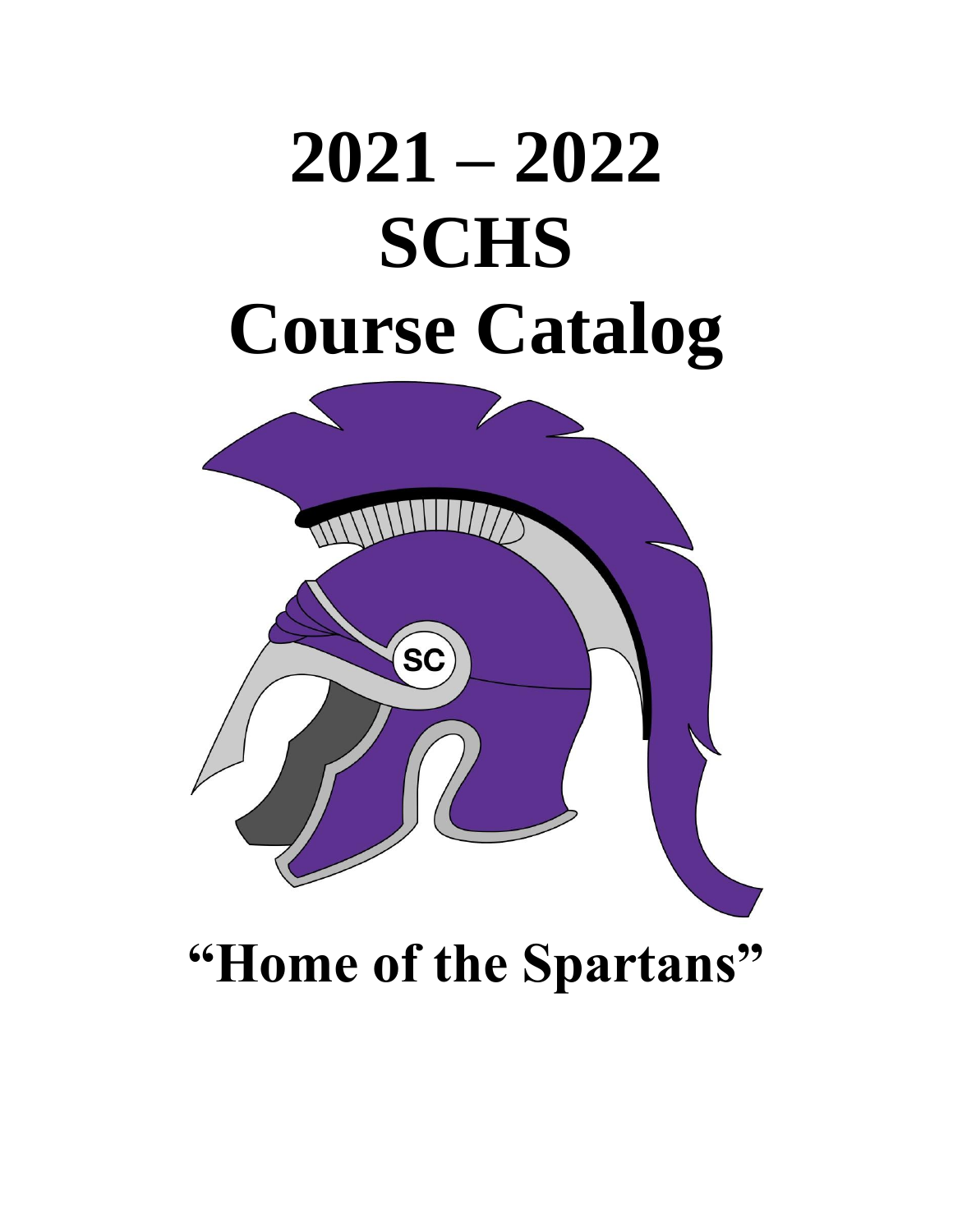#### **Contents**

| 33 |
|----|
|    |
|    |
|    |
|    |
|    |
|    |

#### The Elko County School District does not discriminate on the basis of race, color, national origin, sex, age or disability.

#### El Elko County School District no discrimina a raza, color, nacionalidad, género, edad, ohabilidad diferenciada.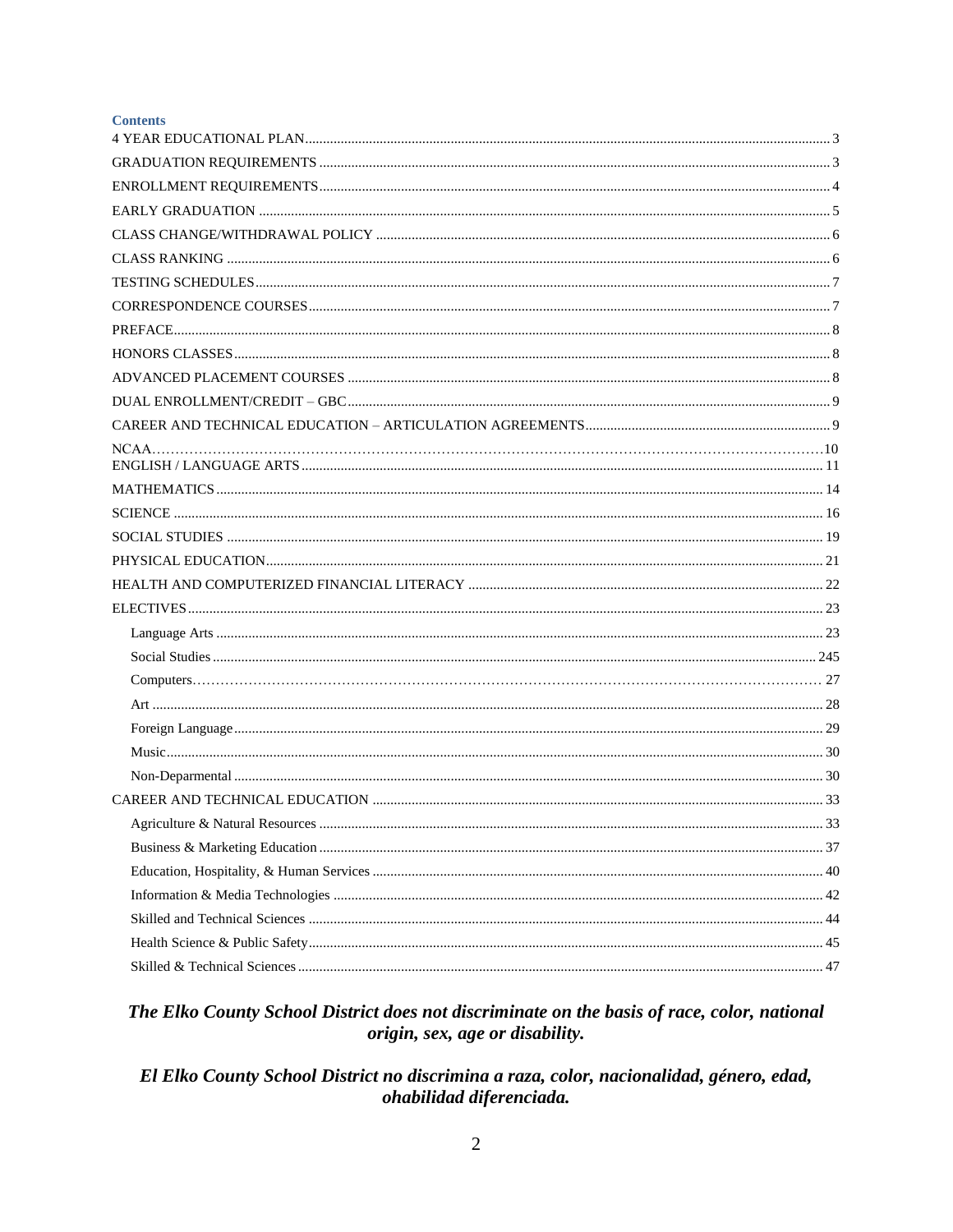## <span id="page-2-0"></span>**4 YEAR EDUCATIONAL PLAN**

#### 9 th

|                | English I                 |
|----------------|---------------------------|
| $\overline{2}$ | Algebra I                 |
| 3              | <b>Physical Science</b>   |
| 4              | <b>Physical Education</b> |
| 5              |                           |
|                |                           |

- $6$   $\qquad$
- 7 \_\_\_\_\_\_\_\_\_\_\_\_\_\_\_\_\_\_\_\_\_\_

#### 11th

- 1 English III
- 2 Algebra II
- 3 Science
- 4 US History
- 
- 10th
	- 1 English II
	- 2 Geometry
	- 3 Biology I
	- 4 World History
	- 5 Health Personal Fin Lit

 $6$   $\qquad$ 7 \_\_\_\_\_\_\_\_\_\_\_\_\_\_\_\_\_\_\_\_\_\_

#### 12th

- 1 English IV
- 2 American Government
- 3 Math (Recommended)  $\begin{array}{c}\n4 \\
5\n\end{array}$
- 
- 5 Physical Education
- $6$
- 7 \_\_\_\_\_\_\_\_\_\_\_\_\_\_\_\_\_\_\_\_\_\_

 $\begin{array}{c}\n6 \\
7\n\end{array}$ 7 \_\_\_\_\_\_\_\_\_\_\_\_\_\_\_\_\_\_\_\_\_\_

Elective Courses which satisfy the Humanities/Occupations credit requirement may be taken at any grade level.

## <span id="page-2-1"></span>**GRADUATION REQUIREMENTS**

<span id="page-2-2"></span>

| <b>Standard Diploma</b>                       | <b>Advanced Diploma GPA 3.25</b><br><b>Millennium Requirement GPA 3.25</b> |
|-----------------------------------------------|----------------------------------------------------------------------------|
| 23 Credits                                    | 24 Credits                                                                 |
| FOUR CREDITS OF ENGLISH                       | <b>FOUR CREDITS OF ENGLISH</b>                                             |
| THREE CREDITS OF MATH                         | FOUR CREDITS OF MATH (ALG II REQUIRED)                                     |
| <b>THREE CREDITS OF SCIENCE</b>               | THREE to FOUR CREDITS OF LAB SCIENCE                                       |
| THREE CREDITS OF SOCIAL STUDIES               | <b>THREE CREDITS OF SOCIAL STUDIES</b>                                     |
| ONE-HALF CREDIT OF HEALTH                     | <b>ONE-HALF CREDIT OF HEALTH</b>                                           |
| ONE-HALF CREDIT OF PERSONAL FINANCIAL<br>LIT. | ONE-HALF CREDIT OF PERSONAL FINANCIAL<br>LIT.                              |
| ONE-HALF CREDIT OF COMPUTER LIT.              | ONE-HALF CREDIT OF COMPUTER LIT.                                           |
| <b>TWO CREDITS OF PHYSICAL EDUCATION</b>      | <b>TWO CREDITS OF PHYSICAL EDUCATION</b>                                   |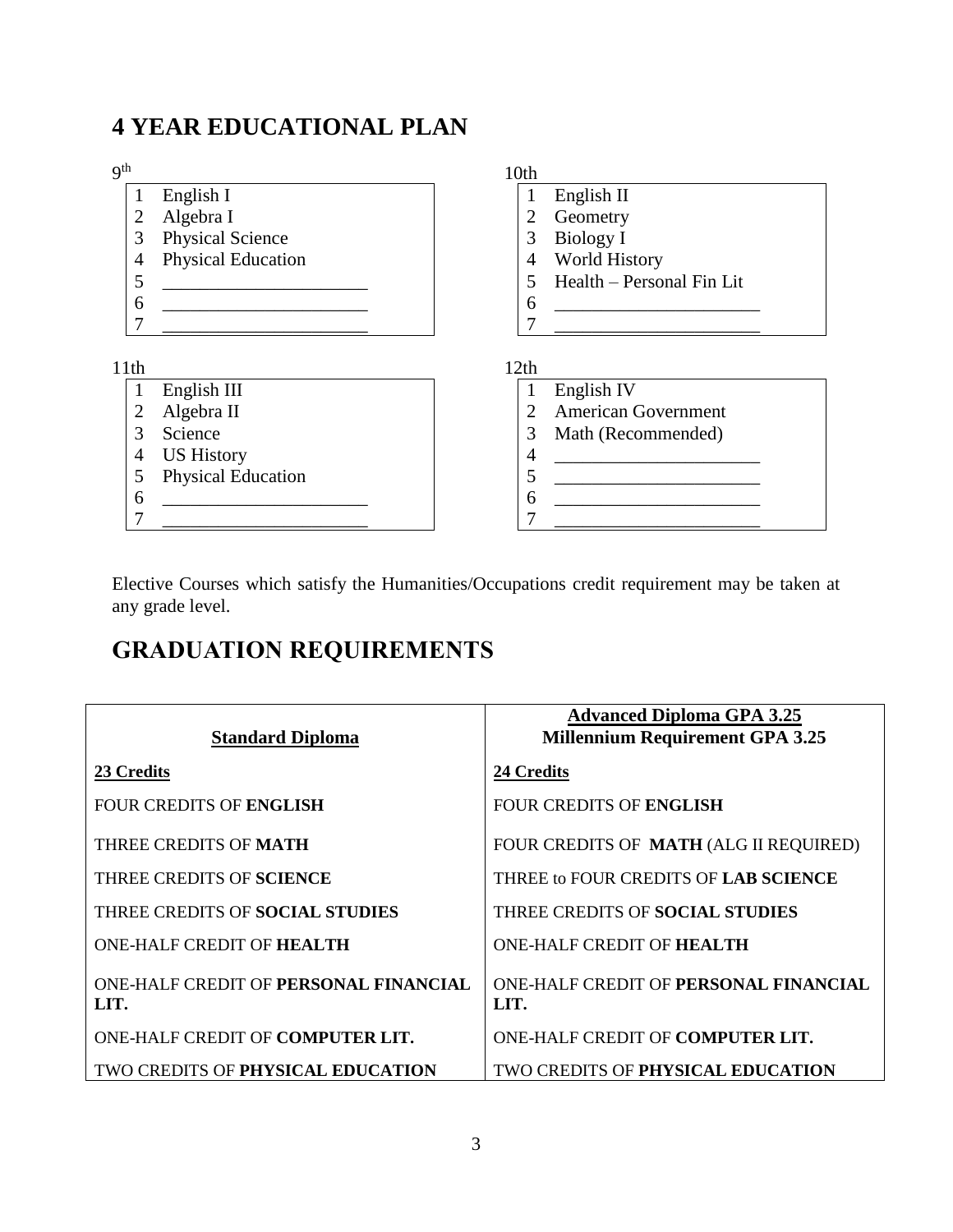#### CREDIT REGULATIONS

- 1. Students who successfully complete an equivalent of high school Algebra I or Geometry prior to high school with a grade of "C" or higher may use this credit to meet the required credits for graduation from high school and include this grade in their cumulative grade point averages.
- 2. Students who successfully complete an equivalent (semester course) of high school Computer Literacy prior to high school may use this credit to meet the required credits for graduation from high school and include this grade on their high school transcript and in their cumulative grade point averages.
- 3. Communications courses including Journalism, Forensics, Speech or Drama will not satisfy the graduation requirements for English I, II, III and IV in the English – Language Arts requirement. The English IV requirement may be met by successful completion of English 101 & 102.
- 4. The Elko County School District shall exempt a pupil from not more than one-half (1/2) credit per semester and up to one (1) credit maximum in physical education if the pupil participates in interscholastic athletics, on a drill team, in a marching band, in a dance group or on a cheerleading squad if: (a) the activity is sponsored by the school; and (b) the pupil actively participates in the activity for at least 120 hours that is verified by the coach or advisor. The course titled "Interscholastic Activities" will be added to the student's transcript with either a Pass (P) or Fail (F) grade. The student will earn one-half credit for each semester of "Interscholastic Activities;" however, the course will not be used in the calculation of GPA, honor roll, or class rank.
- 5. One-half (1/2) unit of credit shall be awarded for successful completion of all courses.
- 6. Credit for correspondence courses shall be granted toward graduation only when a student has received the written approval of the high school principal in advance of taking the course.
- 7. Select courses taken from Great Basin College (GBC) for college credit may also be given high school credit. A list of approved courses is available in the Guidance Office and on the Elko County School District website. The GBC high school admission form must be completed and signed by the principal or counselor prior to taking the course. Students can enroll in no more than nine (9) GBC credits per semester. College credit shall be computed as three (3) semester hours of college equals one-half (1/2) unit of high school credit. Students taking courses for dual credit at GBC will be responsible for all application fees. They will also be responsible for all course fees, with the exception of English 101/102 and History 101/102. Successful completion of these select GBC courses will become a part of the student's official Elko County School District transcript, and count towards graduation requirements.
- 8. Students who successfully complete Agriculture Science I & II or who complete Agricultural Science I and Plant Science & Ornamental Horticulture, Greenhouse Management, Animal Science, or Veterinary Science III will be issued a  $3<sup>rd</sup>$  credit of science. Completion of these courses does not fulfill the Biology I or Physical Science course requirements for graduation.
- 9. Students who successfully complete Health Science I and Medical Terminology will be issued a  $3<sup>rd</sup>$  credit of science. Completion of these courses does not fulfill the Biology I or Physical Science course requirements for graduation.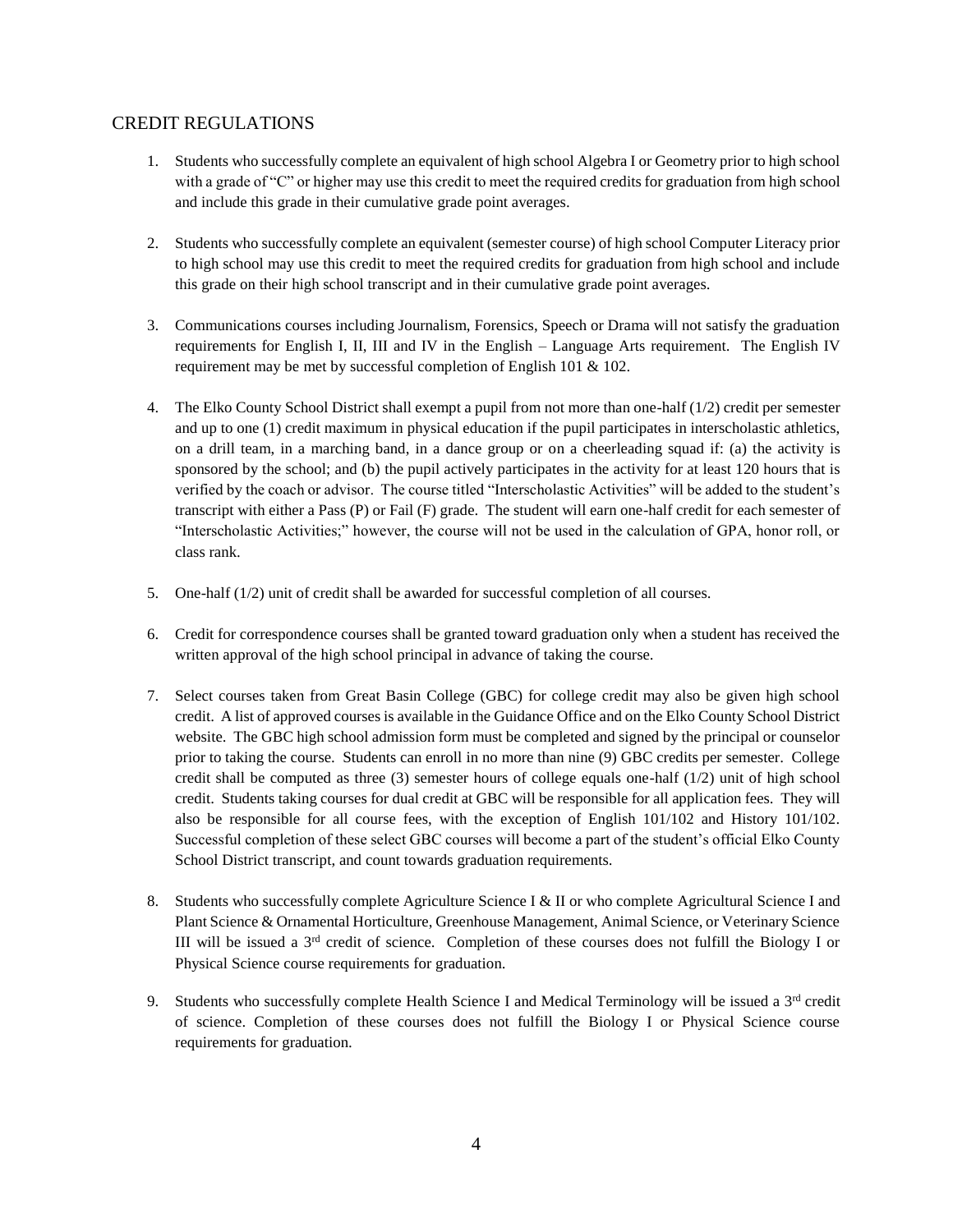## **ENROLLMENT REQUIREMENTS**

- 1. Any students enrolled in 9<sup>th</sup>, 10<sup>th</sup>, or 11<sup>th</sup> grade must take a minimum of seven (7) courses. 12th Graders will be enrolled in at least four (4) **credit bearing** courses. Non-credit courses, like Study Hall, do not count as credit bearing courses.
- 2. A student's status as a member in a given class is determined by the number of completed semesters he/she has earned and coincides with testing regulations as specified below:
	- $10^{th}$  Grade Must have completed a minimum of 2 semesters
	- $11<sup>th</sup>$  Grade Must have completed a minimum of 4 semesters
	- $12<sup>th</sup>$  Grade Must have completed a minimum of 6 semesters
- 3. Credit deficiency will be determined by:
	- $10<sup>th</sup>$  Grade, a student must have earned a minimum of five (5) credits.
	- 11<sup>th</sup> grade, a student must have earned a minimum of eleven  $(11)$  credits.
	- 12<sup>th</sup> grade, a student must have earned a minimum of seventeen (17) credits.

NOTE: One-half credit is earned for each semester of work completed with a grade of a "D" or above.

## <span id="page-4-0"></span>**EARLY GRADUATION**

- 1. The Board of Trustees will not accept a modification of the four (4) year attendance requirement for high school graduation unless the student has satisfactorily completed all requirements as set forth by the Elko County School District, the Nevada State Board of Education, and have the recommendation of their principal, the written consent of their legal guardian, and review and approval of the Board of Trustees.
- 2. A student who chooses to follow a modified program will not be eligible to participate in school activities, such as athletics or clubs, following withdrawal from regular attendance.
	- a. Beginning with the 2017-2018 school year, seniors who apply to graduate at the end of first semester will not be eligible to participate second semester school/senior activities or in the June graduation ceremony.
- 3. Any student considering a request for early Graduation must first consult his/her counselor.
- 4. A formal request for early graduation must include the following:
	- a. Letter of explanation from the student as to why he/she would like to graduate early.
	- b. Letter of approval from parents.
	- c. Letter of recommendation from the Counselor.
	- d. Letter of recommendation from the Principal.
- <span id="page-4-1"></span>5. The principal will forward the above items to the ECSD Board of Trustees for their consideration.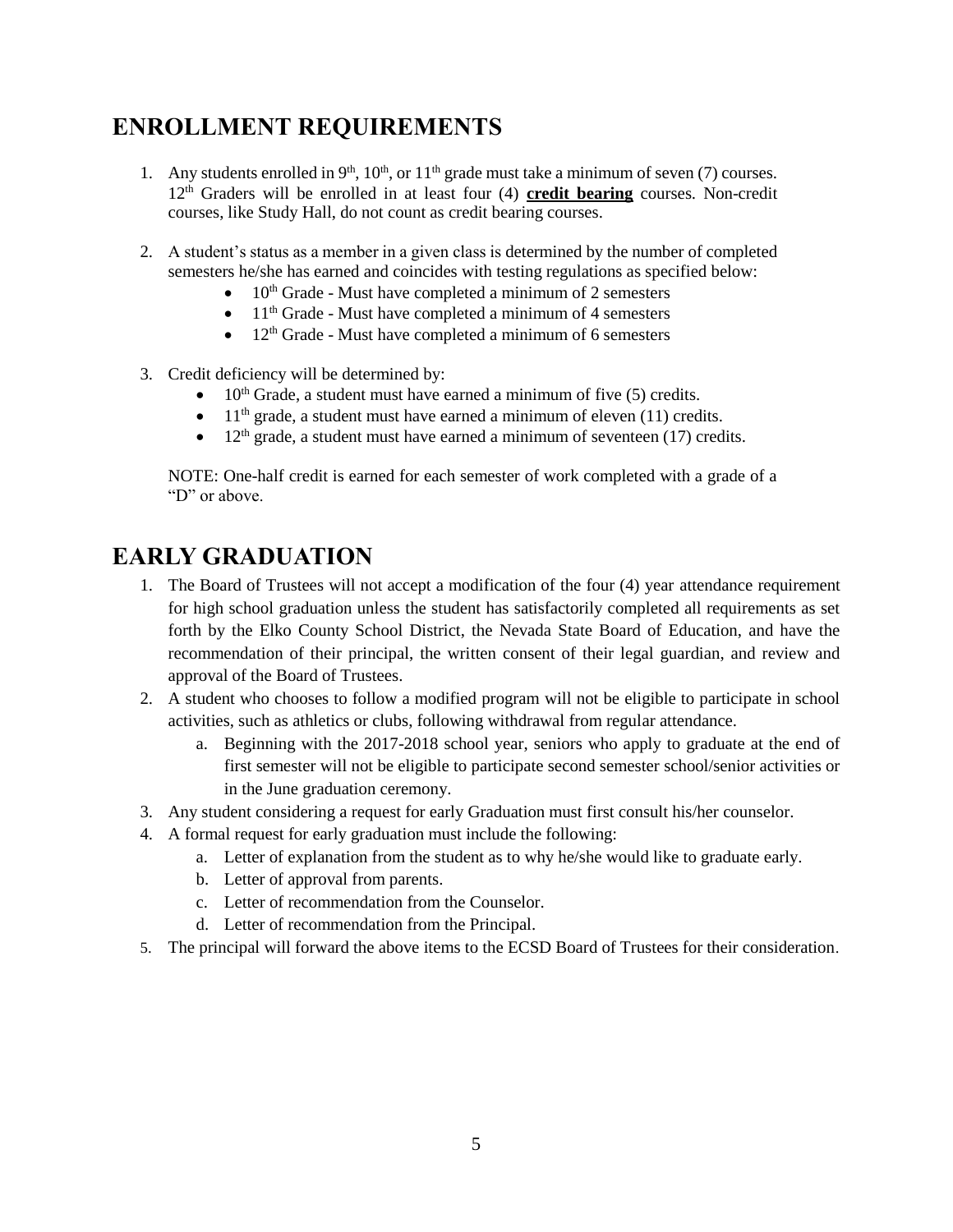## **CLASS CHANGE/WITHDRAWAL POLICY**

All class change requests will be completed through the Guidance Office; changes can be requested during the first weeks of each semester. Class sections are often very full, and many times, there will not be space to transfer to a different section. Counselors cannot accommodate schedule change requests based solely on teacher preference or attempts to switch lunches. Some changes may necessitate a parent conference with the counselor and/or administrator and possibly the teacher(s) involved to determine what schedule arrangements will ultimately be in the best educational interests of the student and the school. A withdrawal after the fourth week of the semester will result in the grade WF ("Withdraw Fail"); this grade will be included on the student's transcript and calculated into the student's GPA. Withdrawal is not allowed if the student's class schedule would be decreased to less than that of a full class load (7 classes each semester). All withdrawal requests after the fourth week of any semester must be approved by administration.

## <span id="page-5-0"></span>**CLASS RANKING**

| Regular Grade Scale                           | Honors Weighted Grade Scale*       | AP/Dual Credit Weighted Scale*     |
|-----------------------------------------------|------------------------------------|------------------------------------|
| $A = 4$                                       | $A = 4$ , add 0.025 to overall GPA | $A = 4$ , add 0.050 to overall GPA |
| $B = 3$                                       | $B = 3$ , add 0.025 to overall GPA | $B = 3$ , add 0.050 to overall GPA |
| $C = 2$                                       | $C = 2$ , add 0.025 to overall GPA | $C = 2$ , add 0.050 to overall GPA |
| $D=1$                                         | $D = 1$ , add 0.025 to overall GPA | $D = 1$ , add 0.050 to overall GPA |
| $F = 0$                                       | $F = 0$                            | $F = 0$                            |
| * Beginning with the graduating class of 2018 |                                    |                                    |

Class ranking shall be determined by cumulative grade point average of all classes that are applicable toward graduation requirements in Elko County.

- 1. All courses applicable toward graduation requirements in Elko County shall be counted in computing class rank.
- 2. In determining class rank, all students at a given grade level shall be included.
- 3. If a student's record includes courses that are marked in nontraditional fashion-for instance, on a pass/fail or credit/no credit basis-the computation or rank-in-class shall be based on those courses with traditional grades only.
- 4. Rank-in-class information shall be released to:
	- (1) Appropriate school personnel;
	- (2) At the written request or consent of the student and/or parents;
	- (3) In response to formal legal process
- 5. Rank-in-class shall be reported on a numerical basis.
- 6. Designations for valedictorian and salutatorian shall not be made.
- 7. The following designations will be used to honor those graduates of each graduating class: Special Recognition Honors – 4.0 and above Gold Honors - Below 4.0 to 3.7
	- Silver Honors Below 3.7 to 3.4
	- Bronze Honors Below 3.4 to 3.0

\*Honor graduates will receive appropriate recognition at commencement exercises.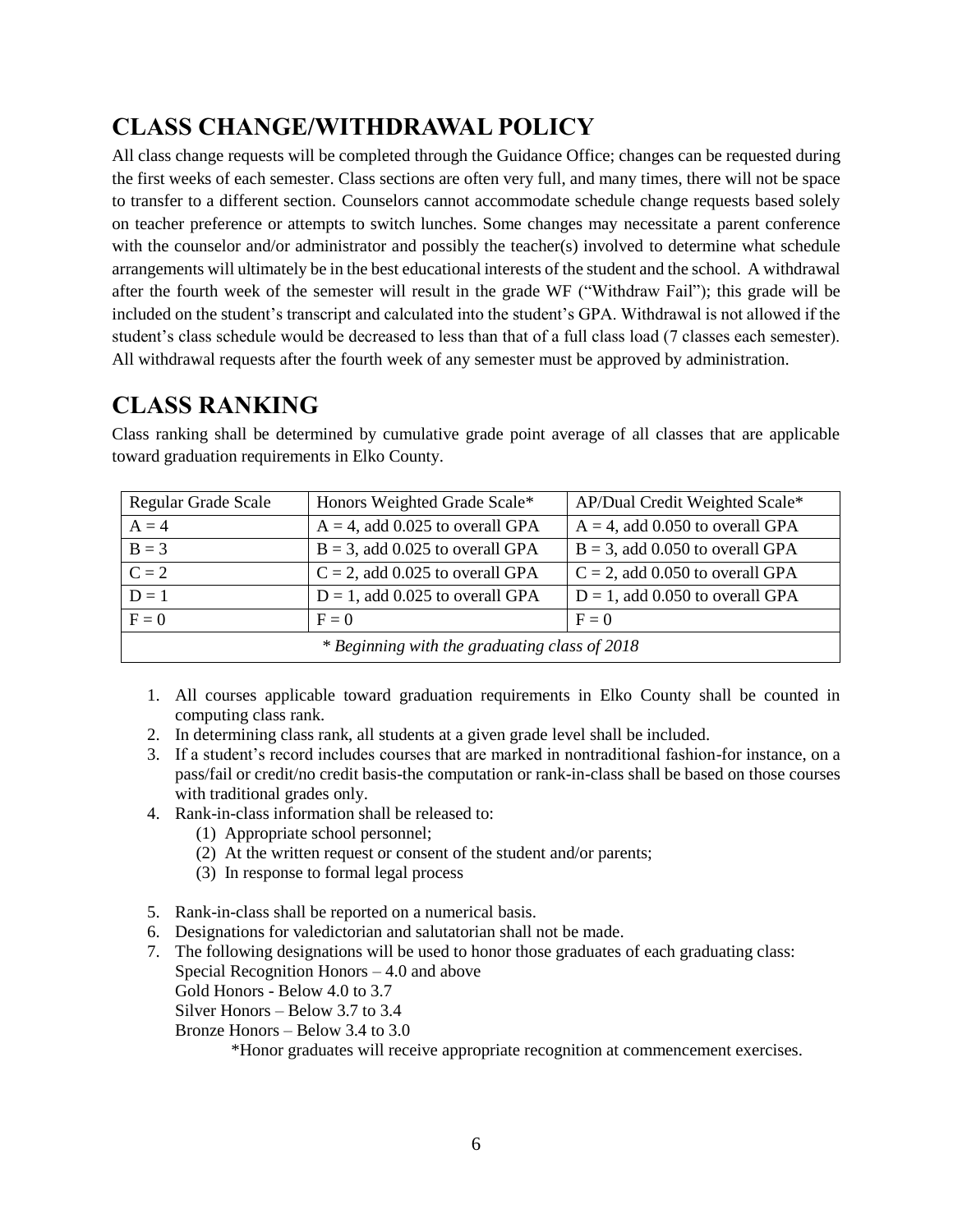## <span id="page-6-0"></span>**TESTING SCHEDULES**

#### **State-Mandated Testing**

End of Course Assessments (EOCs) for ELA, MATH

- ELA I (Reading) incorporated into English II
- ELA II (Writing) incorporated into English II
- Math I incorporated into Algebra I
- Math  $II$  incorporated into Geometry

All students will participate in the Nevada State Science Assessment in the Spring of their sophomore year.

#### **College & Career Readiness Assessment (CCRA)**

All students in their junior year of high school will participate in an assessment of their college readiness. Beginning with the class of 2015, this exam will be the ACT, to be administered in the Spring semester. The assessment to be used for subsequent years is to be determined.

#### **College Entrance Exams**

An essential part of a student's preparation for college is taking the entrance exams. We offer the PSAT, SAT and ACT. The following is a suggested testing schedule:

- $10<sup>th</sup>$  Grade PSAT (Practice) Fall
- 11<sup>th</sup> Grade PSAT/NMSQT (National Merit Scholastic Qualifying Test) Fall ACT and/or SAT – Second Semester
- $12<sup>th</sup>$  Grade ACT and/or SAT First Semester

Information on College Testing is available in Guidance Office.

#### **Armed Services Vocational Aptitude Battery**

We also offer the Armed Services Vocational Aptitude Battery (ASVAB) during a student's 11<sup>th</sup> and 12<sup>th</sup> grade years. While this test can be used to determine qualification for enlistment, it is not limited to students seeking to join the armed forces. It is a valuable interest inventory to help students explore future career options. The test is typically offered in early December, and students who participate may attend a score interpretation meeting after results are available.

## <span id="page-6-1"></span>**CORRESPONDENCE COURSES**

<span id="page-6-2"></span>Credit for correspondence courses or on-line alternative courses shall be granted toward graduation only when a student has received the written approval of the principal in advance of taking the course. The student must consult with his/her counselor to determine justification for the request.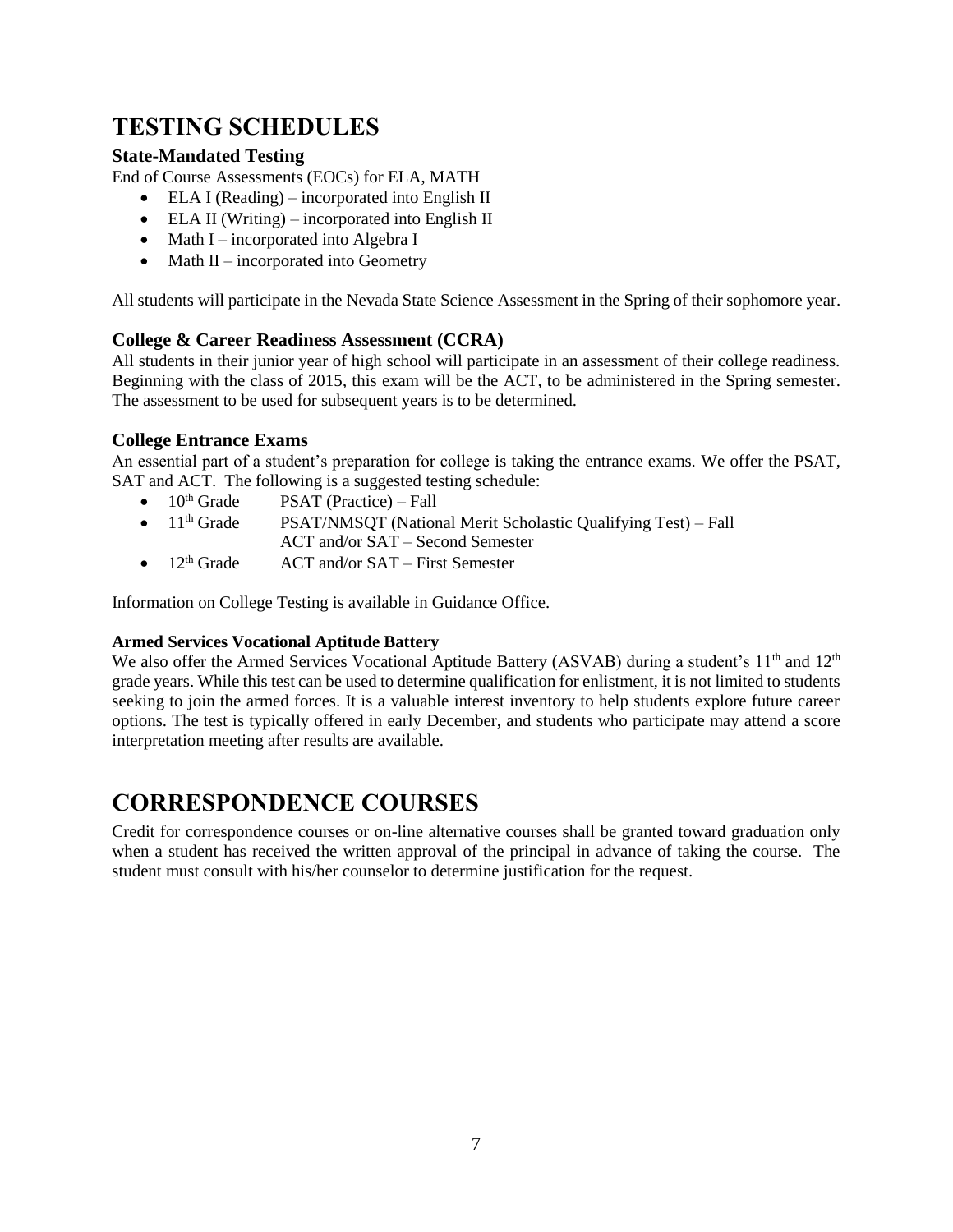## **PREFACE**

This manual contains all courses planned to be offered during the 2020-20201 academic year. It is hoped that with the publication of this material, students will be better able to plan a sound educational program.

Some courses found in this manual are contained to see if demand is sufficient to warrant their placement in the school program.

All courses are designated as full year or semester long. Full year classes are worth 1 credit and semester long courses are worth  $\frac{1}{2}$  of a credit. Courses with a designation of 1<sup>st</sup> or 2<sup>nd</sup> semester will be offered only that semester.

## <span id="page-7-0"></span>**HONORS CLASSES**

Honors classes were placed in the curriculum by the Elko County School District because we believe that accelerated students should be adequately challenged and allowed to proceed at a pace equal with their ability.

To assure proper placement of students in these programs, the district has adopted the following criteria governing admission:

1. The student shall have scored at or above the  $90<sup>th</sup>$  percentile on the district's adopted achievement tests in the year prior to admission and in the curriculum area in which application for the honors class has been made.

And/Or

2. The teacher in the selected discipline area where application for honors is made shall make recommendation to the principal regarding placement of the student at the succeeding grade level. Nothing in this section should prohibit the transfer of a student from or to honors classes, per recommendation of the student's teacher, at any time during the school year. Transfers of this nature should correspond with the end of a grading period.

**Upon receiving a grade lower than "B" in any grading period, the student shall be considered for removal from the honors program. A grade lower than a "C", as a semester grade, shall automatically remove a student from the honors program at the change of the semester.**

## <span id="page-7-1"></span>**ADVANCED PLACEMENT COURSES**

The Advanced Placement Program is sponsored by the *College Board*, a non-profit membership association. AP courses and exams are for highly motivated students in secondary schools. Attendance, homework, and motivation are mandatory for success as these are considered college courses. You will find more information about the AP Program at [www.collegeboard.com/ap.](http://www.collegeboard.com/ap)

**AP Courses** are available at Spring Creek High School in the areas listed below (only if demand is sufficient). The Weighted Grade Scale will be utilized for AP courses. Each course is developed by the College Board with a committee composed of college faculty and AP teachers. The primary goal of all AP courses is to prepare students for the AP course exam and the rigors of a college class.

**AP Exams**: There is a required course fee (determined by the College Board) **for each AP exam a student participates in.** Taking the AP Exam may earn college credit, depending upon the score.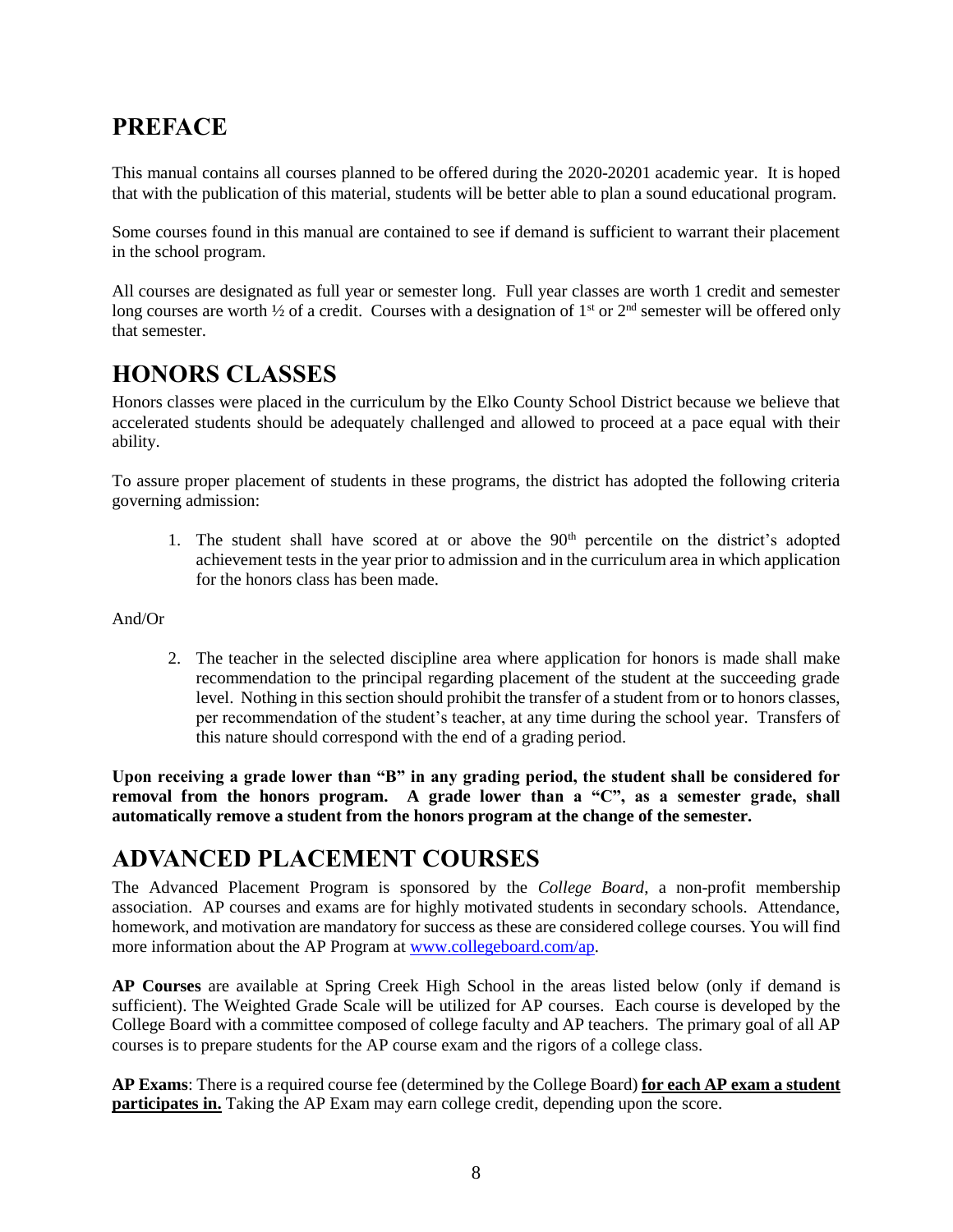Students may be removed from an AP course upon teacher recommendation.

| <b>AP Courses and Exams</b>                  |                                                             |
|----------------------------------------------|-------------------------------------------------------------|
| <b>Math</b>                                  | <b>Science</b>                                              |
| Calculus AB (Math credit)                    | Physics (Science credit)                                    |
| Calculus BC (Math credit)                    | Biology (Science credit)                                    |
| <b>English</b>                               | <b>Social Studies</b>                                       |
| English Language and Composition (fulfills)  | U.S. History (fulfills $11th$ Grade U.S. History            |
| English III or IV requirement)               | requirement)                                                |
| English Literature and Composition (fulfills | U.S. Government (fulfills 12 <sup>th</sup> Grade Government |
| English III or IV requirement)               | requirement)                                                |
|                                              | Psychology (Elective credit)                                |

## <span id="page-8-0"></span>**DUAL ENROLLMENT/CREDIT – GBC**

Great Basin College and Elko County School District have identified many courses which qualify for Dual Enrollment/Credit. Students enrolling in these courses take a college course and earn credit at GBC and SCHS. There is a course fee for Dual Enrollment courses. Students must complete the Dual Credit packet – which can be picked up in the Guidance Office – by the assigned deadline in order to participate in the Dual Credit program. Any classes taken as Dual Credit will be included on student schedules. Student schedules can include up to seven (7) credit-bearing courses total per semester, therefore any Dual Credit course added to a schedule will replace a credit-bearing course at SCHS and be compensated for with a non-credit block, such as Study Hall.

For current more information and paperwork, please see your counselor and the website below. <http://www.gbcnv.edu/academics/dualcredit.html>

## <span id="page-8-1"></span>**CAREER & TECHNICAL ED - ARTICULATION AGREEMENTS**

Several courses offered in the Career and Technical Education departments have approved Articulation Agreements with GBC. Students enrolling in these courses take a Spring Creek High School course during their 11<sup>th</sup> or 12<sup>th</sup> grade year. If they pass with at least a "B" grade they earn credit at SCHS and GBC. Articulated courses are identified in their course description.

Students who wish to enroll in GBC as a Tech Prep Student must do the following:

- A) Complete a "Tech Prep Admission & Registration Form"
- B) Pay the \$10 GBC New Student Fee (make checks payable to "The Board of Regents"). Staple it to the form or pay at GBC Admissions and Records (except students who have already enrolled at GBC and have previously paid this fee).

Upon paying the GBC New Student Fee (\$10), students will be able to receive up to 15 college credits on a GBC transcript. Articulated courses will be noted on the student's GBC transcript as a "Pass".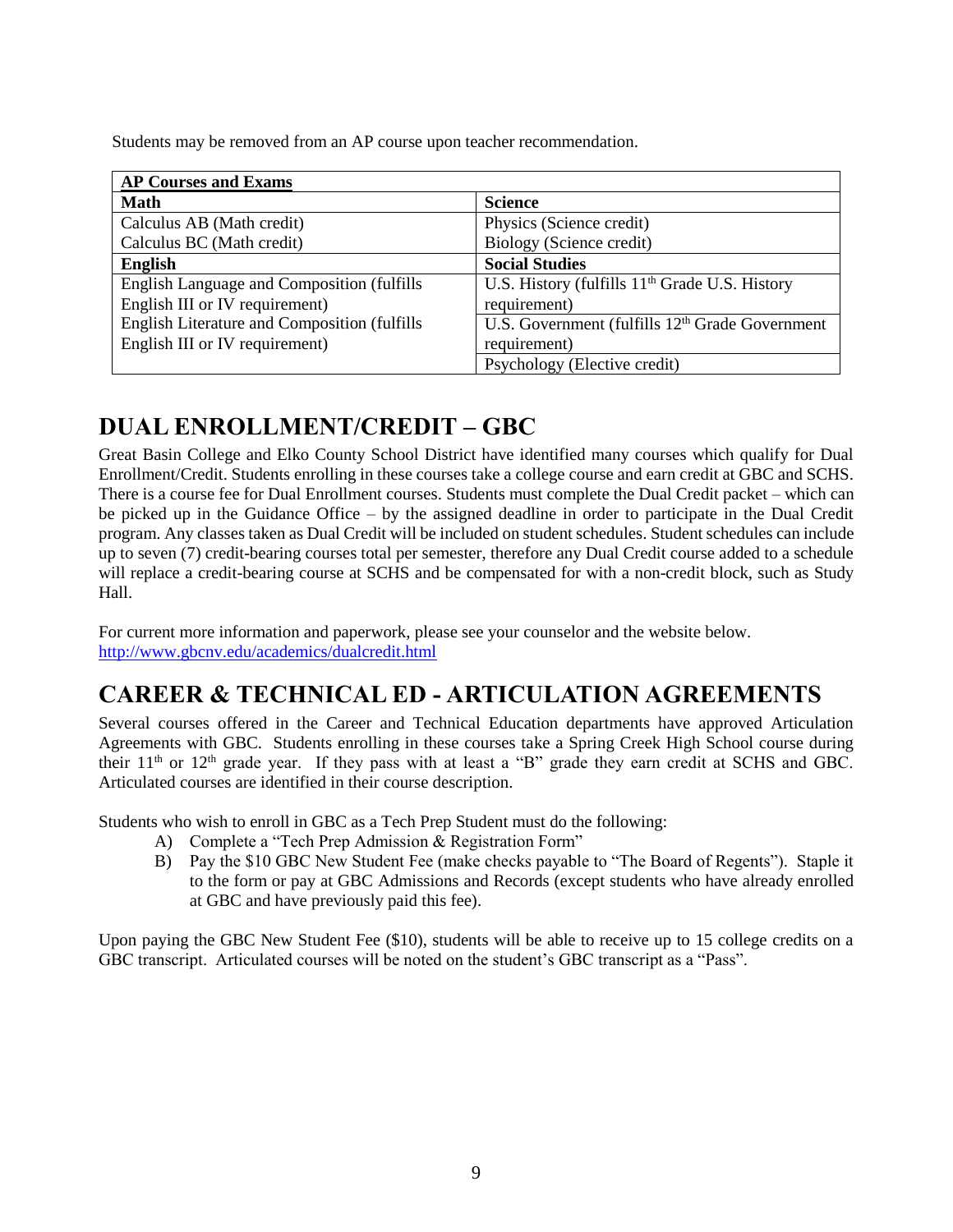## **NCAA**

What is the NCAA?

The NCAA, or National Collegiate Athletic Association, (www.ncaa.org) was established in 1906 and serves as the athletics governing body for more than 1,300 colleges, universities, conferences and organizations. The national office is in Indianapolis, but the member colleges and universities develop the rules and guidelines for athletics eligibility and athletics competition for each of the three NCAA divisions. The NCAA is committed to the student-athlete and to governing competition in a fair, safe, inclusive and sportsmanlike manner.

What is the NCAA Eligibility Center?

The NCAA Eligibility Center will certify the academic and amateur credentials of all college-bound studentathletes who wish to compete in NCAA Division I or II athletics. To assist with this process, the Eligibility Center staff is eager to foster a cooperative environment of education and partnership with high schools, high school coaches and college-bound student-athletes. Ultimately, the individual student-athlete is responsible for achieving and protecting his or her eligibility status.

ELIGIBILITY STANDARDS:

### DIVISION I

Complete 10 NCAA core courses, including seven in English, math or natural/physical science, before your seventh semester.



*GPA - Division I must have 2.3 GPA or higher, 2.20 GPA minimum for Division II (core classes ONLY)*

**Spring Creek High School Core Classes** – *courses that meet NCAA eligibility for core class requirements are designated in the SCHS Course Catalog as "Meets NCAA Core Criteria"* or check online @ [www.eligibilitycenter.org](http://www.eligibilitycenter.org/)

- Click on "For High Schools"
- Click on "List of NCAA Courses"  $\rightarrow$  search by SCHS CEEB/ACT Code: 290049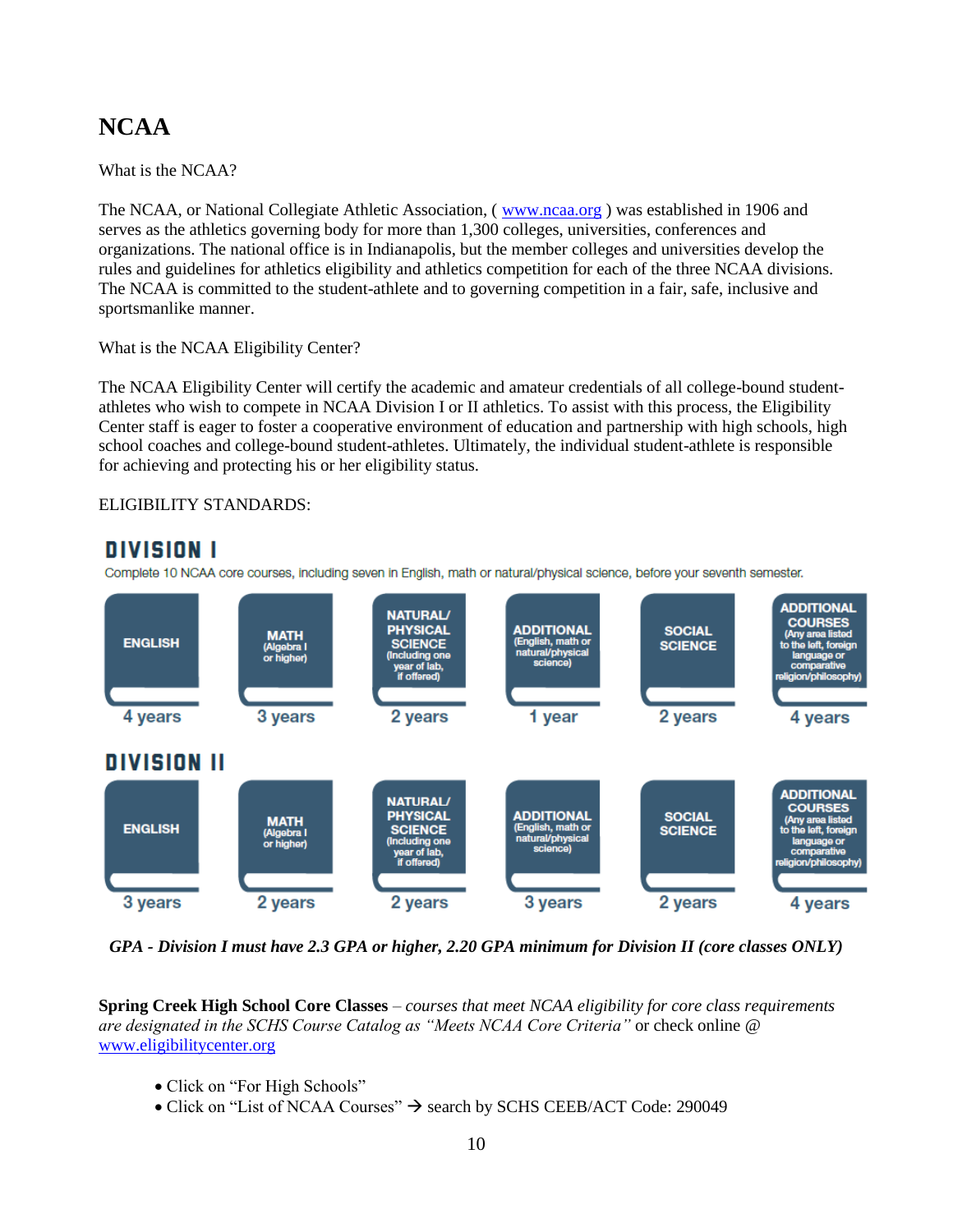#### <span id="page-10-0"></span>ENGLISH / LANGUAGE ARTS

| <b>ENGLISH I</b>         | <b>Full Year</b>    |
|--------------------------|---------------------|
| Meets NCAA Core Criteria | $Credit$ (I<br>L.A. |

To build a foundation for college and career readiness, SCHS Language Arts courses will follow the Common Core anchor and grade specific standards for the reading of literature, the reading of informational texts, writing, speaking & listening, and language, which include grammar, conventions, and vocabulary. At the  $9<sup>th</sup>$  grade level, these standards will be met through reading, responding, analyzing, and discussing a selection of short stories, poetry, whole class novels, individual novels, articles, and essays.

| <b>ENGLISH I HONORS</b>  | <b>Full Year</b> |
|--------------------------|------------------|
| Meets NCAA Core Criteria | Credit (L.A.)    |

**Prerequisite: "A" average in 8th grade English as per ECSD policy**

To build a foundation for college and career readiness, SCHS Language Arts courses will follow the Common Core anchor and grade specific standards for the reading of literature, the reading of informational texts, writing, speaking & listening, and language, which include grammar, conventions, and vocabulary. The Honors course will utilize the College Board approved Pre-AP curriculum which is a rigorous curriculum that challenges students by requiring them not only to apply concepts and skills, but also to explain the thinking behind their applications of knowledge and to participate in critical thinking. The students who take this course are expected to be strong readers and independent learners who will complete much of the reading outside of class. This course is highly recommended for those students planning on taking AP courses as  $11<sup>th</sup>$  and  $12<sup>th</sup>$ graders.

| <b>ENGLISH II</b>        | <b>Full Year</b>                                              |
|--------------------------|---------------------------------------------------------------|
| Meets NCAA Core Criteria | `radit<br>$\mathbf \Omega$<br>$\mathbf{L} \cdot \mathbf{A}$ . |

To build a foundation for college and career readiness, SCHS Language Arts courses will follow the Common Core anchor and grade specific standards for the reading of literature, the reading of informational texts, writing, speaking & listening, and language, which include grammar, conventions, and vocabulary. At the  $10<sup>th</sup>$  grade level, these standards will be met through reading, responding, analyzing, and discussing fiction and non-fiction pieces of World Literature.

| <b>ENGLISH II HONORS</b> | <b>Full Year</b>      |
|--------------------------|-----------------------|
| Meets NCAA Core Criteria | $\Gamma$ redit (L.A., |

**Prerequisite: "A" average in English I or English I Honors as per ECSD policy**

To build a foundation for college and career readiness, SCHS Language Arts courses will follow the Common Core anchor and grade specific standards for the reading of literature, the reading of informational texts, writing, speaking & listening, and language, which include grammar, conventions, and vocabulary. The Honors course will utilize the College Board approved Pre-AP curriculum which is a rigorous curriculum with a focus on literary analysis and critical thinking. The students who take this course are expected to be strong readers and independent learners who will complete much of the reading outside of class. This course is highly recommended for those students planning on taking AP courses as  $11<sup>th</sup>$  and  $12<sup>th</sup>$  graders.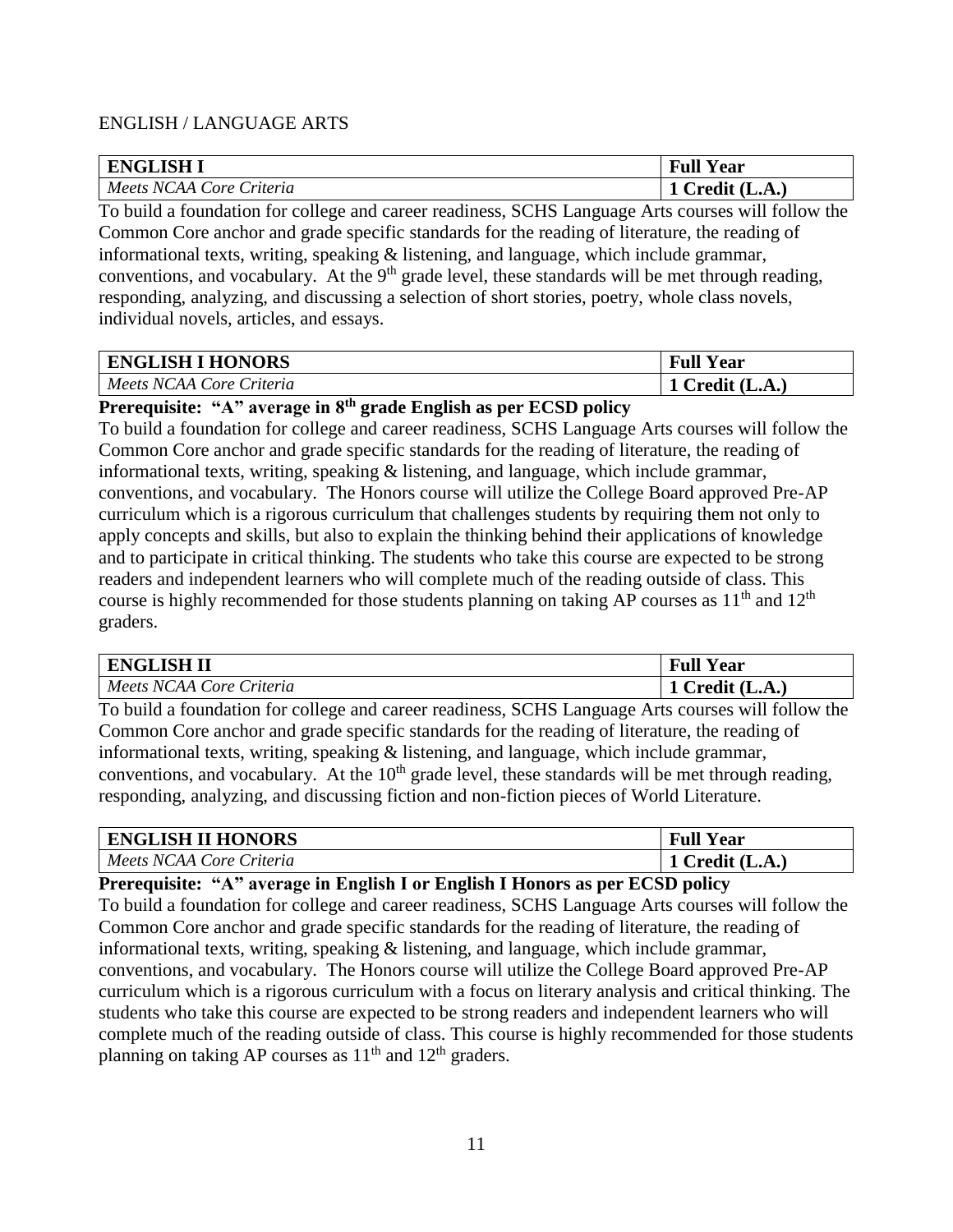| <b>ENGLISH III</b>       | <b>Full Year</b>                               |
|--------------------------|------------------------------------------------|
| Meets NCAA Core Criteria | Credit<br>$\mathsf{L}(\mathbf{A}, \mathsf{I})$ |

To build a foundation for college and career readiness, SCHS Language Arts courses will follow the Common Core anchor and grade specific standards for the reading of literature, the reading of informational texts, writing, speaking  $\&$  listening, and language, which include grammar, conventions, and vocabulary. At the  $11<sup>h</sup>$  grade level, these standards will be met through reading, responding, analyzing, and discussing fiction and non-fiction pieces of American Literature. 11<sup>th</sup> grade students will also participate in an extensive research project.

| Meets English III or English IV Requirement<br>$\vert$ 1 Credit (L.A.) | <b>AP LANGUAGE &amp; COMPOSITION</b> | <b>Full Year</b> |
|------------------------------------------------------------------------|--------------------------------------|------------------|
|                                                                        |                                      |                  |
|                                                                        | Meets NCAA Core Criteria             |                  |

#### **Course Fee Approximately \$100.00 - AP Exam Fee**

Students in this introductory college-level course read and carefully analyze a broad and challenging range of nonfiction prose selections, poetry selections, American Literature fiction selections, and autobiographical novels and fictional novels. Through close reading and frequent writing, students develop their ability to work with the language and text with a greater awareness of subject and purpose, strategy and audience, and vocabulary and style. This strengthens their composing abilities. Summer reading may be required. Students will prepare for the AP English Language and Composition Exam and may be granted advance placement, college credit, or both as a result of satisfactory performance.

| <b>ENGLISH IV</b>        | <b>Full Year</b>                         |
|--------------------------|------------------------------------------|
| Meets NCAA Core Criteria | Credit<br>$\mathbf{\mathsf{\omega}}$ .A. |

To build a foundation for college and career readiness, SCHS Language Arts courses will follow the Common Core anchor and grade specific standards for the reading of literature, the reading of informational texts, writing, speaking & listening, and language, which include grammar, conventions, and vocabulary. At the  $12<sup>th</sup>$  grade level, these standards will be met through reading, responding, analyzing, and discussing fiction and non-fiction pieces of British Literature.  $12<sup>th</sup>$  grade students will also participate in an extensive research project.

| <b>AP ENGLISH LITERATURE &amp; COMPOSITION</b> | <b>Full Year</b>        |
|------------------------------------------------|-------------------------|
| Meets English III or English IV Requirement    | $\vert$ 1 Credit (L.A.) |
| Meets NCAA Core Criteria                       |                         |

**Course Fee Approximately \$100.00 - AP Exam Fee**

**Prerequisite: This is a college class for potential college credit and demands college rigor.**  Students in this college-level AP English Literature course will engage in the careful reading and critical analysis of literature. Through the close reading of selected texts, students deepen their understanding of the ways writers use language to provide meaning for their readers. As they read, students consider a work's structure, style, and themes as well as such smaller-scale elements as the use of figurative language, imagery, symbolism, and tone. Summer reading may be required. Students will prepare for the AP English Literature Exam and may be granted advance placement, college credit, or both as a result of satisfactory performance.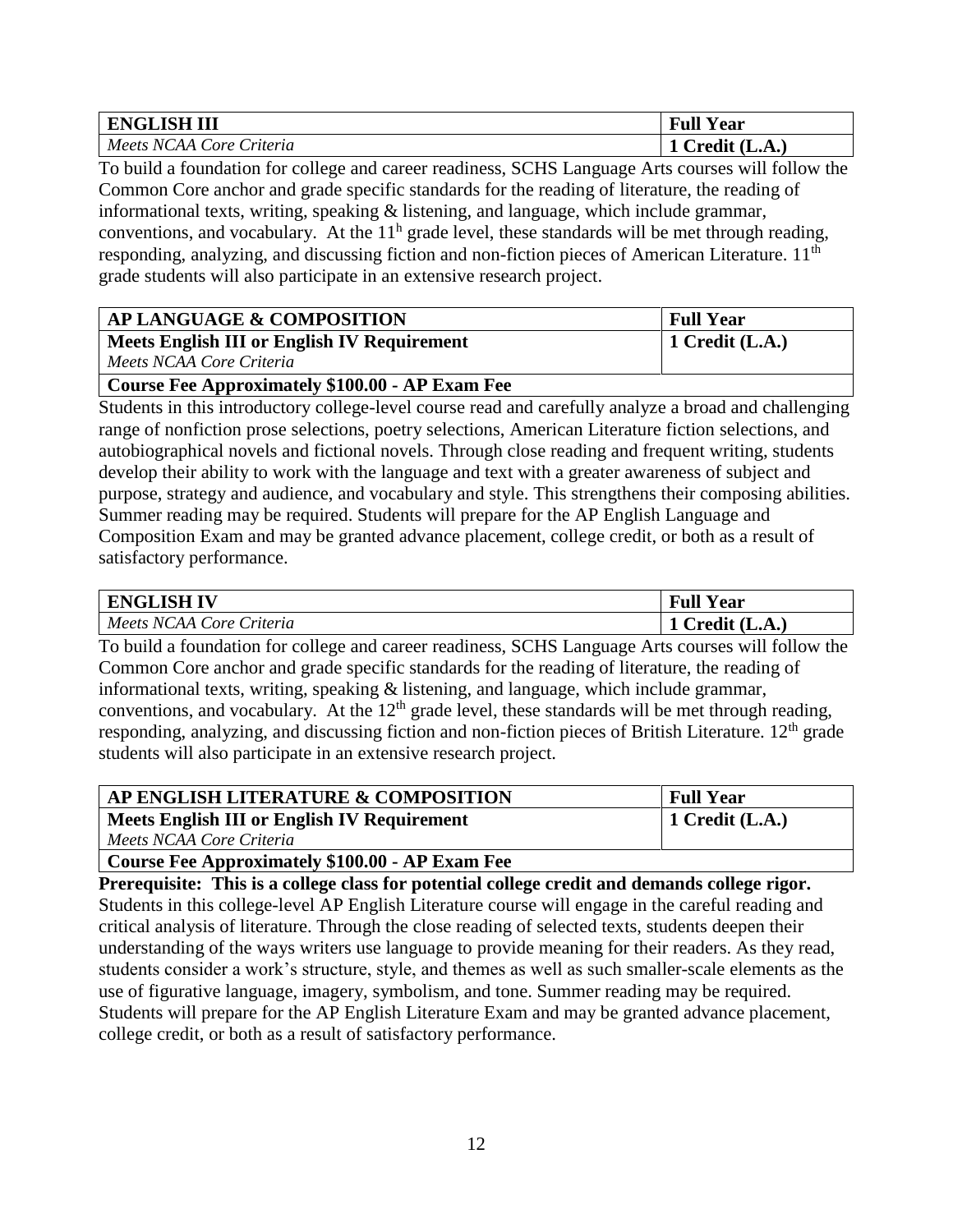| <b>COLLEGE READINESS ENGLISH</b>    | <b>Full Year</b>  |
|-------------------------------------|-------------------|
| <b>Meets English IV Requirement</b> | 1 Credit $(L.A.)$ |
| Meets NCAA Core Criteria            |                   |

This course is recommended for students who are not ready for college English 101 and 102 (*receiving an English ACT score of less than 18*) but have the intention of continuing their education beyond high school. The goal of the class is to increase the students' understanding of writing composition to prevent having to take a remedial college English course. The curriculum for this class is designed to develop writing skills. It will focus on writing conventions, as well as improving the students' sophistication of writing style. Composition assignments will include a variety of argumentative and expository writing. The reading in this course will be primarily non-fiction and will act as a model for improved writing.

| <b>COLLEGE ENGLISH (ENGLISH 101)**</b> | <b>Semester 1</b>       |
|----------------------------------------|-------------------------|
| <b>Meets English IV Requirement</b>    | $\vert$ .5 Credit (L.A) |
| Meets NCAA Core Criteria               |                         |

**Prerequisite: SAT or ACT scores/English placement test/GPA, GBC Accuplacer** This course is a college level course.

Composition and Rhetoric: Reading and writing of English, with special attention to composition and the investigative paper.

| $\vert$ COLLEGE ENGLISH (English 102)** | Semester 2               |
|-----------------------------------------|--------------------------|
| <b>Meets English IV Requirement</b>     | $\vert$ .5 Credit (L.A.) |
| Meets NCAA Core Criteria                |                          |

**Prerequisite: SAT or ACT scores/English placement test/GPA, or GBC Accuplacer** Composition and Literature: Continuation and extension of the first semester, with readings including literature as a means to further training and composition.

**\*\*Note:** English 101/102 classes meet on specific days of the week (Monday/Wednesday **or** Tuesday/Thursday) and do not correspond with SCHS's A day/B day schedule. Students who are enrolled in English 101/102 must be enrolled for two class periods to facilitate these meeting times. Much of the work done for the courses is online, so students will have face-to-face instruction for this class only 1-2 days per week.

\*\***Note**: If a student drops English or History 101 or 102 for any reason, the student's parents are responsible for reimbursing the Elko County School District for any tuition paid by the Elko County School District to Great Basin College on behalf of their child. If the student drops English 101 or 102 after the start of the school year, they will be placed into College Readiness English for the remainder of the year.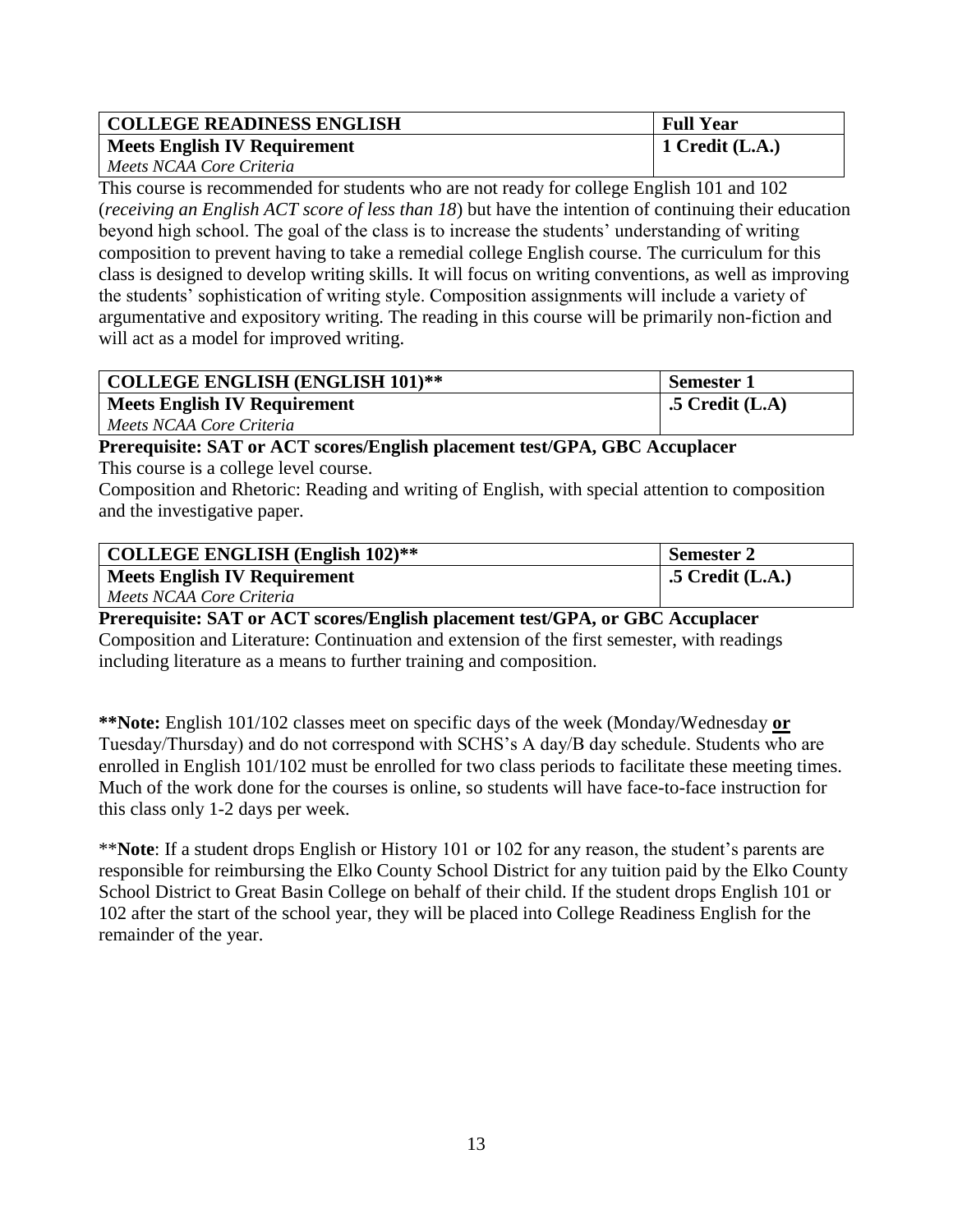## <span id="page-13-0"></span>**MATHEMATICS**

| <b>ALGEBRA I</b>         | <b>Full Year</b> |
|--------------------------|------------------|
| Meets NCAA Core Criteria | Credit (Math)    |

Algebra I examines the basic structure of real numbers, algebraic expressions, and functions. The topics studied are linear equations, inequalities, functions and systems, quadratic equations and functions, polynomial expressions, data analysis, probability, and properties of functions. Mathematical modeling of real-life problems and problem solving are major themes of the course.

| СЕОМЕТРУ          | Year<br>$F_{\text{UL}}$ |  |  |  |  |
|-------------------|-------------------------|--|--|--|--|
| Meets NC          | <b>Math</b>             |  |  |  |  |
| CAA Core Criteria | modif                   |  |  |  |  |

#### **Prerequisite: Algebra I**

Geometry is studied as a mathematical system through the deductive development of relationships in the plane and space. Students formalize their understanding of geometric concepts, including congruence and similarity, circle chords, secants and tangent segments, parallel and perpendicular lines, angle and side measures in polygons, proofs, logic, transformations, the Pythagorean Theorem, constructions, coordinate geometry, and surface area and volume of solids.

| <b>ALGEBRA II</b>        | <b>Full Year</b> |
|--------------------------|------------------|
| Meets NCAA Core Criteria | Tredit (Math)    |

#### **Prerequisite: Algebra I and Geometry**

Algebra II is the study of the complex number system and functions. Real-world problems are discussed, represented, and solved using advanced algebraic techniques, incorporating technology. The properties and algebra of functions, including polynomial, exponential, logarithmic, piece-wise, radical, and rational, are analyzed and applied, as well as conics, matrices, systems of equations, sequences, and series.

| <b>TRIG &amp; DISCRETE MATH</b> | <b>Full Year</b>         |  |  |  |  |
|---------------------------------|--------------------------|--|--|--|--|
| Meets NCAA Core Criteria        | $C_{\text{redit}}(Math)$ |  |  |  |  |

**Recommendation: a grade of C or higher in Algebra II or teacher recommendation NOTE: This class is recommended for the student who is not quite ready for Pre-Calculus but has the intention of continuing their education beyond high school.**

Trigonometry completes the formal study of the elementary functions begun in Algebra 1 and Algebra 2. Functions studied include polynomial, exponential, logarithmic, rational, radical, piecewise, and trigonometric and circular functions and their inverses. Students engage in the exploratory analysis of data, using graphical and numerical techniques. Data sets are collected using statistical design methods. Students produce appropriate models using probability, simulation, and statistical inference. Models are used to draw conclusions from data and analyzed by inferential methods to determine whether the data support or discredit the model.

| <b>PRE-CALCULUS HONORS</b> | <b>Full Year</b>     |  |  |
|----------------------------|----------------------|--|--|
| Meets NCAA Core Criteria   | <b>Tredit (Math)</b> |  |  |

#### **Recommendation: A, B grade in Algebra II and teacher recommendation**

Pre-Calculus completes the formal study of the elementary functions begun in Algebra 1 and Algebra 2. Students focus on the use of technology, modeling, and problem solving. Functions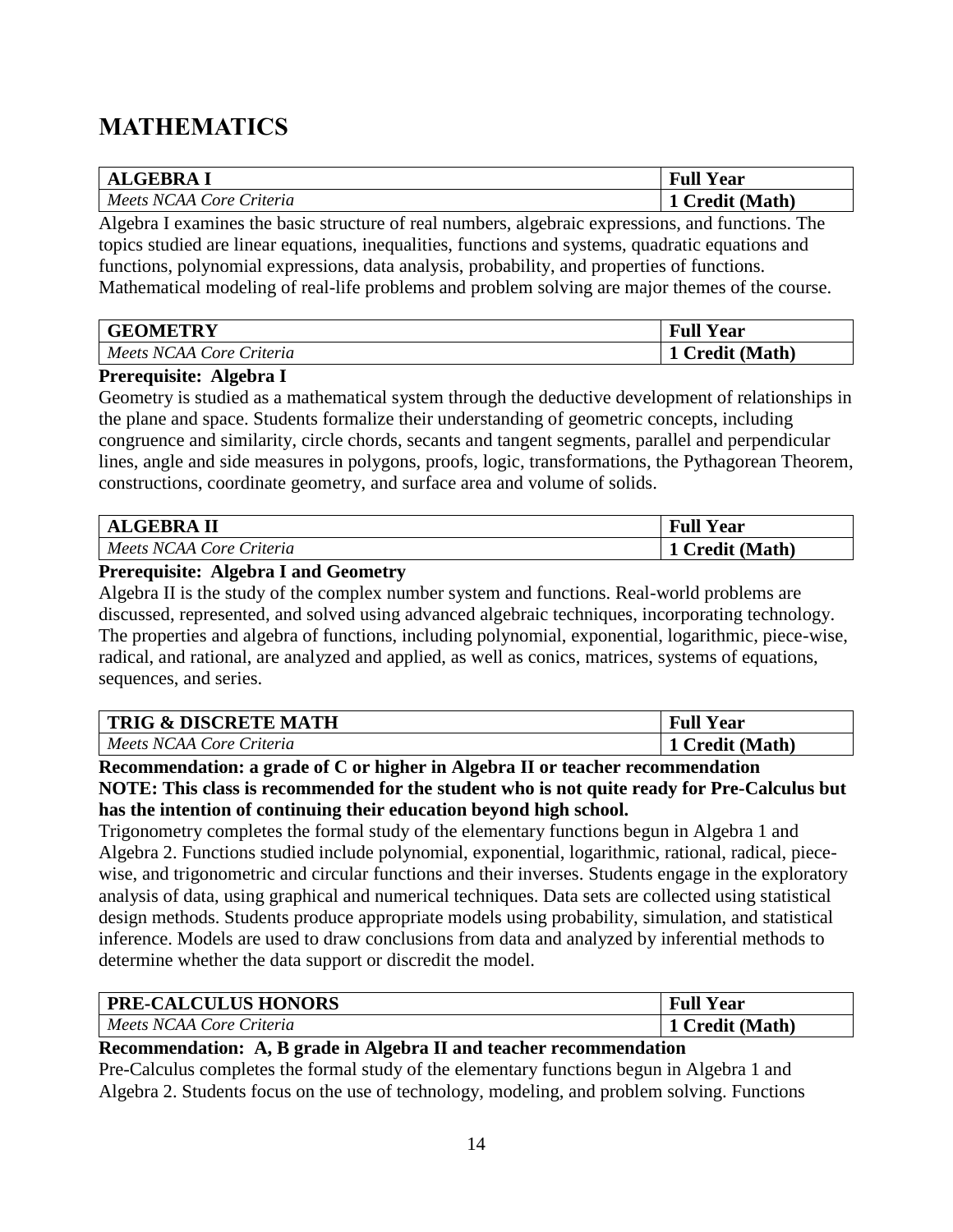studied include polynomial, exponential, logarithmic, rational, radical, piece-wise, and trigonometric and circular functions and their inverses. Students in this class as a junior or younger are expected to take AP Calculus AB in the following year.

| <b>P CALCULUS AB</b><br>AP                          | <b>Full Year</b>     |
|-----------------------------------------------------|----------------------|
| Meets NCAA Core Criteria                            | <b>Credit (Math)</b> |
| . .<br>.<br>$\sim$<br>$\overline{\phantom{a}}$<br>. |                      |

**Course Fee Approximately \$100.00 - AP Exam Fee**

**Recommendation: A, B grade in Pre-Calculus and teacher recommendation**

**NOTE: This is a college class for potential college credit and demands college rigor.** The topics studied in AP Calculus AB are those traditionally offered in the first year of calculus in college, and designed for students who wish to obtain a semester of advanced placement in college. The topics studied include limits, continuity, derivatives, and integrals of algebraic and transcendental functions and their applications, and elementary differential equations. It is the expectation that students will take the AP Calculus AB test in May. For most academic postsecondary institutions, the student will receive college credit if they pass with a 3, 4, or 5. Go to: **[http://www.collegeboard.com/student/testing/ap/sub\\_calab.html?calcab](http://www.collegeboard.com/student/testing/ap/sub_calab.html?calcab)** for a full course description.

| <b>CONSUMER MATHEMATICS</b> | <b>Full Year</b> |  |  |
|-----------------------------|------------------|--|--|
| <b>Grade 12</b>             | Credit (Math)    |  |  |

Consumer Mathematics combines consumer education with the mathematics necessary for making consumer decisions. Topics include income, budgeting, purchasing, banking, credit, investments, taxation, transportation and travel, housing, insurance, probability, statistics, and the operation of a small business. Emphasis is placed on the mathematics involved in careers. Material is presented in the context of problem-solving situations.

| <b>  COLLEGE &amp; CAREER READINESS MATH</b> |                          |                          |  |  |  |  |            |  | <b>Full Year</b> |
|----------------------------------------------|--------------------------|--------------------------|--|--|--|--|------------|--|------------------|
| Grade 12                                     |                          |                          |  |  |  |  |            |  | 1 Credit (Math)  |
| $\overline{\phantom{a}}$                     | $\overline{\phantom{a}}$ | $\overline{\phantom{a}}$ |  |  |  |  | $\sqrt{2}$ |  |                  |

**Recommendation: Passing grades in Algebra I, Geometry, AND Algebra II**

*NOTE: This class is recommended for the student who is not quite ready for Trigonometry or Pre-Calculus but has the intention of continuing their education beyond high school. The goal and objective of the class is to increase understanding of high school mathematics, to increase understanding of college preparatory mathematics, and to thus increase scores on the mathematics portion of the ACT exam eliminating the need for remedial mathematics at college or university.*

The curriculum for this class will consist of a thorough review of Algebra I, Geometry, and Algebra II during the first semester. The second semester will focus on Trigonometry. Functions studied include trigonometric and circular functions and their inverses.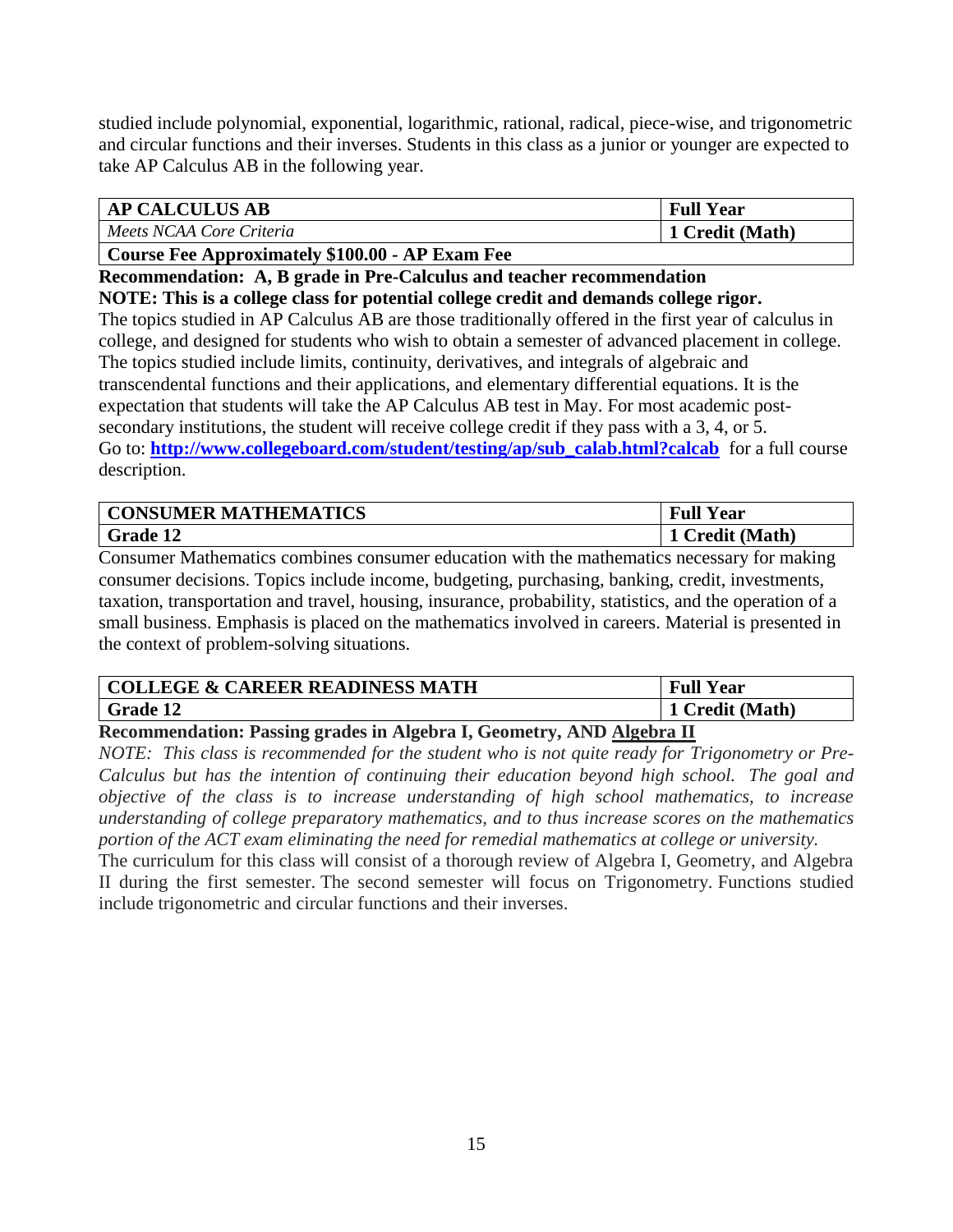## <span id="page-15-0"></span>**SCIENCE**

| <b>PHYSICAL SCIENCE</b>  | <b>Full Year</b>                |
|--------------------------|---------------------------------|
| Meets NCAA Core Criteria | <sup>1</sup> 1 Credit (Science) |

This course provides students with knowledge of Physical Science with emphasis on the basic concepts of Chemistry, Physics and Earth Science. This includes developing problem-solving skills, laboratory work, and an awareness of the current problems facing mankind including new energy sources, environmental concerns, and technological advances. Students are highly recommended to take this course during their freshmen year since many of the concepts in this course are applied to subsequent science course content.

| PHYSICAL SCIENCE HONORS  | <b>Full Year</b>        |
|--------------------------|-------------------------|
| Meets NCAA Core Criteria | <b>Credit (Science)</b> |

#### **Prerequisite: Honors Criteria**

This course provides students with knowledge of Physical Science with emphasis on the basic concepts of Chemistry, Physics and Earth Science. This includes developing problem-solving skills, laboratory work, and an awareness of the current problems facing mankind including new energy sources, environmental concerns, and technological advances. Students are highly recommended to take this course during their freshmen year since many of the concepts in this course are applied to subsequent science course content. Honors students will also be required to complete an independent project.

| <b>BIOLOGY I</b>         | <b>Full Year</b>        |
|--------------------------|-------------------------|
| Meets NCAA Core Criteria | <b>Credit (Science)</b> |

This is a two semester course in general Biology. Its purpose is to acquaint the student with the various fields in Life Science and to provide good foundation in the basic principles of Biology. A portion of the course is spent in the laboratory, while the remainder is devoted to lectures, demonstrations, and appropriate activities which encourage inquiry and critical thinking.

| <b>BIOLOGY I HONORS</b>  | <b>Full Year</b>   |
|--------------------------|--------------------|
| Meets NCAA Core Criteria | 1 Credit (Science) |

#### **Prerequisite: must have passed previous science course with an A (regular science) or A/B (honors science)**

This is a two semester course in general Biology. Its purpose is to acquaint the student with the various fields in Life Science and to provide good foundation in the basic principles of Biology. A portion of the course is spent in the laboratory, while the remainder is devoted to lectures, demonstrations, and appropriate activities which encourage inquiry and critical thinking. Honors students will also be required to complete an independent project.

| COMPARATIVE VERTEBRATE ANATOMY AND<br><b>PHYSIOLOGY</b> | <b>Full Year</b>   |
|---------------------------------------------------------|--------------------|
| Meets NCAA Core Criteria                                | 1 Credit (Science) |

#### **Prerequisite: Biology I**

This two semester course is to inform the student of the wide variety of life forms represented by the Vertebrates. The primary focus is the evolutionary history of the vertebrates. This is uncovered by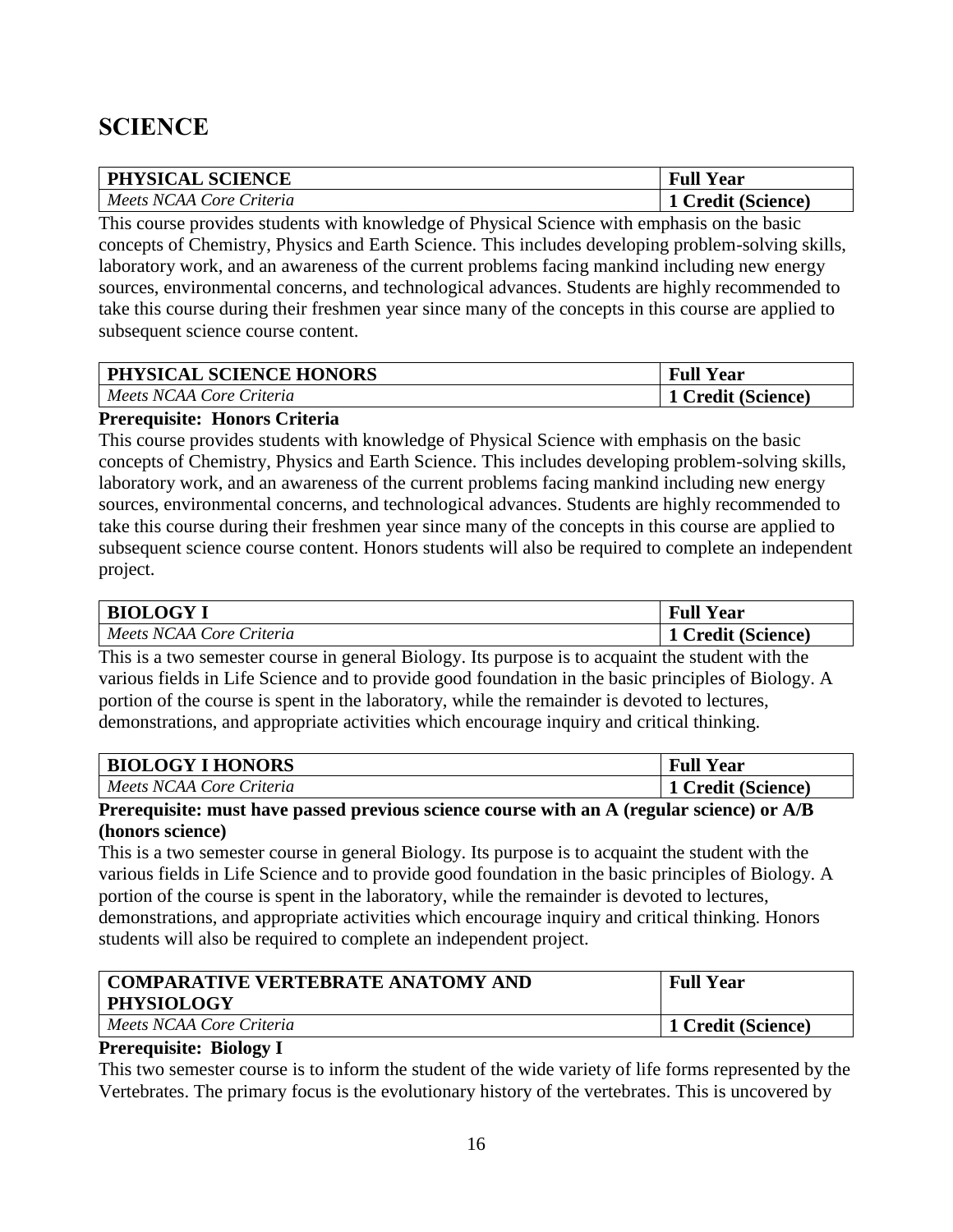examination of the various anatomical systems and their physiology. Whenever possible, the functional role of differences in form will be discussed. In the laboratory, the emphasis is on an anatomical comparison of primitive (represented by the Dogfish Shark and lamprey) and derived (represented by the cat and human) vertebrates. Much of the laboratory time will be spent on dissection of these specimens with additional laboratory exercises added in throughout the course. By the end of the course, the student will have a solid understanding of the basic anatomy of vertebrates and fundamental knowledge of the relationships of all vertebrate groups. Emphasis will be placed on the phylogenetic relationship of vertebrates to clarify evolutionary trends in the story of the vertebrates.

| HUMAN ANATOMY AND PHYSIOLOGY | <b>Full Year</b>   |
|------------------------------|--------------------|
| Meets NCAA Core Criteria     | 1 Credit (Science) |

#### **Prerequisite: Biology I**

Anatomy and Physiology is a comprehensive introduction to structure and function of the human body. Essential principles of human anatomy/physiology include cells, tissues, organs, and systems of the body. In addition, it provides comparative anatomy with shark and cat dissections during the year. The course will also explore different medical field occupations, and will hold laboratory investigations to provide hands on activities. The concepts of digestion, circulation, respiration, homeostasis, kinesiology, skeletal system, myology, metabolism, and nervous system will be included in this course. This course is very practical for all students wanting to enter into the medical or allied health field desiring more knowledge of the human body.

| <b>CHEMISTRY</b>                            | <b>Full Year</b>   |
|---------------------------------------------|--------------------|
| <i><b>CAA Core Criteria</b></i><br>Meets NC | l credit (Science) |

#### **Prerequisite: Biology I**

#### *If the student is a sophomore, he/she must take Bio I or Bio I Honors at the same time.*

Chemistry is the study of matter, its structure, composition, and properties, and the changes that matter undergoes. The course incorporates laboratory experiences with lecture, problem-solving and critical thinking skills, demonstrations, reports and projects.

| <b>CHEMISTRY HONORS</b>  | <b>Full Year</b> |
|--------------------------|------------------|
| Meets NCAA Core Criteria | Credit (Science) |

#### **Prerequisite: Algebra I, Physical Science, Biology I and Honors Criteria**

*If the student is a sophomore, the student must take Bio I or Bio I Honors at the same time.* Chemistry is the study of matter, its structure, composition, and properties, and the changes that matter undergoes. The two semester course incorporates laboratory experiences with lecture, problem-solving and critical thinking skills, demonstrations, reports and projects.

| <b>ENCE</b><br><b>SEMIN</b><br>√AR<br><b>SCIENC</b> | <b>Full Year</b>                                  |
|-----------------------------------------------------|---------------------------------------------------|
| $\mathbf{1}$<br>Grade<br>┸┵                         | $\sqrt{2}$<br>"rad"<br>(Science)<br><b>ULCUIL</b> |

#### **Prerequisite: must have passed previous science courses with A, B, or C**

A two semester course in conservation which revolves around research strategies and our natural history. Topics include ecology, human population, range issues, biodiversity, wildlife, land use, soils, air and water. The outdoor component will involve several field trips. Students enrolling will be required to do an individual research project. This program is ideal for the outdoor enthusiast with research aspirations.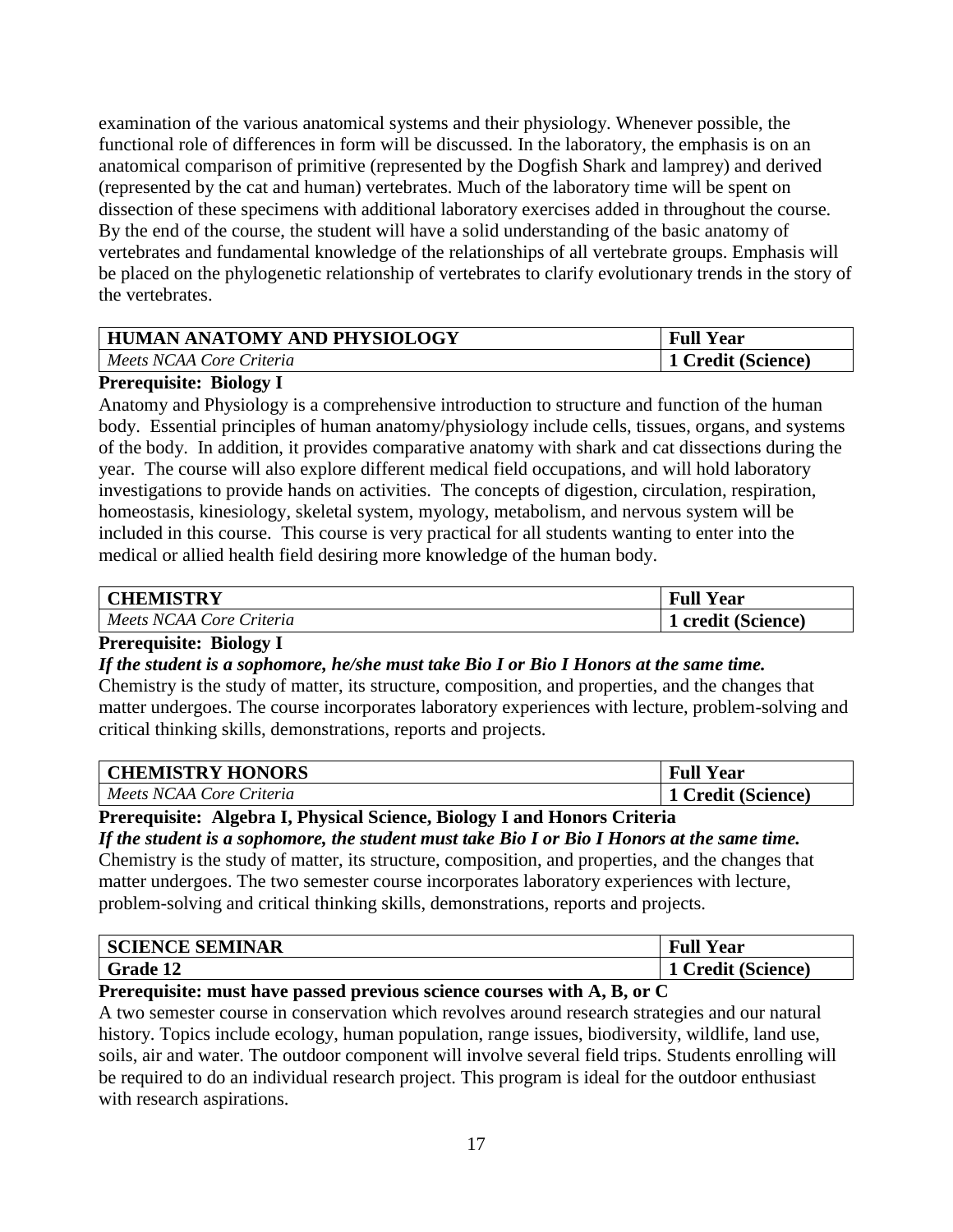| <b>PHYSICS</b>           | <b>Full Year</b>        |
|--------------------------|-------------------------|
| Meets NCAA Core Criteria | <b>Credit (Science)</b> |

#### **Prerequisite: Physical Science, Biology I and Algebra II**

Physics is the study of matter and energy and how they are related. Included are such phenomena as the following: motion, energy, forces, heat, sound, light, magnetism, and electricity. The two semester course encourages problem-solving ability, incorporates laboratory experiences, and provides information on new scientific discoveries.

| <b>AP BIOLOGY</b>        | <b>Full Year</b>   |
|--------------------------|--------------------|
| $\vert$ Grades 10-12     | 1 Credit (Science) |
| Meets NCAA Core Criteria |                    |

**Course Fee Approximately \$100.00 - AP Exam Fee**

**Note: This is a college class for potential college credit and demands college rigor.**

Explore concepts such as Newtonian mechanics, fluid mechanics, thermodynamics, electricity, magnetism, waves, optics, and atomic and nuclear physics. Build your understanding and critical thinking skills through inquiry-based, laboratory investigations that explore these physics concepts. **Go to [http://www.collegeboard.com/student/testing/ap/sub\\_physb.html?physicsb](http://www.collegeboard.com/student/testing/ap/sub_physb.html?physicsb) for a full description of this course.**

| <b>AP PHYSICS</b>        | <b>Full Year</b>   |
|--------------------------|--------------------|
| $\sqrt{Grades}$ 11-12    | 1 Credit (Science) |
| Meets NCAA Core Criteria |                    |

**Course Fee Approximately \$100.00 - AP Exam Fee**

**Note: This is a college class for potential college credit and demands college rigor.**

Explore concepts such as Newtonian mechanics, fluid mechanics, thermodynamics, electricity, magnetism, waves, optics, and atomic and nuclear physics. Build your understanding and critical thinking skills through inquiry-based, laboratory investigations that explore these physics concepts. **Go to [http://www.collegeboard.com/student/testing/ap/sub\\_physb.html?physicsb](http://www.collegeboard.com/student/testing/ap/sub_physb.html?physicsb) for a full description of this course.**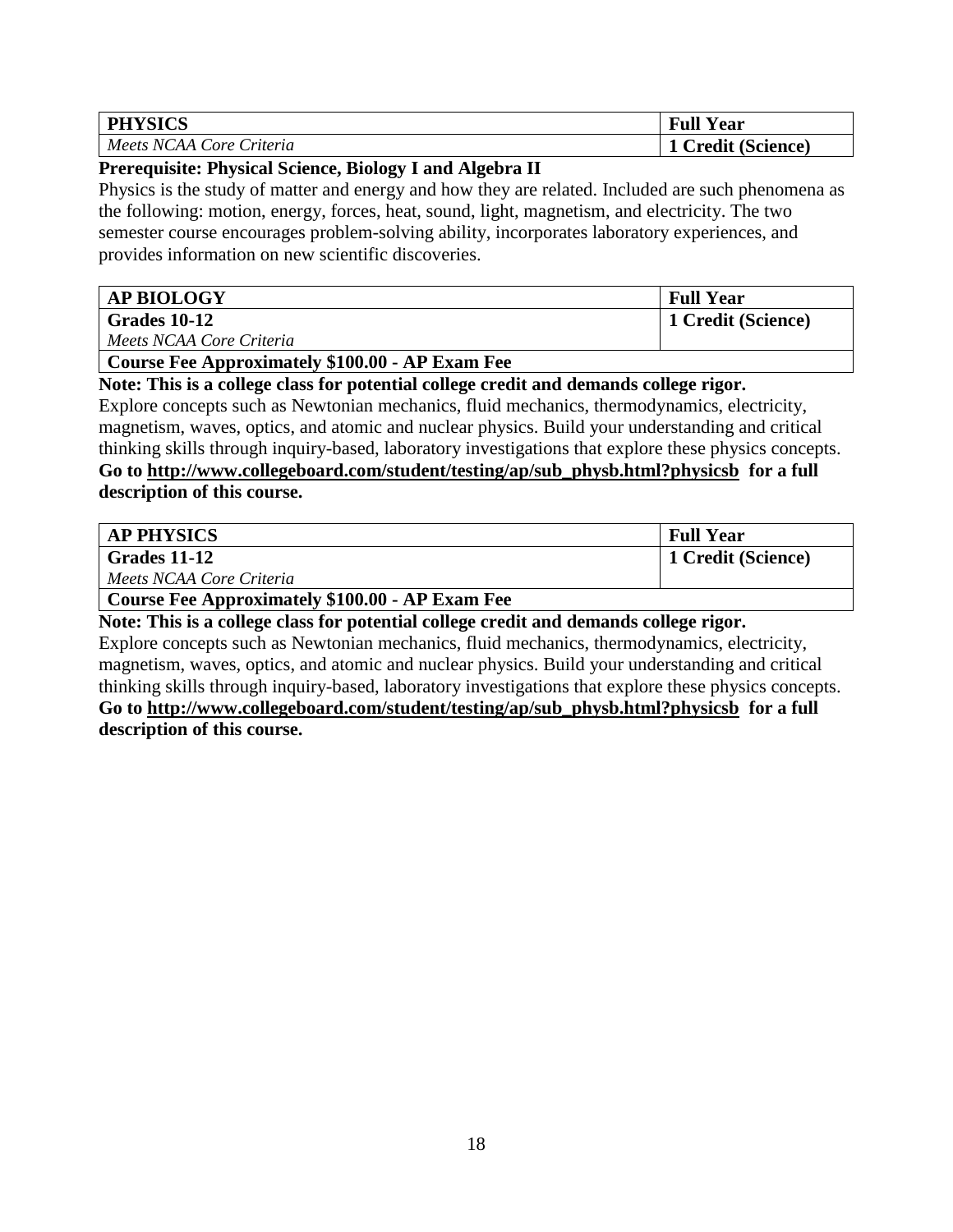## <span id="page-18-0"></span>**SOCIAL STUDIES**

| WORLD HISTORY            | <b>Full Year</b>                       |
|--------------------------|----------------------------------------|
| Grade 10                 | <sup>1</sup> 1 Credit (Social Studies) |
| Meets NCAA Core Criteria |                                        |

This course is designed to trace the political, economic, social and religious history of the world from the time of the Renaissance and enlightenment to the present. The course will be presented in a manner that shows cause and effect of historical events based upon the actions of individuals and nations. A relationship between historical events and current events will be drawn when possible. Students shall use maps, globes, and other geographic tools and technologies to locate and derive information about people, places, and environments. Additionally, students shall apply geographic knowledge of people, places, and environments to interpret the past, understand the present, and plan for the future.

| <b>AMERICAN HISTORY</b>  | <b>Full Year</b>          |
|--------------------------|---------------------------|
| Grade 11                 | 1 Credit (Social Studies) |
| Meets NCAA Core Criteria |                           |

This course is designed to trace the political, social, economic and religious history of the United States from the arrival of the first Americans by way of the land bridge, to the present time. This course will be presented to show cause and effect of the actions of individuals and events on the creation of historical events. The relationship between historical events and current events will be drawn when possible. Special emphasis will be given to the history of the State of Nevada.

| <b>AP US HISTORY</b>     | <b>Full Year</b>                       |
|--------------------------|----------------------------------------|
| Grade 11                 | <sup>1</sup> 1 Credit (Social Studies) |
| Meets NCAA Core Criteria |                                        |

**Course Fee Approximately \$100.00 - AP Exam Fee**

**Note: This is a college class for potential college credit and demands college rigor.**

This one year course is an analytical study of American history, from the pre-Columbian days to the present. Students will gain a critical perspective on key events and people that shaped our nation. Students will develop critical thinking skills, interpret primary sources such as maps, letters, photos, essays, graphs, statistics, and political cartoons, assess the validity of historical arguments, write analytical essays with a strong thesis statement, and develop map skills. Emphasis will be placed on the preparation for the College Board examination that will take place in May. Furthermore, this course will fulfill the United States History credit required for graduation.

| <b>GOVERNMENT</b>        | <b>Full Year</b>          |
|--------------------------|---------------------------|
| Grade 12                 | 1 Credit (Social Studies) |
| Meets NCAA Core Criteria |                           |

American Government is designed to assist students in understanding the structure and functions of the United States Government, state and local governments. The concepts of patriotism, citizenship and political parties are stressed. Students will be expected to do a reasonable amount of homework.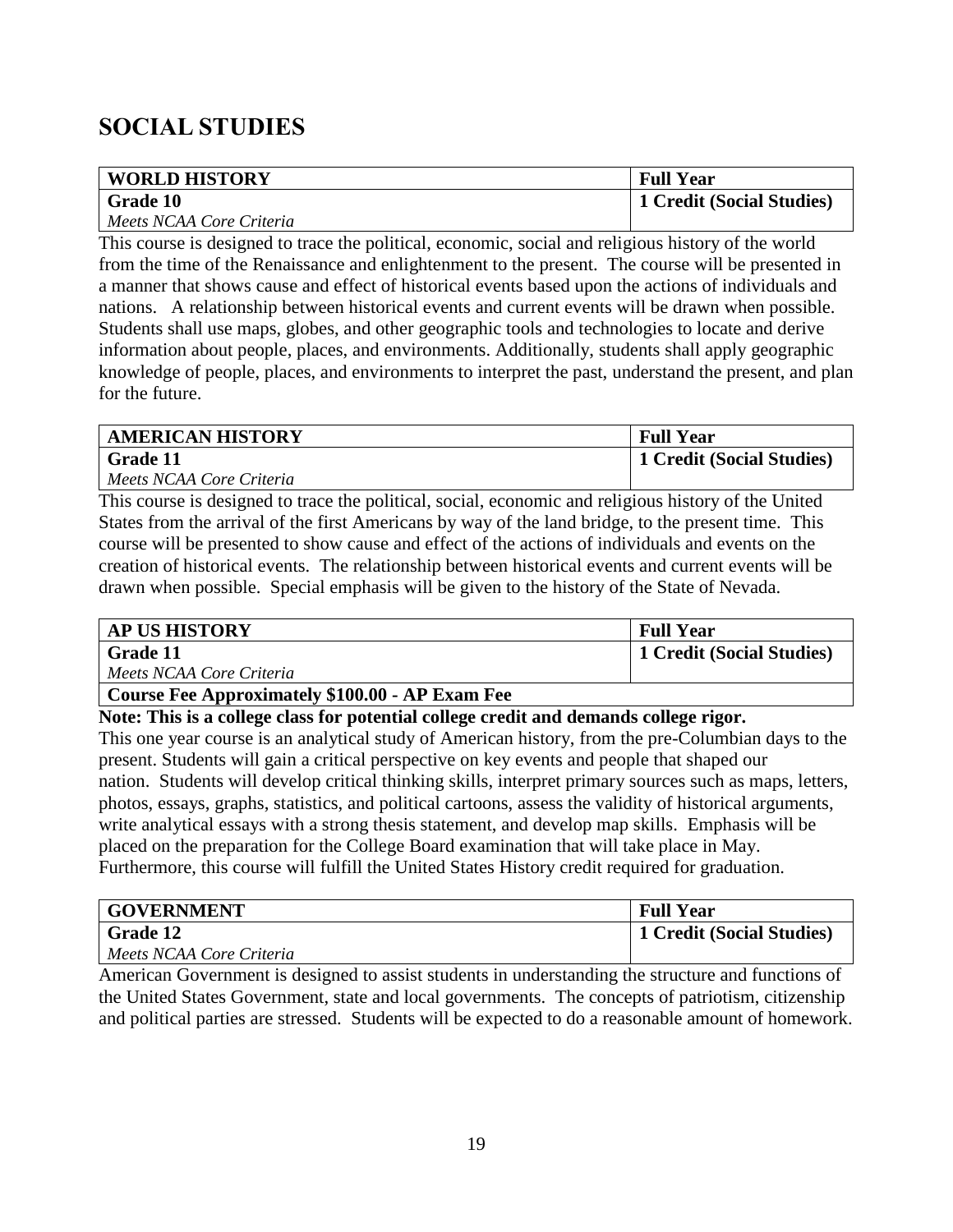| <b>AP US GOVERNMENT</b>  | <b>Full Year</b>          |
|--------------------------|---------------------------|
| Grade 12                 | 1 Credit (Social Studies) |
| Meets NCAA Core Criteria |                           |

**Course Fee Approximately \$100.00 - AP Exam Fee**

**Note: This is a college class for potential college credit and demands college rigor.**

This one year course is an analytical study of the federal, state, and local governments, where students will gain a critical perspective on government and politics in the United States. At the core of this class is an in-depth study of the U.S. Constitution. The course will require students to study and analyze various political concepts as well as case studies relating to American government and politics. Students will study the interaction of the three branches of government, the federal bureaucracy, interest groups, political behavior, and actions of the diverse politicians within the United States. Emphasis will be placed on preparation for the College Board examination that will take place in May. Furthermore, this course will fulfill the United States government credit required for graduation.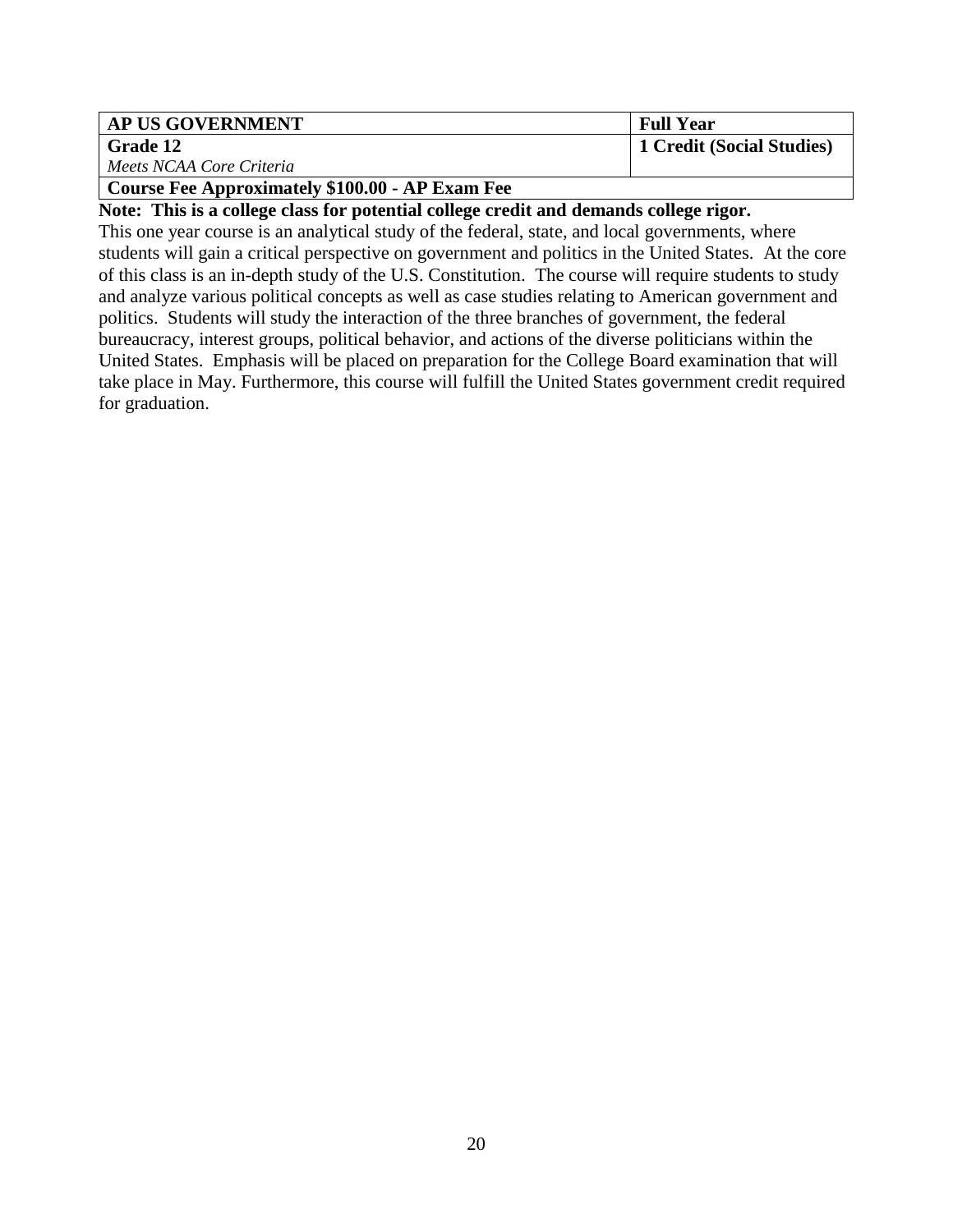## <span id="page-20-0"></span>**PHYSICAL EDUCATION**

| <b>INTERSCHOLASTIC ACTIVITIES (PE Waiver Forms)</b> | Semester          |
|-----------------------------------------------------|-------------------|
| $\vert$ Grades 10-12                                | $5$ Credit (P.E.) |

#### ECSD Policy includes the following:

*The Elko County School District shall exempt a pupil from not more than one-half (1/2) credit per semester up to one (1) credit maximum in physical education if the pupil participates in interscholastic athletics, on a drill team, in a marching band, in a dance group or on a cheerleading squad if (a) The activity is sponsored by the school; and, (b) The pupil actively participates in the activity for at least 120 hours that is verified by the coach or advisor. Once a student has completed the participation requirements the course title "Interscholastic Activities" will be posted to a student's historical grades with a grade of Pass (P). "Interscholastic Activities" is a Pass (P) or Fail (F) course. This course will not be used in the GPA or honor roll calculation, however this course does count for graduation requirements.*

The following procedure will be utilized to implement this policy at Spring Creek High School: All 9<sup>th</sup> grade students will be enrolled in a physical education course for the entire school year (two semesters), to earn one (1) of the two (2) PE credits required for graduation. Exemption from the remaining one (1) credit (two semesters) requirement will be obtained after completion of  $9<sup>th</sup>$  grade. Exemption from the PE credit requirement can only take place after the student has completed participation in the activity. The student must remain in good standing in the activity throughout the duration of the season in order to earn the exemption. The process for requesting the exemption is as follows:

- 1. The student will request the appropriate paperwork from the Guidance Office.
- 2. The athletic director will verify the activity participation requirements with the head coach or advisor, and secure a signature from the head coach or advisor.
- 3. The athletic director will submit the paperwork approving the exemption to the Guidance Office.
- 4. The "Interscholastic Activities" course will be entered into the student's transcript by Guidance Office personnel.

| <b>WEIGHTS</b> | <b>Full Y</b><br>Y ear      |
|----------------|-----------------------------|
| Grades 9-12    | Tredit $(P.E.)$<br>UL ULI U |

**Prerequisite:** There is limited space in our weights classroom, therefore students requesting weights must meet the following criteria: 1) *Students must have earned an A or B for both semesters in their previous PE or Weights class* **AND** 2) *Students must have a signature on their course request form from their previous PE or Weights teacher*.

An elective Physical Education course designed for students desiring a more extensive conditioning and physical training program. The basics of lifting, plyometrics, and training techniques will be taught. Proper techniques of lifting and spotting will be emphasized. The goal of the course will be to increase individual strength, flexibility, and endurance.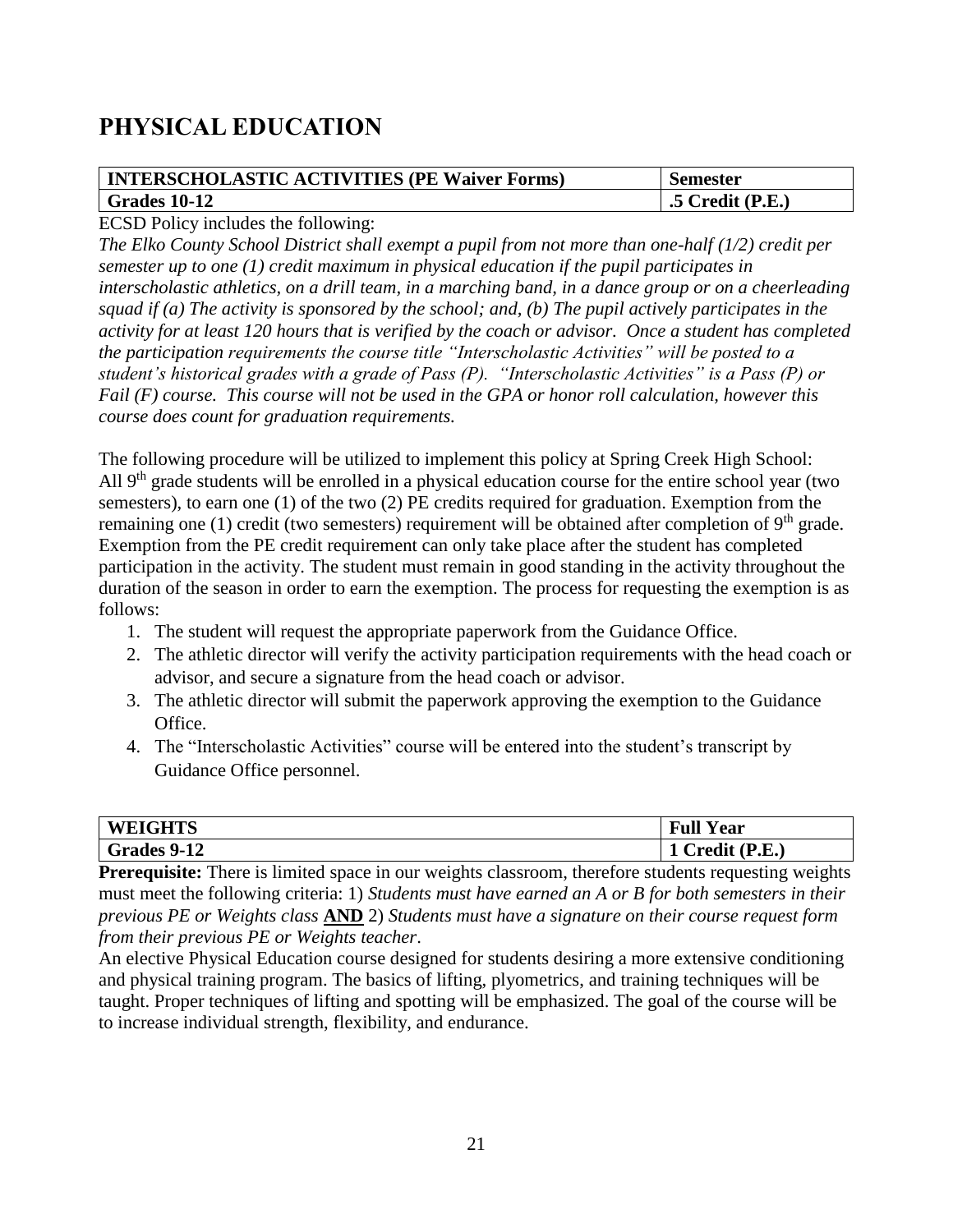| <b>LIFE SPORTS</b> | $\mathbf{11} \mathbf{X7}$<br>Year<br>*ull |
|--------------------|-------------------------------------------|
| <b>Grades</b>      | $_{\bullet}$ redit $^{\prime}$            |
| $11 - 12$          | (P.E.,                                    |

#### **Prerequisite: Completed one year of P.E.**

This class will focus on activities that students will have the opportunity to enjoy during their lives. Students requesting life sports must meet the following criteria: *1) Students must have earned an A or B for both semesters in their previous PE or Weights class* **AND** 2) *Students must have a signature on their course request form from their previous PE or Weights teacher*. This class is designed for the more competitive, athletic, driven student.

| PHYSICAL EDUCATION I         | <b>Full Year</b> |
|------------------------------|------------------|
| PHYSICAL EDUCATION III       |                  |
| <b>PHYSICAL EDUCATION IV</b> |                  |
| Grades 9-12                  | 1 Credit (P.E.)  |

The aim of physical education is to provide daily physical activity for each individual and to help them gain an appreciation for their physical body through active participation in sports and activities. An emphasis will be placed on physical fitness. Students will receive fitness testing throughout the year to measure their ability as well as their progress. The objective of physical education for all students is to develop physical fitness and the social characteristics of sportsmanship, responsibility, truthfulness, honesty, discipline, and cooperation.

## <span id="page-21-0"></span>**HEALTH AND COMPUTERIZED FINANCIAL LITERACY**

| <b>TH</b>          | Semester                                                  |
|--------------------|-----------------------------------------------------------|
| <b>10</b><br>Grade | <b>Credit</b><br><b>A</b> realth)<br>$\ddot{\phantom{0}}$ |

This course satisfies the graduation requirement for one-half credit of Health and is designed to offer the student a realistic view of the health and safety aspects of his own daily activities. The course seeks to stimulate, motivate, and inspire the student to use wise health behaviors by identifying with the interests and problems of his own age group. This shall be accomplished by studying human growth and developments, dangerous use of tobacco, alcohol, drugs, disease control, mental health, community health, human sexuality, AIDS, accident prevention, safety, first aid, nutritional health, consumer health and health careers.

| COMPUTERIZED PERSONAL FINANCIAL LITERACY | <b>Semester</b>     |
|------------------------------------------|---------------------|
| Grade 10                                 | .5 Credit (Personal |
|                                          | <b>Finance</b> )    |

This course satisfies the graduation requirement for one-half credit of instruction in financial literacy as outlined by Senate Bill 317. This course includes instruction in four main concepts of finance. These include; skills necessary to develop financial responsibility, understanding personal finances, understanding the use of credit and the incurrence of debt, and the basic principles of saving and investing money (personal banking). These concepts are taught together with integrating basic computer skills and different software applications within the class.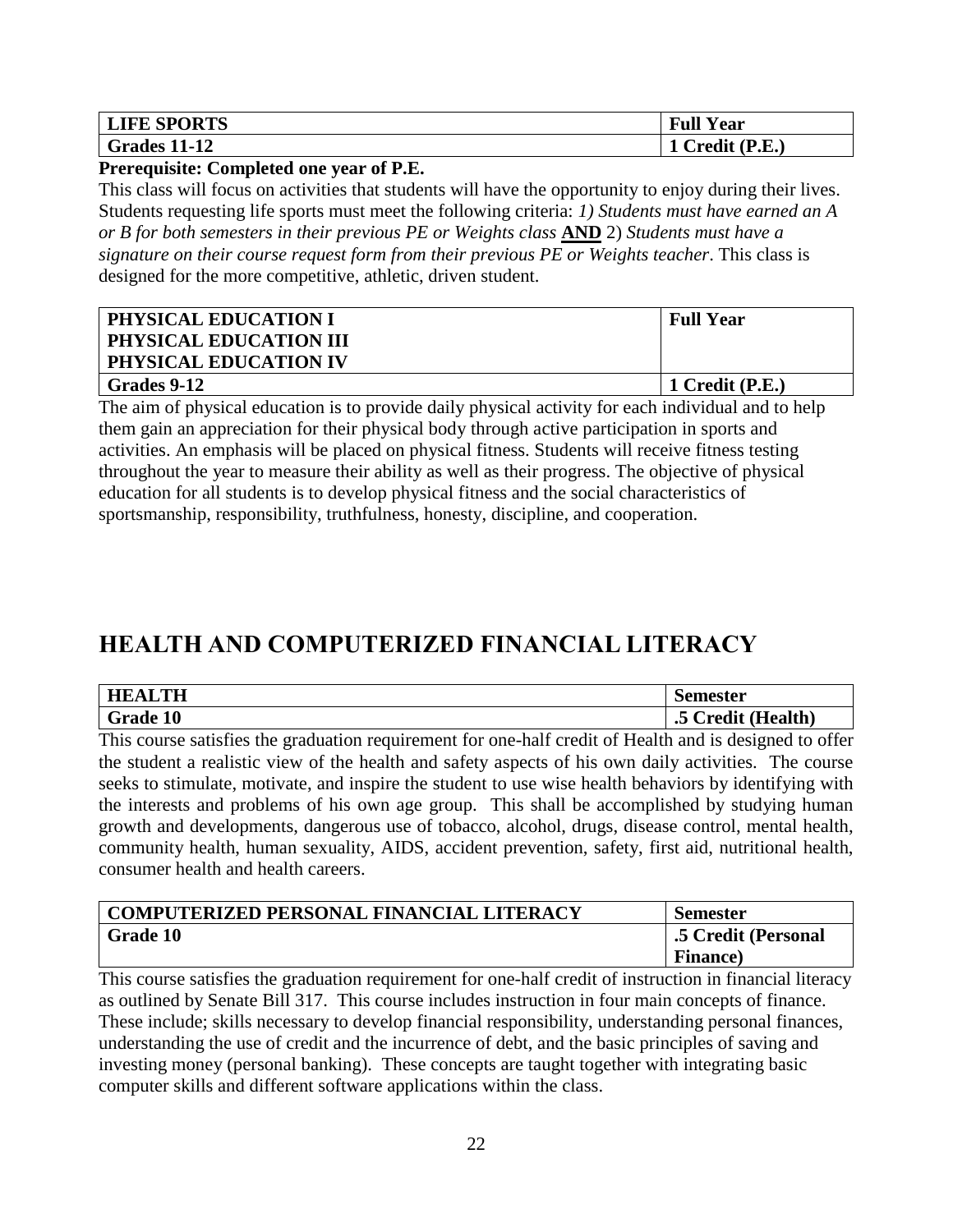## <span id="page-22-0"></span>**ELECTIVES**

#### **Language Arts**

| <b>JOURNALISM I/NEWSPAPER</b> | <b>Full Year</b>      |
|-------------------------------|-----------------------|
| Grades 10-12                  | 1 Credit (Humanities) |
| Meets NCAA Core Criteria      |                       |

#### **Prerequisite: Letter of recommendation from previous English teacher attesting to writing ability and work ethic.**

First year journalism is designed to provide students with the tools for writing articles for and producing the high school newspaper. Basic news writing, editing, lay out and interviewing skills form the practical core of the class. A study of journalistic ethics and an overview of the influence and importance of the media provide a context for publication, as well as raising the awareness of students to some of the more critical issues of our time. Material will be drawn from historic as well as contemporary media and will be designed to make students more thoughtful critics and consumers of the news. Students will create a portfolio of their work over the course of the year as a final project. Keyboarding skills are mandatory for enrollment, though this requirement may be waived with the instructor's approval. General knowledge of desktop publishing programs will be helpful.

| <b>JOURNALISM II /NEWSPAPER</b> | <b>Full Year</b>                   |
|---------------------------------|------------------------------------|
| Grades 11-12                    | <sup>1</sup> 1 Credit (Humanities) |
| Meets NCAA Core Criteria        |                                    |

#### **Prerequisite: Journalism I**

In addition to material covered in Journalism I, Journalism II students will have an increasingly more active role in planning, writing, and producing the high school paper. A major research project will be required.

| <b>JOURNALISM III /NEWSPAPER</b> | <b>Full Year</b>      |
|----------------------------------|-----------------------|
| Grade 12                         | 1 Credit (Humanities) |
| Meets NCAA Core Criteria         |                       |

#### **Prerequisite: Journalism II**

Journalism III students will occupy an editorial position on the staff and, besides the requirements for Journalism I  $&$  II, Journalism III students will help plan and present lessons pertinent to the class and assist in evaluating the performance of Journalism I & II students.

| PUBLIC SPEAKING          | <b>Full Year</b>      |
|--------------------------|-----------------------|
| Grades 9-12              | 1 Credit (Humanities) |
| Meets NCAA Core Criteria |                       |

Speech is a course designed to improve communication skills. The first semester will include assignments such as round table discussions, current events speeches, prepared informative speeches, storytelling, and demonstrations to improve confidence and self-esteem. Also developed, will be greater ease in expressing thoughts and feelings more effectively and understandably. Students will also participate in two major speech contests.

The second semester is designed to enhance those skills learned during the first semester. There will be impromptu speaking, as well as a study of persuasion, spontaneous argumentation and debate with an emphasis in using logic and reasoning.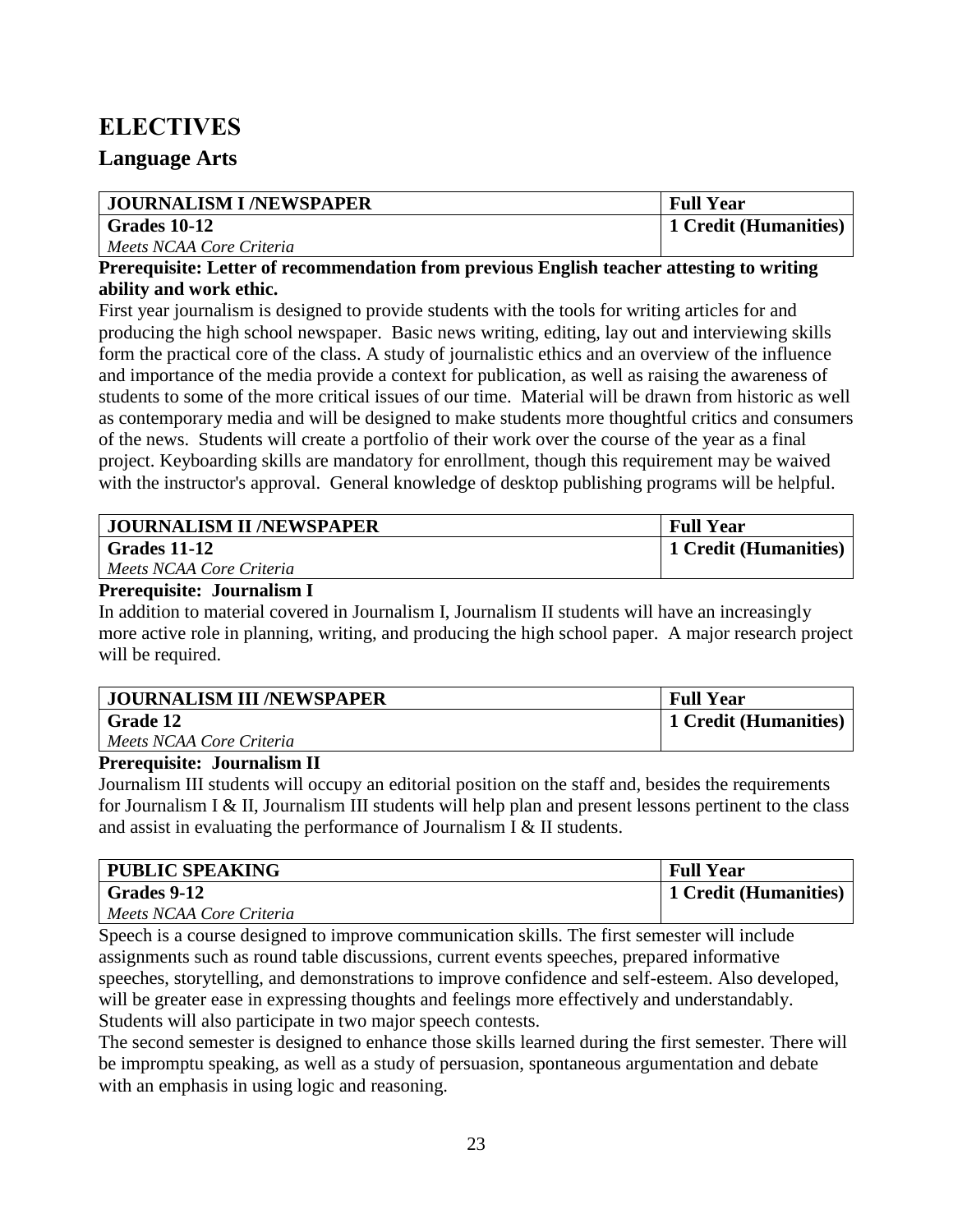| <b>PUBLICATIONS I (YEARBOOK)</b> | <b>Full Year</b>      |
|----------------------------------|-----------------------|
| $\vert$ Grades 10-12             | 1 Credit (Humanities) |

**Prerequisite: Computer Literacy and a letter of recommendation from previous English teacher attesting to writing ability and work ethic.**

This course will emphasize copy writing, photographic layout and design. In addition, organizational skills, accuracy and meeting deadlines will be stressed. This Class produces the school Yearbook. Students are instructed in the elements of photography and page design. Students will be instructed in the operation of a variety of 35mm cameras and will be expected to attend school events to take photos for use in the yearbook.

| PUBLICATIONS II (YEARBOOK) | <b>Full Year</b>           |
|----------------------------|----------------------------|
| Grades 11-12               | <b>Credit (Humanities)</b> |

#### **Prerequisite: Publications I**

Students will build on skills learned in Publications I. Students will design layouts, take pictures of current events around school, write copy and captions and crop photos to fit layouts. In addition, students will assume assistant leadership roles within the staff organization.

| <b>PUBLICATIONS III (YEARBOOK)</b> | <b>Full Year</b>      |
|------------------------------------|-----------------------|
| Grade 12                           | 1 Credit (Humanities) |

#### **Prerequisite: Publications II**

Students will assume leadership roles on the staff. They will be responsible for planning, organizing and overseeing work on the various sections of the yearbook. They will assist in training new staff members.

| DRAMA                 | <b>Full Year</b>    |
|-----------------------|---------------------|
| $\sqrt{Grades}$ 11-12 | Credit (Humanities) |

This class is designed to expose students to all aspects of theater and theater production. Areas covered will include acting, makeup, lighting, staging and set design. Performance and participation in class as well as participation in one of the extra-curricular productions is required.

| <b>DRAMA</b><br>$\mathbf I$ | <b>Full Year</b> |
|-----------------------------|------------------|
| 10                          | (Humanities)     |
| Grade                       | Credit (         |

#### **Prerequisite: Drama I**

<span id="page-23-0"></span>The second year of drama is a continuation of Drama I. Students will have added responsibility in leading demonstrations on makeup, staging, lighting and set design. They will get exposure to playwriting and directing. Emphasis will be on performance in a comedy and a drama production. Participation in three of the extra-curricular productions is required.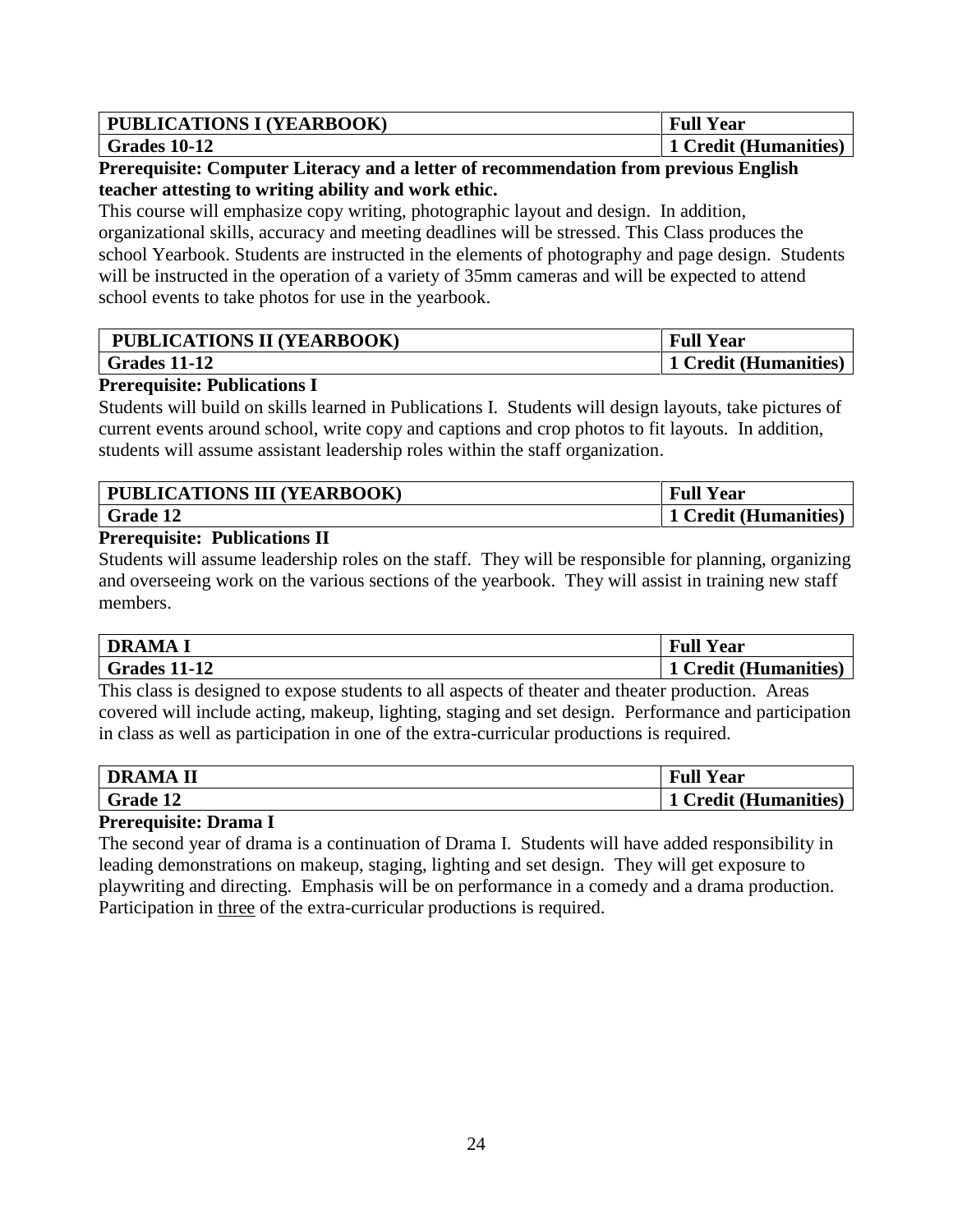#### **Social Studies**

| <b>LEADERSHIP</b> | <b>Full Year</b>               |
|-------------------|--------------------------------|
| Grades 9-12       | <sup>1</sup> Credit (Elective) |

#### **Prerequisite: Teacher Recommendation**

This course deals with the student leadership and government of the school. Course content centers on developing leadership skills and planning group and individual projects. Students enrolled are required to develop and carry out activities and are expected to set positive examples for their peers. Enrollment is limited to all student council members and class officers. This class may be repeated each year for credit.

| <b>INTRO TO SOCIOLOGY</b> | <b>Semester</b>      |
|---------------------------|----------------------|
| $\sqrt{$ Grades 10-12     | 5. Credit (Elective) |
| Meets NCAA Core Criteria  |                      |

#### **\* This is a semester class and pairs with Intro to Psychology.**

Students in this course will explore how social groups and institutions affect individuals and other groups as well as how various social-environmental forces directly or indirectly affect human behavior. The sociological perspective, the attempt to understand and explain human interaction by examining behavior in its broader social context, focuses on how these various groups and institutions develop and function within the structure of a given society and how people are influenced by them. Sociologists also compare whole societies for the purpose of examining their similarities and differences. The instructor often uses the mediums of film and television to broadly examine social context. Some of the information and material is mature in nature and requires parental permission. Assessment is based primarily on projects, quizzes and exams. Class participation is also required as students are expected to study social interaction by taking part in it, an approach often taken by sociologists.

| <b>INTRO TO PSYCHOLOGY</b> | – Semester                   |
|----------------------------|------------------------------|
| Grades 10-12               | <b>1.5 Credit (Elective)</b> |
| Meets NCAA Core Criteria   |                              |

#### **\* This is a semester class and pairs with Intro to Sociology.**

Students in this course will be offered a basic introduction to the field of psychology. Psychology is the scientific study of behavior and mental processes. This course will examine the methods scientists use to study both of these and their relationship to one another as well as the many theories that attempt to explain what is philosophically referred to as "the mind" (as distinct from the brain). The course compares and contrasts seven prevalent contemporary perspectives in the field: biological, cognitive, humanistic, learning, psychoanalytic, humanistic and socio-cultural, and how each approaches the study of personality development, analysis, and treatment of disorders. Common general practices and popular trends currently employed by professionals in the field will also be explained. The course will begin with a review of the most historically influential and culturally significant theorists regarded as pioneers in the field with special attention afforded to the infamous contributions of Sigmund Freud. Students can expect to study in detail the symptoms and causes of the most prominent psychological disorders and dysfunctions. Students will also explore theories behind learning and conditioning, as well as personality. In addition, the course offers information and strategies for improving one's personal psychological health and well-being. Grading is based upon multiple-choice tests, papers and class work.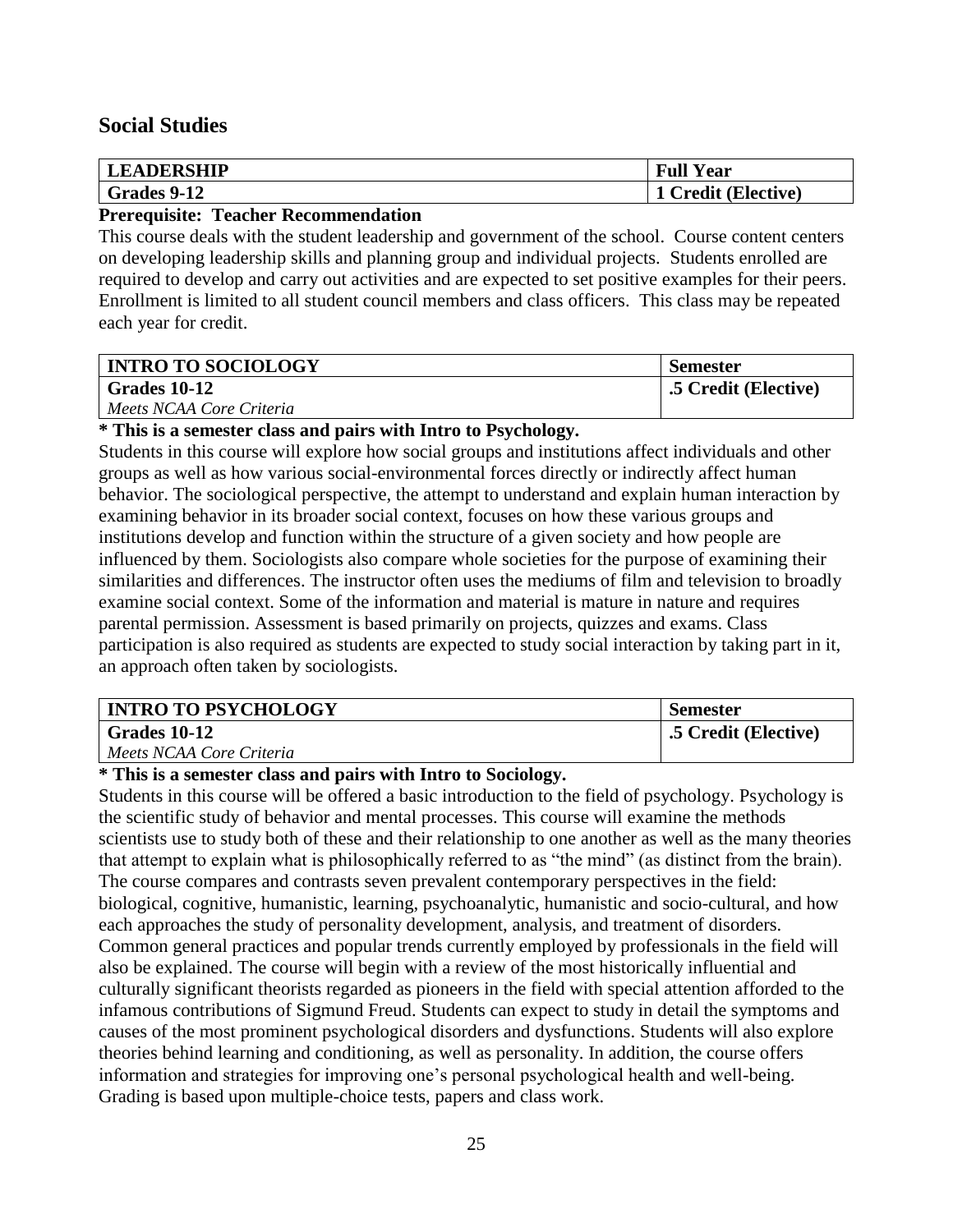| <b>AP PSYCHOLOGY</b>     | <b>Full Year</b>    |
|--------------------------|---------------------|
| $\vert$ Grades 11-12     | 1 Credit (Elective) |
| Meets NCAA Core Criteria |                     |

**Course Fee Approximately \$100.00 - AP Exam Fee**

The AP Psychology course is a college level course designed to introduce students to the systematic and scientific study of behavior and mental processes of human beings and other animals. Students are exposed to the psychological facts, principals, and phenomena associated with each of the major subfields within psychology. They also learn about the ethics and methods psychologists use in their science and practice. For a full description of the curriculum, go to

**https://apstudent.collegeboard.org/apcourse/ap-psychology**.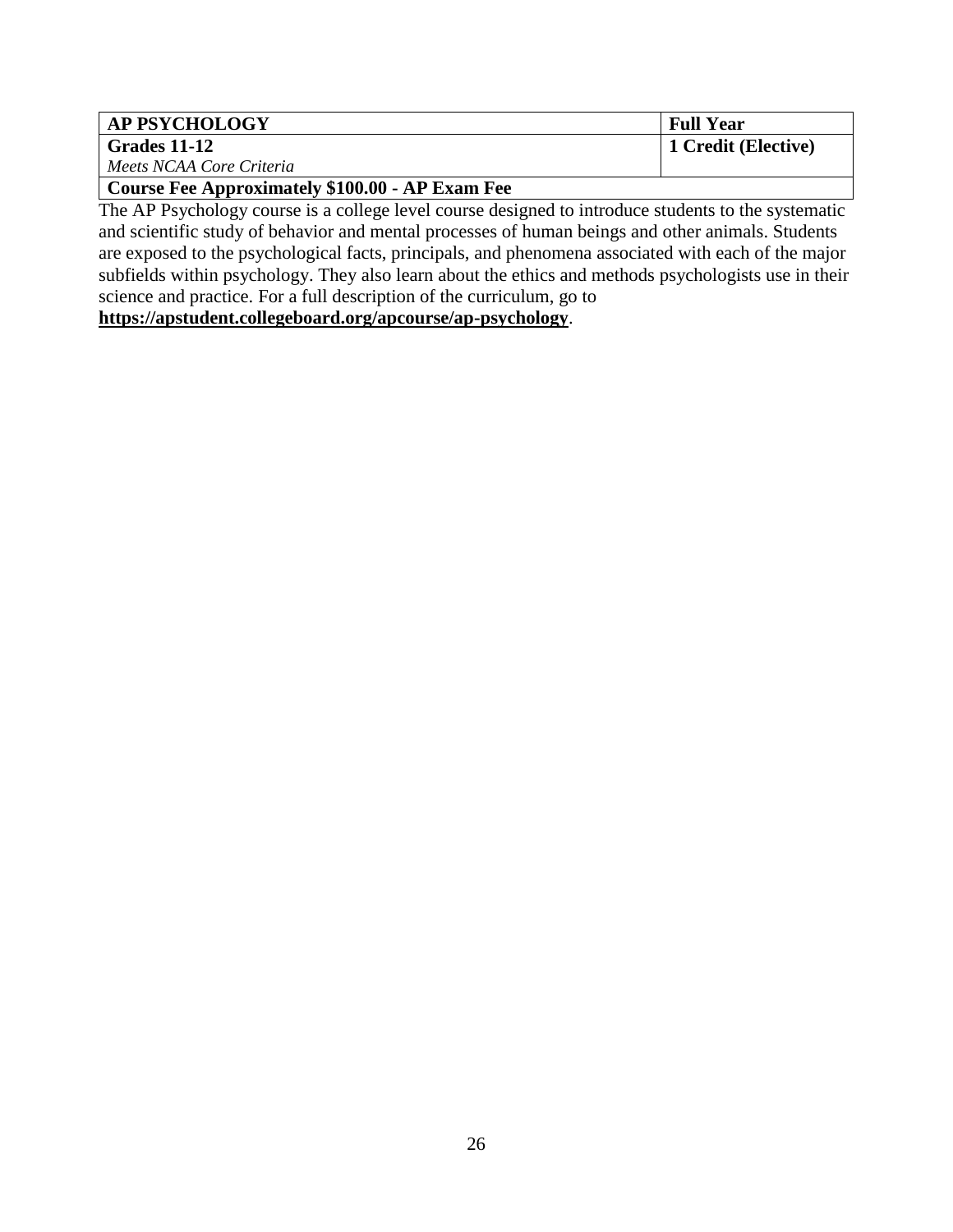#### **Art**

| FOUNDATIONS OF DESIGN ART | <b>Full Year</b>                   |
|---------------------------|------------------------------------|
| Grades 9-12               | <sup>1</sup> 1 Credit (Humanities) |
| Fee: \$20.00              |                                    |

Foundations of Design Art is a one year introductory art class. The student gains an understanding of the Elements of Art and Principles of Design and is able to apply these to the creation of art.

| <b>POTTERY</b>        | <b>Full Year</b>      |
|-----------------------|-----------------------|
| $\sqrt{$ Grades 10-12 | 1 Credit (Humanities) |
| Fee: \$20.00          |                       |

#### **Prerequisite: Foundations of Design Art**

A one-year course that provides experience in using the elements and principals of art and procedures found in the pottery making business as a creative means of aesthetic expression.

| <b>SCULPTURE</b>      | <b>Full Year</b>      |
|-----------------------|-----------------------|
| $\sqrt{Grades}$ 10-12 | 1 Credit (Humanities) |
| Fee: \$20.00          |                       |

#### **Prerequisite: Foundations of Design Art**

A one-year course designed as an introduction to various forms of sculpture and three-dimensional design. A variety of media will be explored.

| DRAWING & PAINTING | <b>Full Year</b>      |
|--------------------|-----------------------|
| Grades $10-12$     | 1 Credit (Humanities) |
| Fee: \$20.00       |                       |

#### **Prerequisite: Foundations of Design Art**

A one year course designed to offer students a working knowledge of drawing and painting, and a background for personal enjoyment. Awareness of and appreciation for the fine arts will be developed by hands-on use of various media and the study of other artists.

| <b>ADVANCED ART</b>  | <b>Full Year</b>      |
|----------------------|-----------------------|
| $\vert$ Grades 11-12 | 1 Credit (Humanities) |
| <b>Fee: \$20.00</b>  |                       |

#### **Prerequisites: Drawing & Painting**

The following is a one year course of study. The course is designed to give the advanced student a chance to explore several different art media. The course should develop the student's use of sensory elements, organizational principles and expressive features in completing individual works of art.

| <b>PHOTOGRAPHY I</b> | <b>Full Year</b>      |
|----------------------|-----------------------|
| Grades 9-12          | 1 Credit (Humanities) |
| \$20.00<br>Fee:      |                       |

This course is designed to introduce students to the fundamentals of commercial photography in relation to seeing photographically, operating cameras, use of light, image capture, and processing digital images. Students will also learn the history of photography, legal and ethical issues related to the industry. Career exploration is also a part of this course.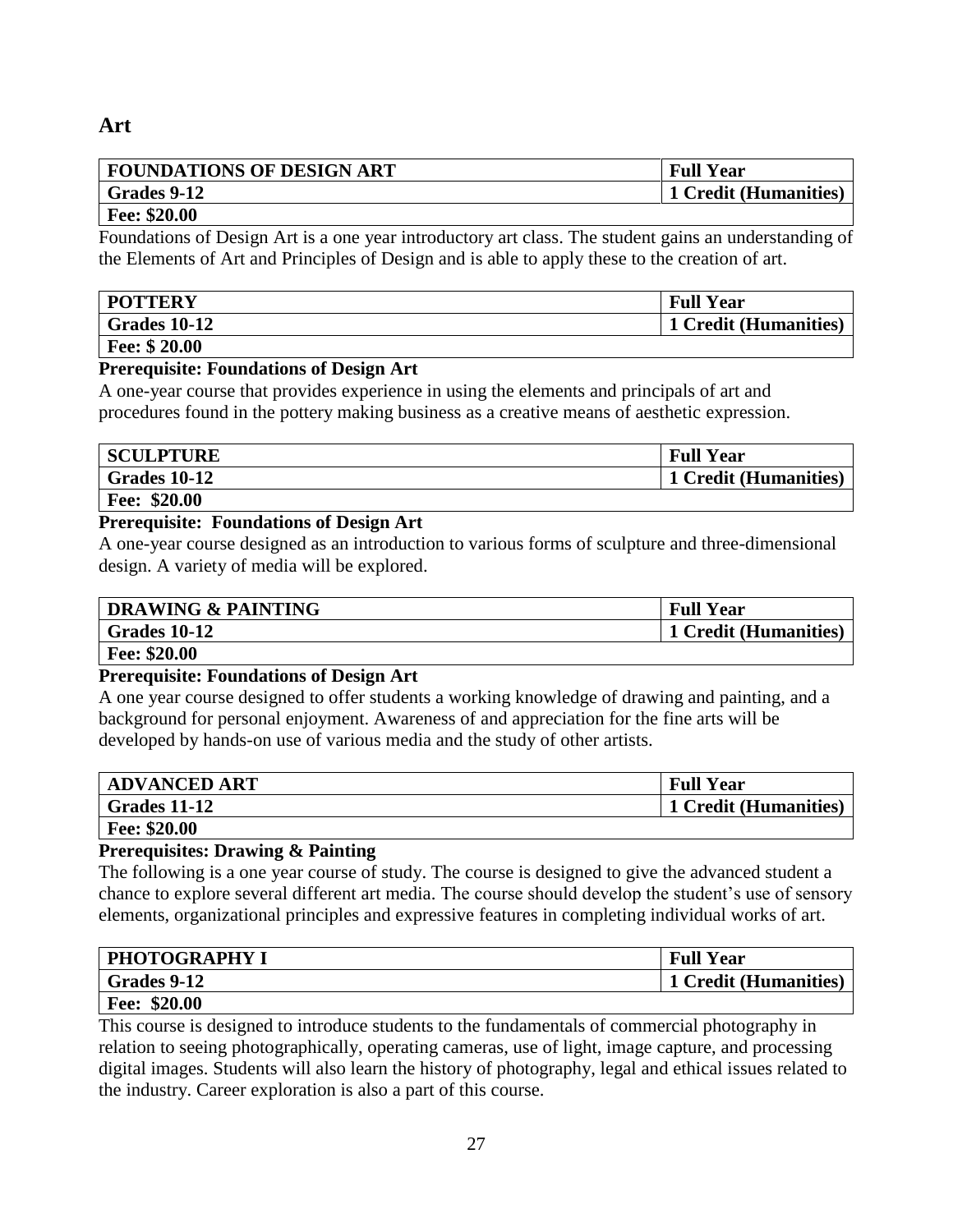| PHOTOGRAPHY II       | <b>Full Year</b>      |
|----------------------|-----------------------|
| $\vert$ Grades 10-12 | 1 Credit (Humanities) |
| Fee: \$20.00         |                       |

#### **Prerequisite: Photography I**

This course is a continuation of Photography I. This course provides intermediate photography students with instruction in advanced digital techniques and processes. Areas of study include operating cameras, use of light, image capture, and processing digital images. Students will also learn the history of photography, legal and ethical issues related to the industry. The appropriate use of technology and industry-standard equipment is an integral part of this course.

#### **Foreign Language**

| <b>SPANISH I</b>                     | <b>Full Year</b>      |
|--------------------------------------|-----------------------|
| $\overline{\phantom{a}}$ Grades 9-12 | 1 Credit (Humanities) |
| Meets NCAA Core Criteria             |                       |

**Note: Native speakers should not take Spanish I – see instructor for correct placement.**

This course is designed to provide an introduction to the Spanish language and life through mastery of basic structured patterns and pronunciation. This shall be done through oral and written dialogues, conversations, and pattern drills. There will also be opportunity to use the language in original oral and written statements. Cultural and geographic backgrounds may be presented in both Spanish and English. Areas of particular interest to be covered in vocabulary include simple greetings, numbers, school, family, clothing, and food.

| <b>SPANISH II</b>        | <b>Full Year</b>      |
|--------------------------|-----------------------|
| Grade 10-12              | 1 Credit (Humanities) |
| Meets NCAA Core Criteria |                       |

#### **Prerequisite: Spanish I**

This course is designed to provide for the continued development of audio-lingual proficiency and to increase the emphasis on reading, comprehension, and the acquisition of writing skills in the Spanish language. This will be accomplished through the use of written, oral, and original dialogues, original paragraphs, and the continued study of grammar, extensive vocabulary and culture.

| SPANISH III/IV           | <b>Full Year</b>             |
|--------------------------|------------------------------|
| $\mid$ Grades 11-12      | <b>1 Credit (Humanities)</b> |
| Meets NCAA Core Criteria |                              |

#### **Prerequisite: Spanish II/III**

These courses are designed so that the student is given an opportunity to develop more skill in reading the language and more fluency and spontaneity in conversation. This is achieved by the reading of short stories, plays, poetry, essays, and articles which are only slightly simplified, if at all. Discussions based on the readings and original conversations encompassing a wide range of vocabulary will be conducted in Spanish.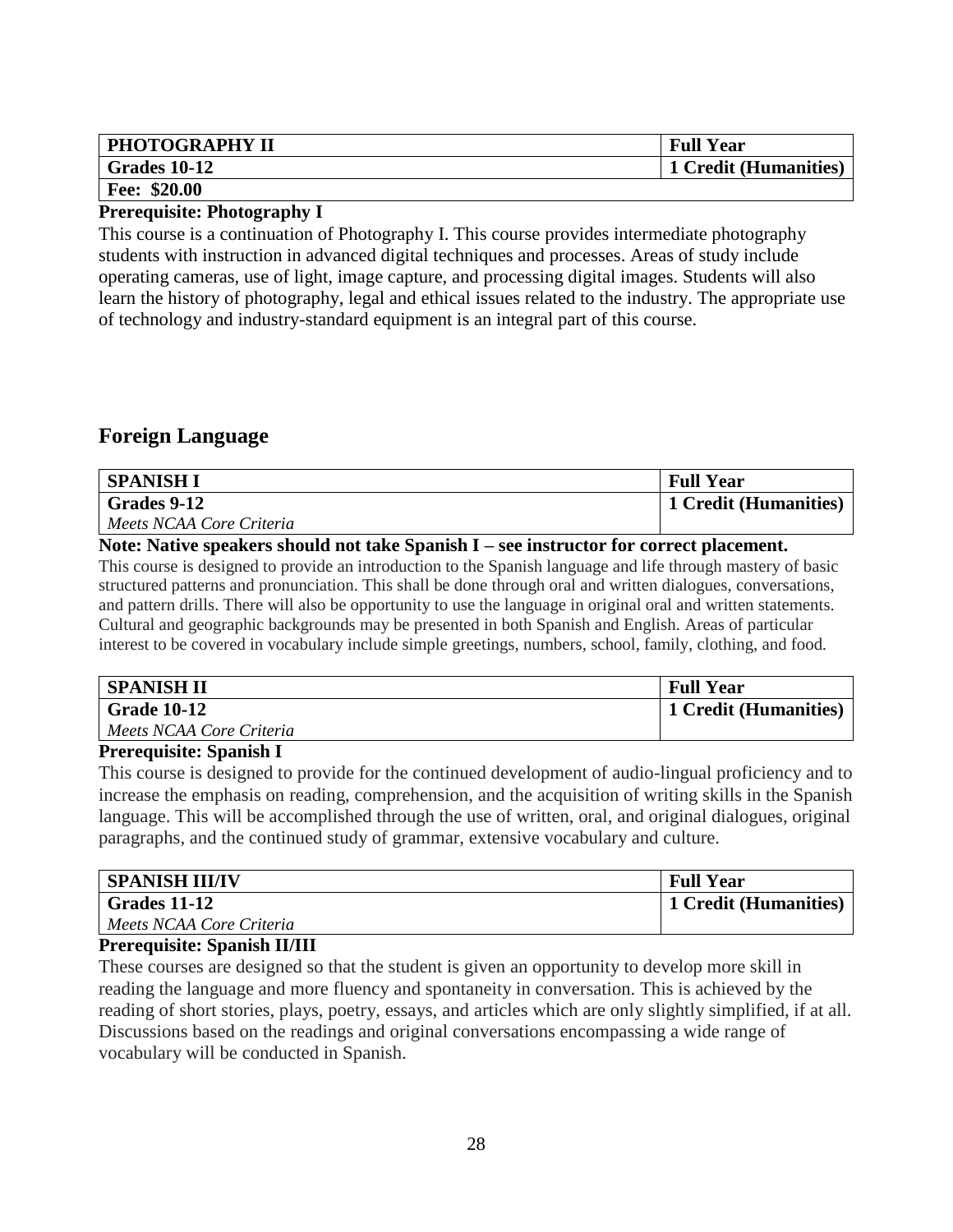#### **Music**

| <b>BAND</b>                                                     | <b>Full Year</b>      |
|-----------------------------------------------------------------|-----------------------|
| Grades 9-12                                                     | 1 Credit (Humanities) |
| Purchase of a band method book and needed supplies is required. |                       |

**Prerequisite: Previous learning on a band instrument or teacher approval.**

Students enrolled in this course participate in a concert band during the entire school year. This course will introduce the instrumental music student to contemporary band literature and techniques in the area concert band. Instruction on wind and percussion instruments will include study in notation, theory, and technique. Students are responsible for providing basic performance attire. Students must meet eligibility requirements in order to represent the school in any performance activities outside of the classroom with the exception of the district sponsored band festival and two curriculum-based performances (one each semester).

\*Students may choose to participate in the extra-curricular activities of marching band or pep band if enrolled in this course. Fees are charged and details will be provided to the student prior to joining.

| <b>INTRODUCTION TO MUSIC TECHNOLOGY</b>                   | <b>Full Year</b>      |
|-----------------------------------------------------------|-----------------------|
| Grades 9-12                                               | 1 Credit (Humanities) |
| A software subscription fee (less than \$15) is required. |                       |

This general music class allows students to connect with music digitally through software, apps or online tools. Students will utilize multimedia elements to develop knowledge of general music topics and concepts. Students will create their own music, even if they don't know how to read or play an instrument, while learning about general music technology, legal and ethical issues in digital music, the science of sound and sound transmission, sound reproduction and composition.

| <b>MUSIC APPRECIATION</b> | <b>Full Year</b>      |
|---------------------------|-----------------------|
| $\mid$ Grades 9-12        | 1 Credit (Humanities) |

This one-year course is a non-performance class meant to increase students' musical awareness and give students the tools to actively listen to, discuss, and critique various styles of music. This course will focus on learning the basic elements of music: Melody, Rhythm, Harmony, Form, Texture, Tempo, and Dynamics. Basic music elements will be used in the study of a variety of musical genres, including Classical, Rock, Musicals, Opera and World Music.

| <b>PERFORMANCE CHOIR (High Expectations Choir)</b> | <b>Full Year</b>      |
|----------------------------------------------------|-----------------------|
| Grades 9-12                                        | 1 Credit (Humanities) |
| Purchase of a chorus spirit pack is required.      |                       |

**Prerequisite: Required yearly audition and teacher approval.**

This course is designed to augment advanced choral music students with a variety of advanced choral literature and advanced techniques of vocal production, with an emphasis on public performance. Rehearsals and performances outside of the regular school day may be required. Students must meet eligibility requirements in order to represent the school in any performance activities outside of the classroom with the exception of the district sponsored choral festival and two curriculum based performances (one per semester).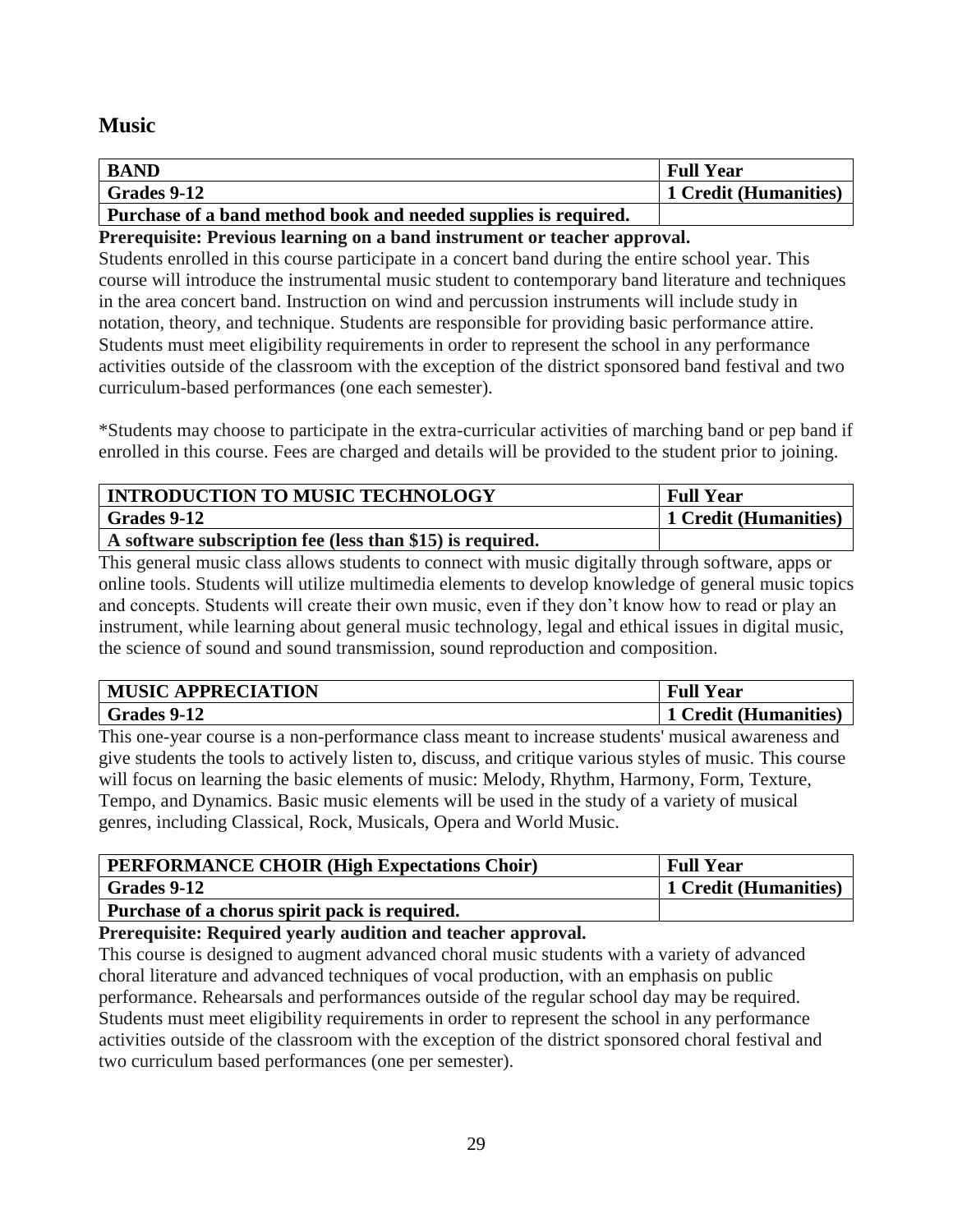\*The chorus spirit pack provides the student with supplies, performance attire and fees. Details will be provided to the student the first week of school.

| <b>CHORUS</b>                                   | <b>Full Year</b>      |
|-------------------------------------------------|-----------------------|
| <b>Grades 9-12</b>                              | 1 Credit (Humanities) |
| $\mathbf{D}$ ushee of a shaws shirt is required |                       |

**Purchase of a chorus shirt is required.**

This course is designed to acquaint vocal music students with a variety of choral literature and the many techniques of vocal production. Students are responsible for purchasing a choir shirt and for providing basic performance attire. Students must meet eligibility requirements in order to represent the school in any performance activities outside of the classroom with the exception of the district sponsored chorus festival and two curriculum based performances (one per semester).

| <b>GUITAR</b>                                | <b>Full Year</b>      |
|----------------------------------------------|-----------------------|
| <b>Grades 9-12</b>                           | 1 Credit (Humanities) |
| <b>Purchase of method books is required.</b> |                       |

This one year course is designed for students with no previous acoustic guitar experience. Students will receive guidance and direction for solving problems related to playing the acoustic guitar on a beginning level and will learn many of the different styles, skills and techniques required to become a successful musician. Some school owned acoustic guitars are available for use. Electric guitars and / or amplifiers may not be used in class. There are no required public performances.

| <b>UKULELE</b>                       | <b>Full Year</b>      |
|--------------------------------------|-----------------------|
| Grades 9-12                          | 1 Credit (Humanities) |
| Purchase of method book is required. |                       |

<span id="page-29-0"></span>This course is designed to acquaint vocal music students with a variety of choral literature and the many techniques of vocal production. Students are responsible for purchasing a choir shirt and for providing basic performance attire. Students must meet eligibility requirements in order to represent the school in any performance activities outside of the classroom with the exception of the district sponsored chorus festival and two curriculum based performances (one per semester).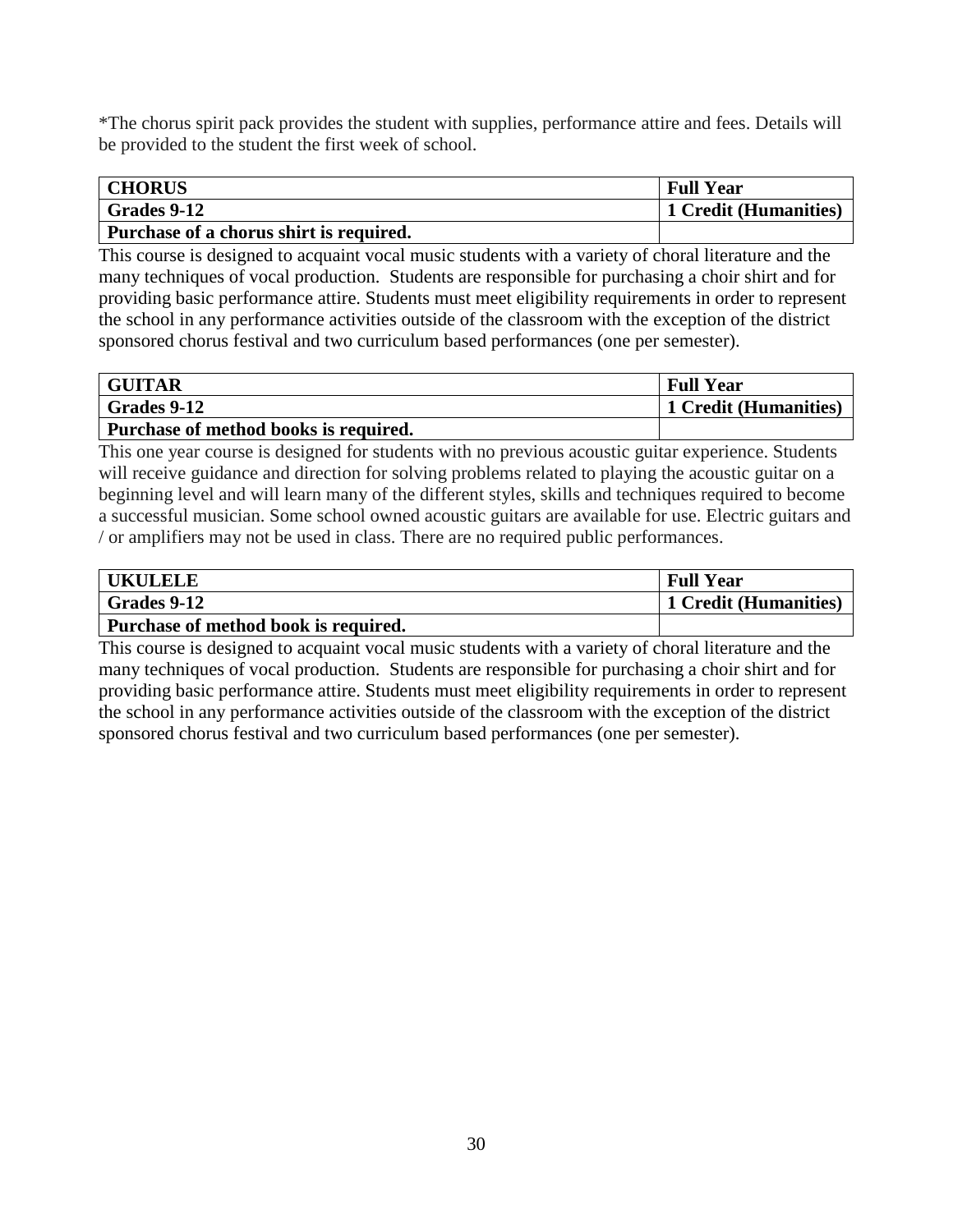#### **Non-Departmental**

| <b>TUTOR AIDE</b>   | <b>Full Year</b>    |
|---------------------|---------------------|
| $\mid$ Grades 10-12 | 1 Credit (Elective) |

#### **Prerequisite: Counselor Recommendation**

Tutors can work one-on-one, in small groups, in a lab, or in a classroom with students. Tutors review concepts or explain processes to improve the student's academic achievement and assist the student in becoming capable of independent academic success.

Tutoring is a support service for students and is not intended to take the place of instruction. Tutors help students understand, express, and apply course concepts. Tutors advise students, when appropriate, concerning methods and habits of study, and provide relevant examples of materials. **Students are limited to one Aide position a semester.**

| PRINCIPAL AIDE | <b>Full vear</b>         |
|----------------|--------------------------|
| Grades 11-12   | <b>Credit (Elective)</b> |

#### **Prerequisite: Completed Application, Principal Recommendation**

Principal aides work in the principal's office. Students learn office procedures by working with records, filing, answering the phone, and by basically helping with office procedures. Students must have excellent attendance, and they must be friendly and courteous. Since many of the tasks in all of the offices deal with sometimes sensitive records or sensitive issues, respect for confidentiality is a primary responsibility. Students should check with the prospective office supervisor for an interview before signing up for this class. **Students are limited to one Aide position a semester.**

| <b>GUIDANCE AIDE</b> | <b>Full Year</b>  |
|----------------------|-------------------|
| <b>Grades 11-12</b>  | Credit (Elective) |

#### **Prerequisite: Completed Application, Guidance Office Approval**

Guidance aides work in the guidance office. Students learn office procedures by working with records, filing, answering the phone, and by basically helping with office procedures. Students must have excellent attendance, and they must be friendly and courteous. Since many of the tasks in all of the offices deal with sometimes sensitive records or sensitive issues, respect for confidentiality is a primary responsibility. Students should check with the prospective office supervisor for an interview before signing up for this class

| <b>BRARY AIDE</b> | <b>Full Year</b>    |
|-------------------|---------------------|
| Grades $11-12$    | 1 Credit (Elective) |

**Prerequisite: Completed Application, Librarian Approval (should enjoy reading).**

The student aide will maintain records, keep files, shelve books, locate information, help maintain the library environment and assist the school librarians in several other assigned tasks. Typing skills and computer competency are beneficial but not mandatory requirements. Attendance is a very important component of the grade in this class.

| ⌒                       |                              |
|-------------------------|------------------------------|
| 1 <sup>2</sup><br>Grade | $\mathbf{v}$<br>`redit<br>◡ェ |

Seniors in good standing and on track for graduation can qualify for up to three periods of Work Privilege. Work Privilege requires participating seniors to meet and maintain eligibility requirements: **minimum 2.5 GPA**, signed **employment verification**, signed **parental permission**,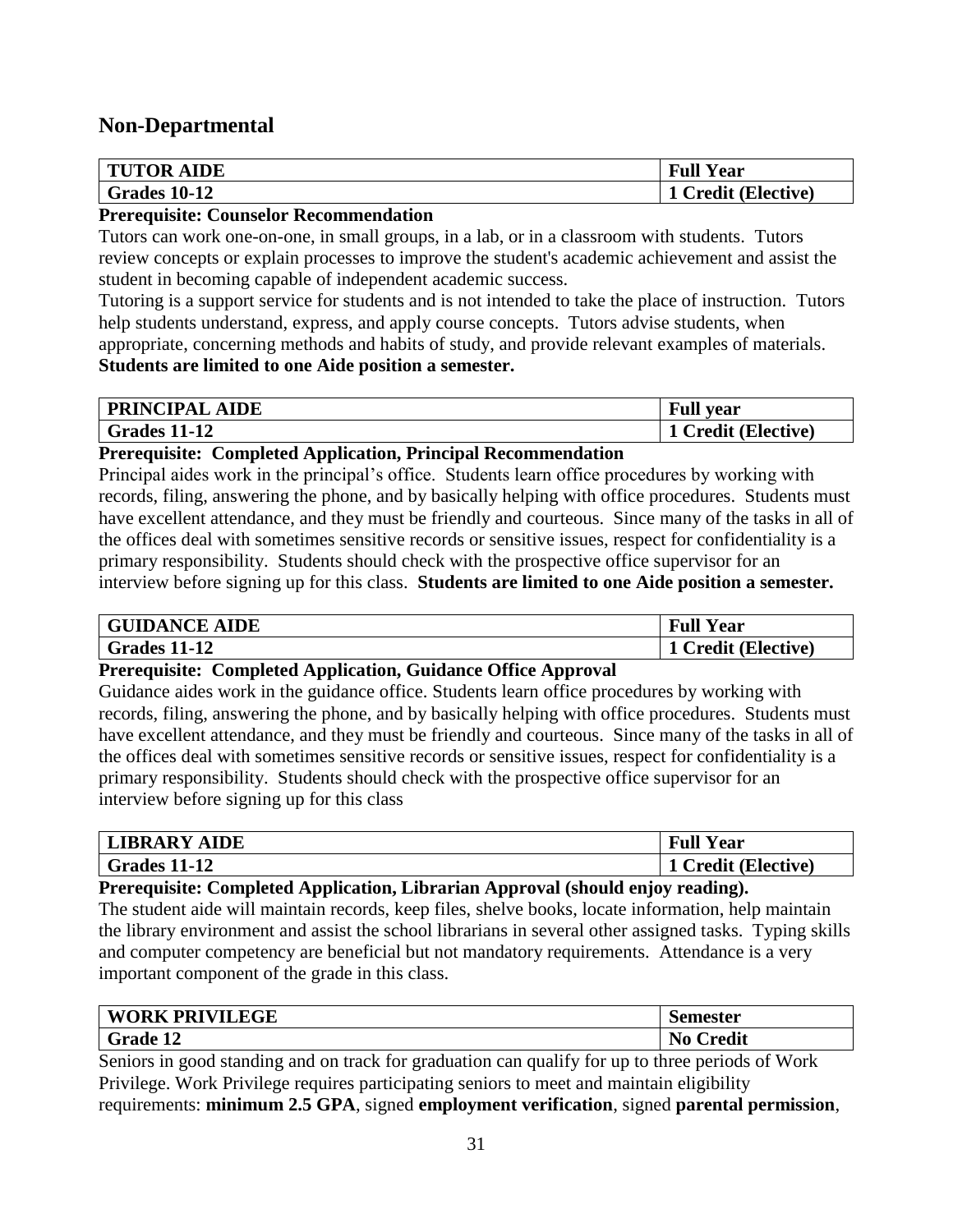**compliance with the 90% attendance policy** (no more than 6 absences in a block class, or 10 absences in 3AB). Eligibility will be re-evaluated throughout each term and students may be removed from Work Privilege for failure to maintain eligibility (ie failing classes, excessive absences, disciplinary issues, etc).

| <b>CIS ACADEMY</b>                                                                                                                      | <b>Full Year</b>         |
|-----------------------------------------------------------------------------------------------------------------------------------------|--------------------------|
| <b>Grades 10-12</b>                                                                                                                     | <b>Credit (Elective)</b> |
| $\overline{\phantom{a}}$<br>$\overline{\phantom{a}}$<br>$\overline{\phantom{a}}$<br>$\frac{1}{2}$<br>__<br>$ -$<br>$\sim$ $\sim$ $\sim$ |                          |

#### **Prerequisite: By Teacher or Counselor Recommendation ONLY!**

*CIS Academy* is a Communities In Schools initiative that is an in-school youth development program, which utilizes interagency teams to connect struggling teens with the training and resources they need to overcome obstacles and get back on course.

The CIS Academy classes are small. Teachers and case managers utilize both one-on-one interaction and group activities to introduce students to effective behavioral strategies and life skills.

CIS Academy students also have an opportunity to participate in a variety of support services and enrichment experiences. These activities provide exposure to the world of work, career awareness, financial literacy, and service-learning projects.

<span id="page-31-0"></span>Finally, wrap-around support services such as teen counseling, hunger prevention, and wellness programs are available for those students who need it. The CIS Academy program focuses on helping youth access the resources they need to become healthy, independent, successful adults.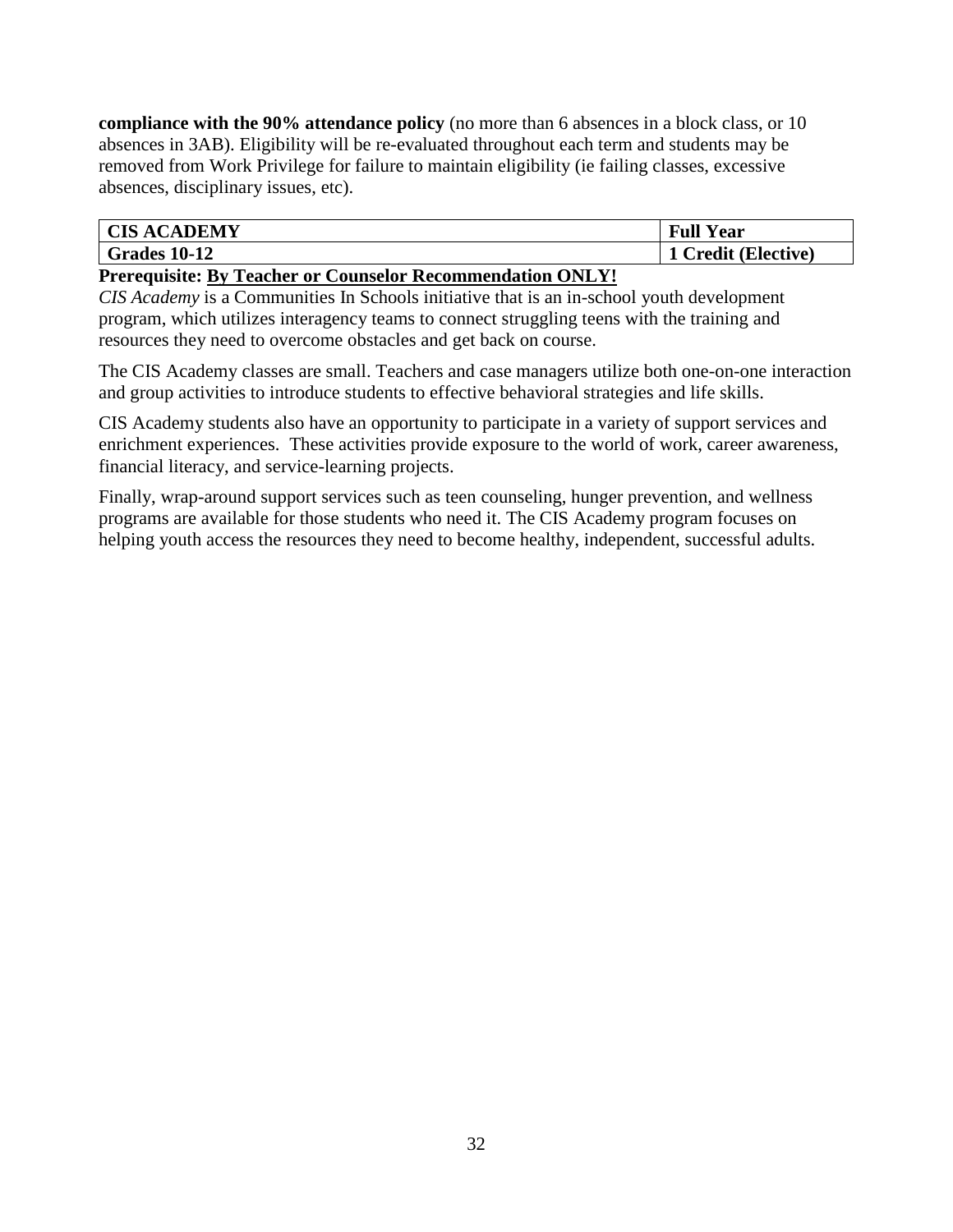## **CAREER AND TECHNICAL EDUCATION**

#### **Purpose**

Spring Creek High School offers CTE Program Course Sequences in alignment with the Nevada Department of Education. The CTE courses and course sequences teach the knowledge and skills required by industry through applied learning methodology and, where appropriate, work-based learning experiences that prepare students for careers in high-wage, high-skill and/or high demand fields.

#### **Program Course Sequences**

CTE programs are setup into programs, the sequence of which provide for the successful delivery of the state standards in each program. Completion of the sequence is essential to ensure delivery of the standards.

| <b>PROGRAM</b>                        | <b>COURSE SEQUENCE</b>                                  |
|---------------------------------------|---------------------------------------------------------|
| Agriculture Leadership, Communication | <b>Core Course Sequence</b>                             |
| and Policy                            | Agriculture Science I                                   |
|                                       | Agriculture Science II                                  |
|                                       | <b>Agriculture Leadership</b>                           |
|                                       | <b>Complementary Course</b>                             |
|                                       | <b>Agriculture LCP Advanced Studies</b>                 |
| <b>Animal Science</b>                 | <b>Core Course Sequence</b>                             |
|                                       | Agriculture Science I                                   |
|                                       | Agriculture Science II                                  |
|                                       | <b>Animal Science</b>                                   |
| <b>Veterinary Science</b>             | <b>Core Course Sequence</b>                             |
|                                       | Agriculture Science I                                   |
|                                       | Agriculture Science II                                  |
|                                       | Veterinary Science III                                  |
| Ornamental Horticulture/Greenhouse    | <b>Core Course Sequence</b>                             |
| Management                            | Agriculture Science I                                   |
|                                       | <b>Plant Science and Ornamental Horticulture</b>        |
|                                       | Greenhouse Management                                   |
| <b>Agriculture Mechanical</b>         | <b>Core Course Sequence</b>                             |
| <b>Engineering Technology</b>         | <b>Agriculture Mechanical Engineering Technology I</b>  |
| <b>Equipment Fabrication Systems</b>  | <b>Agriculture Mechanical Engineering Technology II</b> |
|                                       | <b>AG MET Equipment Fabrication Systems</b>             |
|                                       | <b>Complementary Course</b>                             |
|                                       | <b>AG MET Advanced Studies</b>                          |

#### <span id="page-32-0"></span>**Agriculture & Natural Resources**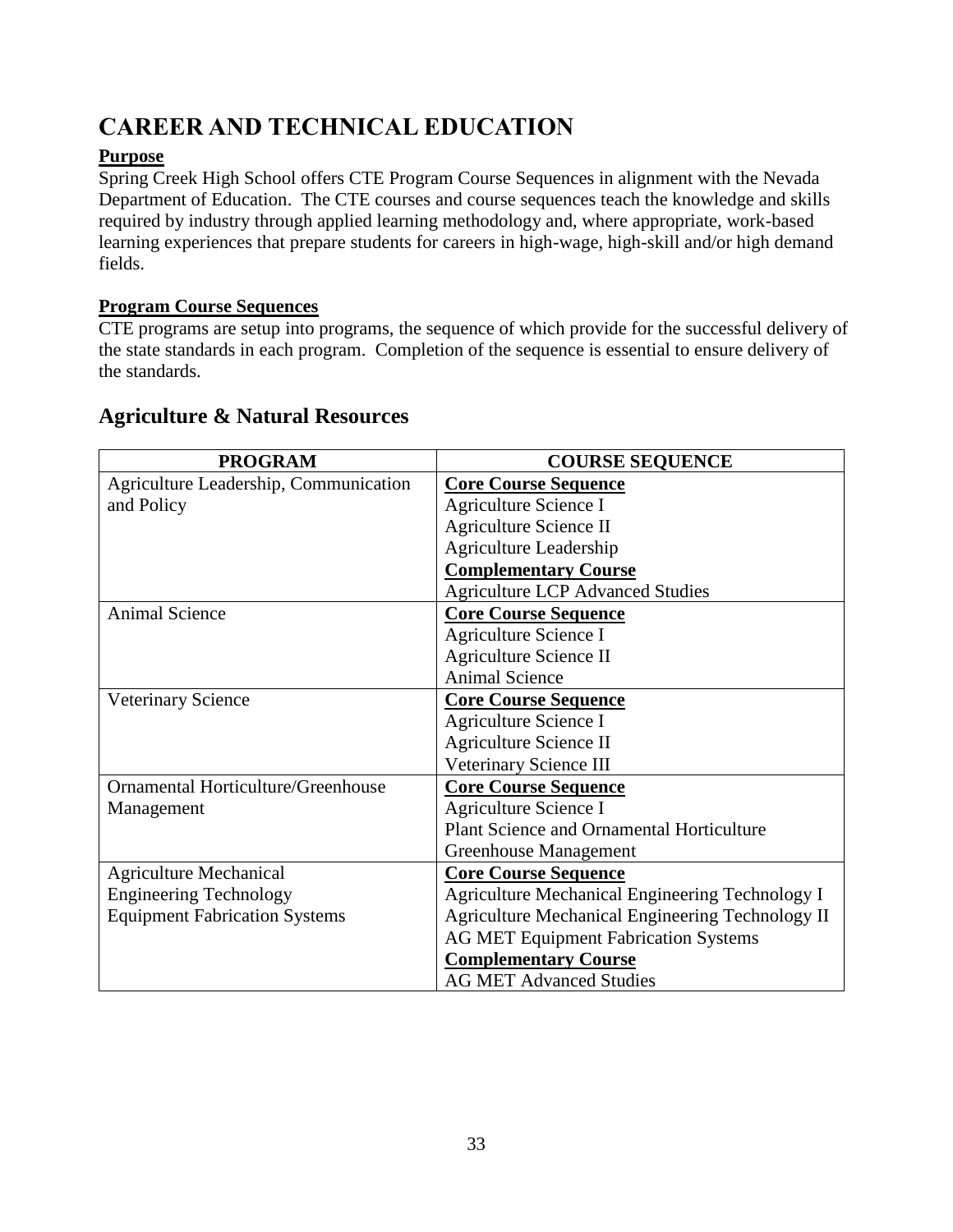#### **COURSES**

| <b>LTURE SCIENCE I</b><br><b>AGRICUL</b> | <b>Full Year</b>         |
|------------------------------------------|--------------------------|
| Grades 9-10                              | <b>Credit (Elective)</b> |

This course is an introduction and survey course of the many career areas in agriculture. Topics include scientific investigations in agriculture, basic animal science, basic plant and soil science, ornamental horticulture, natural resource management, business management, leadership and communication through FFA, and career skills. An essential part of this course will be leadership activities and Supervised Agriculture Experience Programs.

| <b>AGRICULTURE SCIENCE II</b> | <b>Full Year</b>         |
|-------------------------------|--------------------------|
| Grades 10-11                  | <b>Credit (Elective)</b> |

#### **Prerequisite: Agriculture Science I**

This course is a continuation of Agriculture Science I. This course allows intermediate students to expand on skills and knowledge from Agriculture Science I. Areas of study include scientific investigations in agriculture, plant and soil sciences, agriculture sales and marketing, ornamental horticulture, animal sciences and natural resource management. An essential part of this course will be leadership activities and Supervised Agriculture Experience Programs. The appropriate use of technology and industry-standard equipment is an integral part of this course.

| <b>AGRICULTURE LEADERSHIP</b> | <b>Full Year</b>      |
|-------------------------------|-----------------------|
| $\vert$ Grades 11-12          | 1 Credit (Humanities) |

#### **Prerequisite: Agriculture Science II**

This course is a continuation of Agriculture Science II. This program provides advanced agriculture students with instruction on leadership and communication skills with a focus on opportunities in the agriculture industries. Topics will include communication research, verbal and written communications, journalism, mass media, agriculture policy and human relations. Other topics may include problem solving and decision making and teamwork skills. An essential part of this course will be leadership activities and Supervised Agriculture Experience Programs. The appropriate use of technology and industry-standard equipment is an integral part of this course. Upon successful completion of this course, students will have acquired entry-level skills for employment and be prepared for postsecondary education.

| <b>AGRICULTURE LCP ADVANCED STUDIES</b> | <b>Full Year</b>      |
|-----------------------------------------|-----------------------|
| Grade 12                                | 1 Credit (Humanities) |

#### **Prerequisite: Agriculture Leadership**

This course is offered to students who have achieved all content standards in a program whose desire is to pursue advanced study through investigation and in-depth research. Students are expected to work independently or in a team and consult with their supervising teacher for guidance. The supervising teacher will give directions, monitor, and evaluate the students' topic of study. Coursework may include various work-based learning experiences such as internships and job shadowing, involvement in a school-based enterprise, completion of a capstone project, and/or portfolio development. This course may be repeated for additional instruction and credit.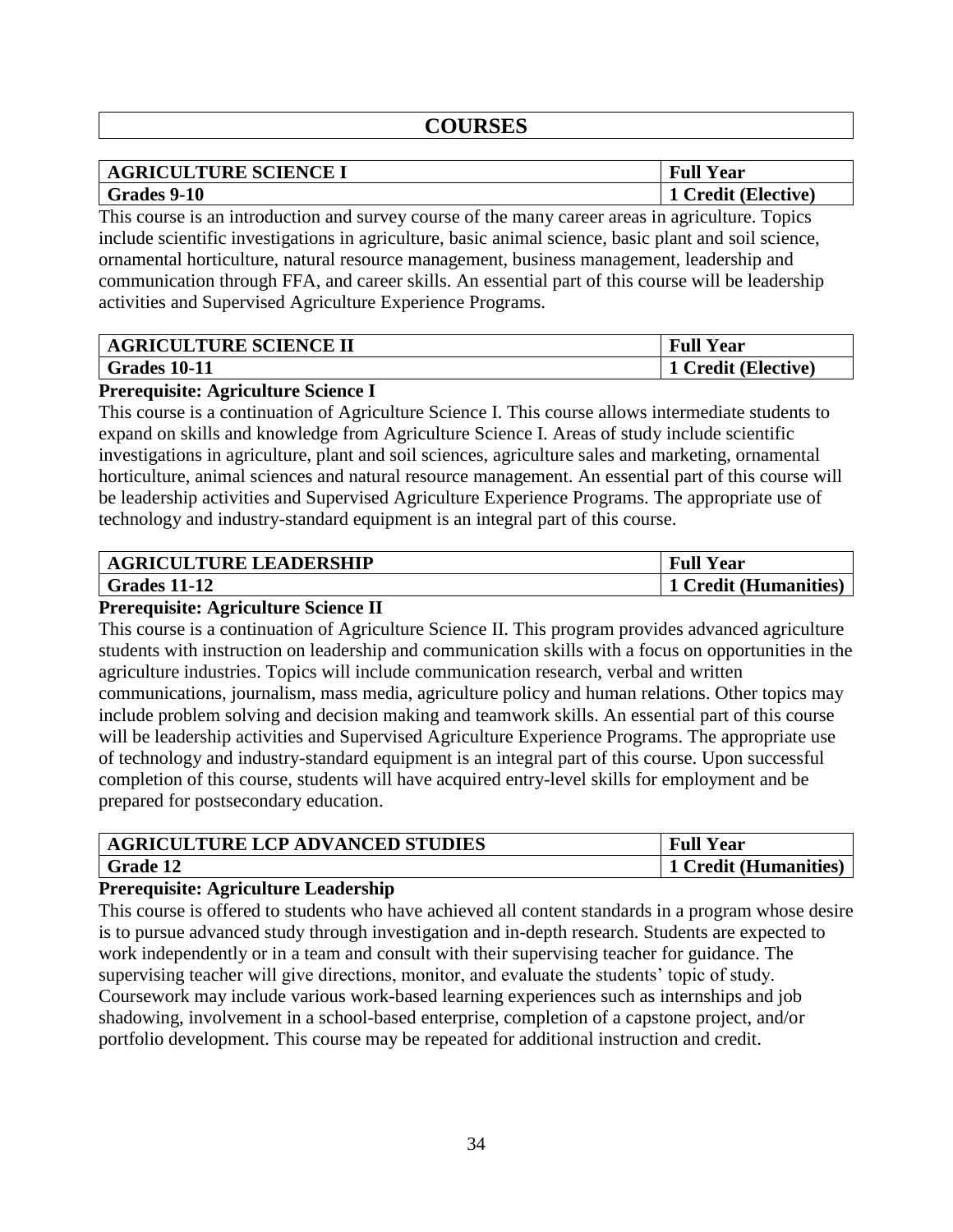| VETERINARY SCIENCE III                                                  | <b>Full Year</b>      |
|-------------------------------------------------------------------------|-----------------------|
| $\sqrt{Grades}$ 11-12                                                   | 1 Credit (Humanities) |
| <b>EXECUTE:</b> *Course is offered alternate years with Animal Science. |                       |

#### **Prerequisite: Agriculture Science II**

This course is a continuation of Agriculture Science II and Veterinary Science II. This course is designed to introduce advanced agriculture students to the technical understanding and working knowledge of the veterinary industry. Topics to be covered include practices in the veterinary clinical setting, medical terminology, medical math, clinical examination, laboratory techniques, diseases and disorders, nutrition, clinical and office procedures, and ethical and welfare issues. An essential part of this course will be leadership activities and Supervised Agriculture Experience Programs. The appropriate use of technology and industry-standard equipment is an integral part of this course. Upon successful completion of this course, students will have acquired entry-level skills for employment and be prepared for postsecondary education.

| <b>PLANT SCIENCE &amp; ORNAMENTAL HORTICULTURE</b> | <b>Full Year</b>      |
|----------------------------------------------------|-----------------------|
| $\vert$ Grades 10-12                               | 1 Credit (Humanities) |

#### **Prerequisite: Agriculture Science I**

This course is a continuation of Agriculture Science I or Horticulture Science. This course is designed to introduce the intermediate agriculture student to the skills and knowledge needed in order to successfully grow and care for plants. Areas emphasized include: plant anatomy and physiology, plant identification, propagation, growing media, nutrition, and plant technologies. An essential part of this course will be leadership activities and Supervised Agriculture Experience Programs. The appropriate use of technology and industry-standard equipment is an integral part of this course.

| <b>GREENHOUSE MANAGEMENT</b> | <b>Full Year</b>      |
|------------------------------|-----------------------|
| Grades 11-12                 | 1 Credit (Humanities) |

#### **Prerequisite: Plant Science and Ornamental Horticulture**

This course is a continuation of Ornamental Horticulture. This course provides advanced agriculture students a technical understanding and working knowledge of the greenhouse industry. Topics include safety, plant physiology, growing media, plant nutrition, integrated pest management, propagation, growing greenhouse crops and greenhouse business concepts. Students will gain knowledge and skills related to the care and management of gardens and greenhouses. An essential part of this course will be leadership activities and Supervised Agriculture Experience Programs. The appropriate use of technology and industry-standard equipment is an integral part of this course. Upon successful completion of this course, students will have acquired entry-level skills for employment and be prepared for postsecondary education.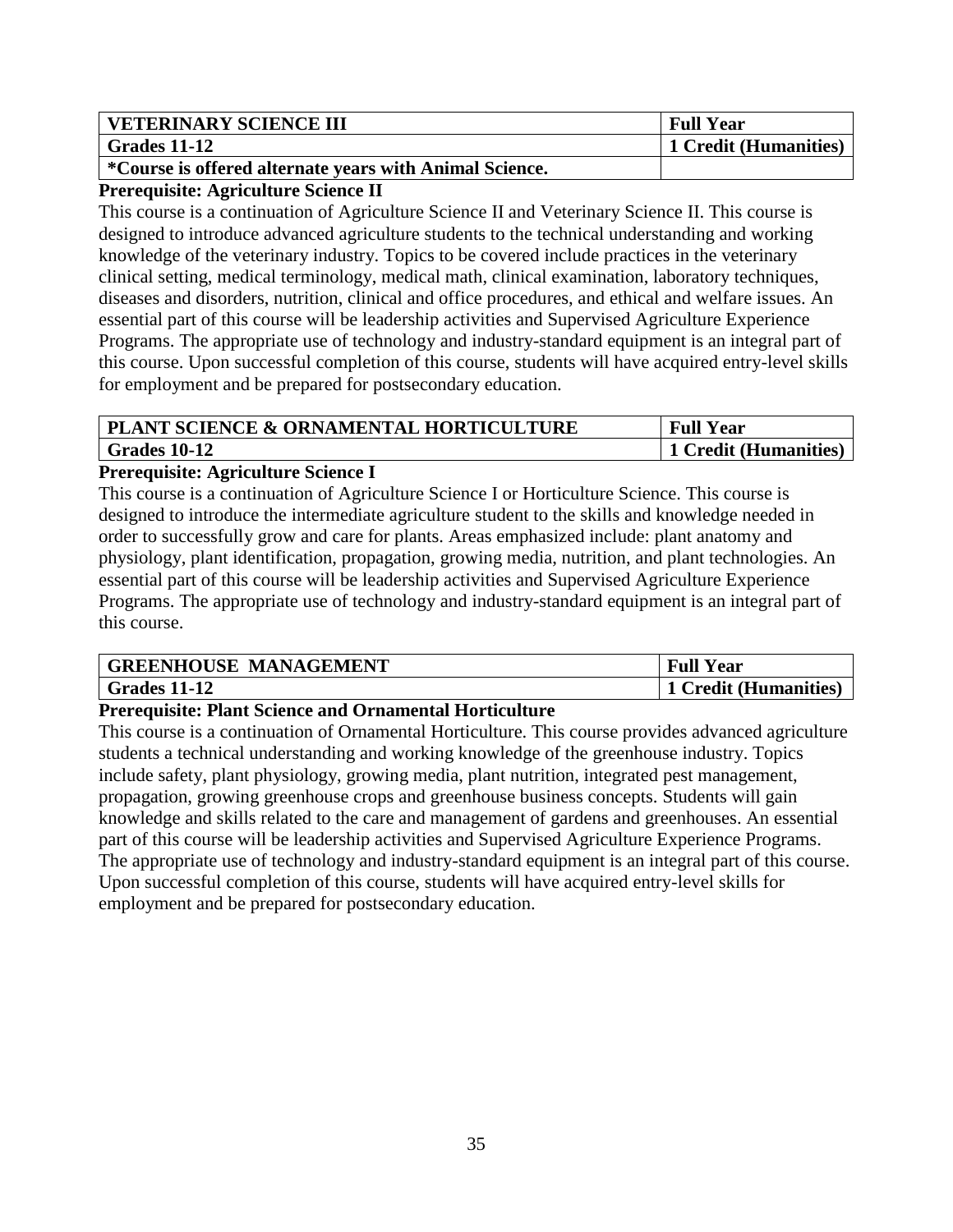| <b>AGRICULTURE MECHANICAL ENGINEERING</b>                                                          | <b>Full Year</b>    |
|----------------------------------------------------------------------------------------------------|---------------------|
| <b>TECHNOLOGY I</b>                                                                                |                     |
| Grades 9-12                                                                                        | 1 Credit (Elective) |
| This course will introduce students into the foundation skills necessary for serioulture mechanics |                     |

This course will introduce students into the foundation skills necessary for agriculture mechanics and industry employment. Areas of study may include general shop safety, basic welding shielded arc welding, oxy acetylene cutting, electrical residential wiring, water management and irrigation, land surveying and GPS, and small engines. An essential part of this course will be leadership activities and Supervised Agriculture Experience Programs.

| <b>AGRICULTURE MECHANICAL ENGINEERING</b> | <b>Full Year</b>    |
|-------------------------------------------|---------------------|
| <b>TECHNOLOGY II</b>                      |                     |
| Grades 10-12                              | 1 Credit (Elective) |

#### **Prerequisite: Agriculture Mechanical Engineering Technology I**

This course is a continuation of Agriculture Mechanical Engineering Technology I. It allows intermediate agriculture students to expand on skills and knowledge from Agriculture Mechanical Engineering Technology I. Areas of study may include general shop safety, welding Shielded metal arc welding, Gas Metal Arc welding, plasma cutting, oxy fuel cutting and welding, electrical residential wiring, hydraulics, agricultural drafting and construction, small engines and power, and machinery maintenance and repair. Project planning and construction will be part of this program. An essential part of this course will be leadership activities and Supervised Agriculture Experience Programs. The appropriate use of technology and industry-standard equipment is an integral part of this course.

| <b>AG MET EQUIPMENT FABRICATION SYSTEMS</b> | <b>Full Year</b>      |
|---------------------------------------------|-----------------------|
| $\vert$ Grades 11-12                        | 1 Credit (Humanities) |

#### **Prerequisite: Agriculture Mechanical Engineering Technology II**

This course is a continuation of Agriculture Mechanical Engineering Technology II. This course provides advanced agriculture students with instructions in advanced techniques and processes such as shop safety, welding Shielded metal arc welding, Gas Metal Arc welding, plasma cutting, oxy fuel cutting and welding, Gas Tungsten Arc Welding electrical, hydraulics, agricultural drafting and construction. An essential part of this course will be leadership activities and Supervised Agriculture Experience Programs. The appropriate use of technology and industry-standard equipment is an integral part of this course. Upon successful completion of this course, students will have acquired entry-level skills for employment and be prepared for postsecondary education.

| <b>AG MET ADVANCED STUDIES</b>                                                                          | <b>Full Year</b>                   |
|---------------------------------------------------------------------------------------------------------|------------------------------------|
| <b>Grade 12</b>                                                                                         | <sup>1</sup> 1 Credit (Humanities) |
| <b>Dranaguisita:</b> $\Lambda$ C MET Equipment Febrication Systems: enrollment ONI V by written toogher |                                    |

#### **Prerequisite: AG MET Equipment Fabrication Systems; enrollment ONLY by written teacher approval**

This course is offered to students who have achieved all content standards in a program whose desire is to pursue advanced study through practical applications in the welding and agriculture mechanics industry. Major focus will be on project planning and construction in the welding industry. Areas such as Hydraulics and fluid power will also be incorporated. Professional portfolios will be developed and prepare students for career success (resume/portfolios). Students anticipating a career in the mechanical/welding field/Diesel/electrical/millwright should consider this capstone course.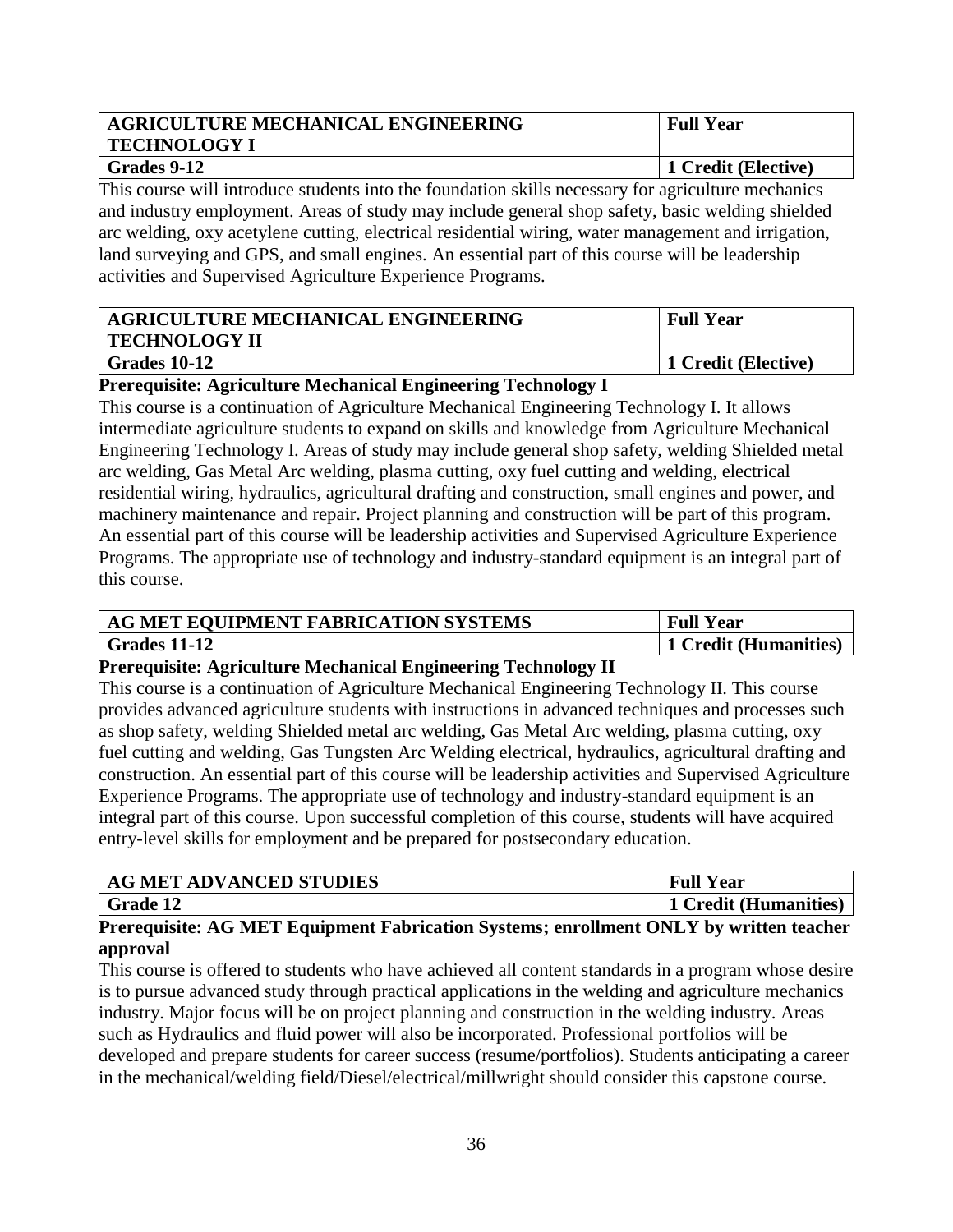This course will be student driven project based individual learning or in groups with assistance from instructor.

#### <span id="page-36-0"></span>**Business & Marketing Education**

| <b>PROGRAM</b>             | <b>COURSE SEQUENCE</b>                      |
|----------------------------|---------------------------------------------|
| <b>Business Management</b> | <b>Core Course Sequence</b>                 |
|                            | Principals of Business and Marketing        |
|                            | <b>Business Management I</b>                |
|                            | <b>Business Management II</b>               |
|                            | <b>Complementary Course</b>                 |
|                            | <b>Business Management Advanced Studies</b> |
| Accounting and Finance     | <b>Core Course Sequence</b>                 |
|                            | Accounting and Finance I                    |
|                            | Accounting and Finance II                   |
|                            | Accounting and Finance III                  |

#### **COURSES**

| <b>PRINCIPLES OF BUSINESS &amp; MARKETING</b> | <b>Full Year</b>         |
|-----------------------------------------------|--------------------------|
| Grades 9-12                                   | <b>Credit (Elective)</b> |

This course is an entry-level course in the Business Management, Entrepreneurship, Marketing, and Sports & Entertainment Marketing programs that develops student understanding and skill in areas such as business law, communications, customer relations, economics, information management, marketing, and operations. Students acquire knowledge of fundamental business and marketing activities, factors affecting business, develop verbal and written communications skill, and participate in career exploration and planning.

| <b>BUSINESS MANAGEMENT I</b> | <b>Full Year</b>         |
|------------------------------|--------------------------|
| Grades 10-12                 | <b>Credit (Elective)</b> |

#### **Prerequisite: Principles of Business and Marketing**

This course is a continuation of the Business Management program. The course addresses several types of management, including customer relationship management, human resources management, information management, knowledge management, project management, quality management, risk management, and strategic management. Economics, finance, operations, and professional development are also emphasized throughout the course. The appropriate use of technology and industry-standard equipment is an integral part of this course.

| <b>BUSINESS MANAGEMENT II</b> | <b>Full Year</b>           |
|-------------------------------|----------------------------|
| Grades 11-12                  | <b>Credit (Humanities)</b> |

#### **Prerequisite: Business Management I**

This course is a continuation of the Business Management program and focuses predominantly on financial analysis that supports economic decision-making in business. It includes specialist- and management-level skills such as interpreting financial statements; calculating financial ratios; developing budgets; forecasting sales; and much more. The appropriate use of technology and industry-standard equipment is an integral part of this course. Upon successful completion of this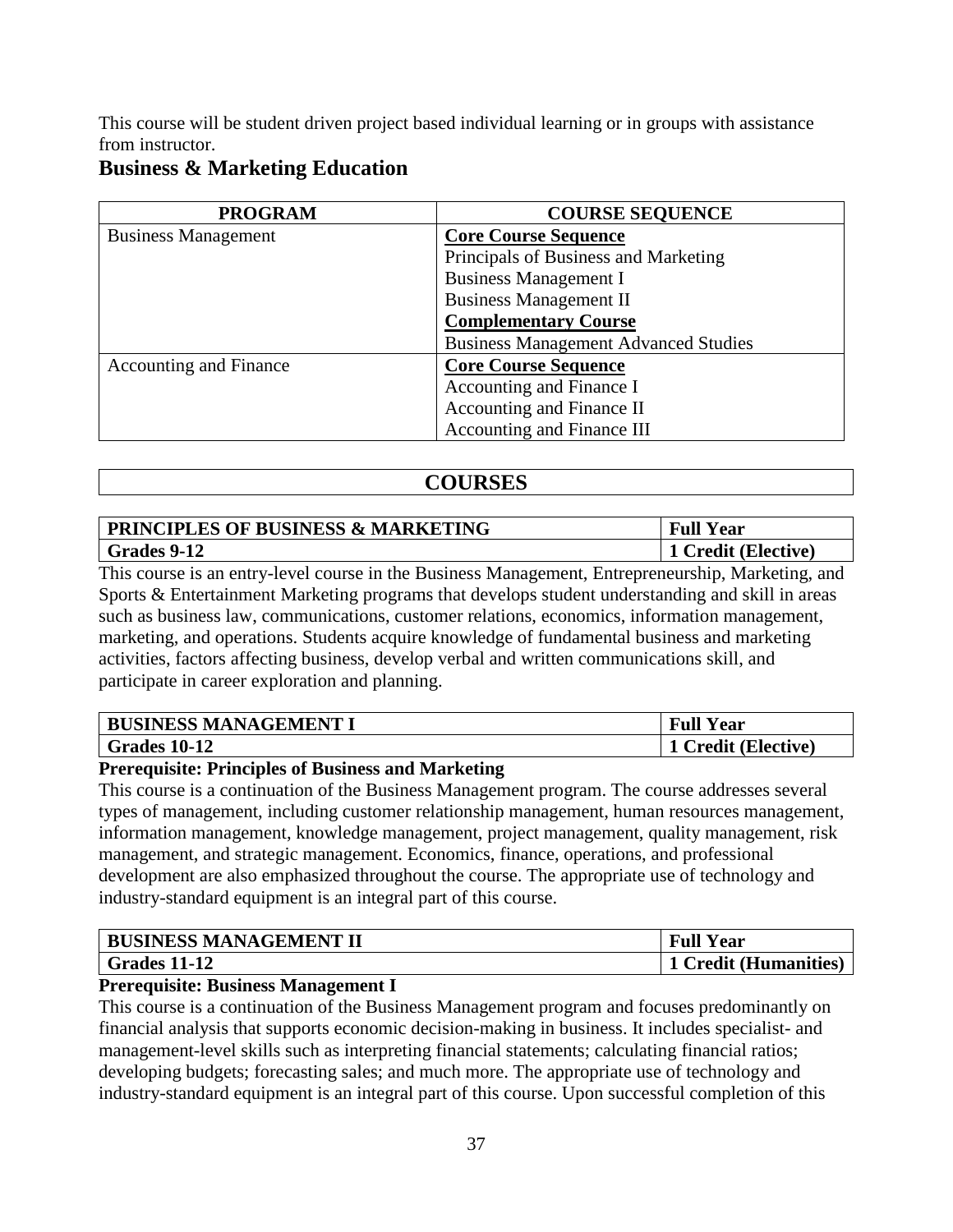course, and meeting state criteria, students have the opportunity to potentially be awarded up to 6 college credits.

| <b>BUSINESS MANAGEMENT ADVANCED STUDIES</b> | <b>Full Year</b>      |
|---------------------------------------------|-----------------------|
| Grade 12                                    | 1 Credit (Humanities) |

#### **Prerequisite: Business Management II**

This course is offered to students who have achieved all content standards in a program whose desire is to pursue advanced study through investigation and in-depth research. Students are expected to work independently or in a team and consult with their supervising teacher for guidance. The supervising teacher will give directions, monitor, and evaluate the students' topic of study. Coursework may include various work-based learning experiences such as internships and job shadowing, involvement in a school-based enterprise, completion of a capstone project, and/or portfolio development. This course may be repeated for additional instruction and credit. Upon successful completion of this course, and meeting state criteria, students have the opportunity to potentially be awarded up to 3 college credits

| <b>ACCOUNTING AND FINANCE I</b> | <b>Full Year</b>    |
|---------------------------------|---------------------|
| <b>Grades 11-12</b>             | 1 Credit (Elective) |

This course is an introduction to both accounting and finance. This course is an introduction to accounting processes, practices, and concepts as well as an introduction to the world of finance. Topics include debits and credits, career pathways, and a survey of the many industries associated with accounting and finance such as accounting, banking, insurance and investments. Students will be introduced to standard accounting software.

| <b>ACCOUNTING AND FINANCE II</b> | <b>Full Year</b>         |
|----------------------------------|--------------------------|
| <b>Grade 12</b>                  | <b>Tredit (Elective)</b> |

#### **Prerequisite: Accounting and Finance I**

<span id="page-37-0"></span>This course is a continuation of Accounting and Finance I. Students will learn occupational skills in accounting such as recording business transactions, preparing financial statements, maintaining cash controls and calculating financial ratios. Students will practice using standard accounting software and apply generally accepted accounting principles. Topics will also include regulations related to the banking and finance industries, how managers use financial information generated by accounting departments to influence decision-making. The appropriate use of technology and industry-standard equipment is an integral part of this course.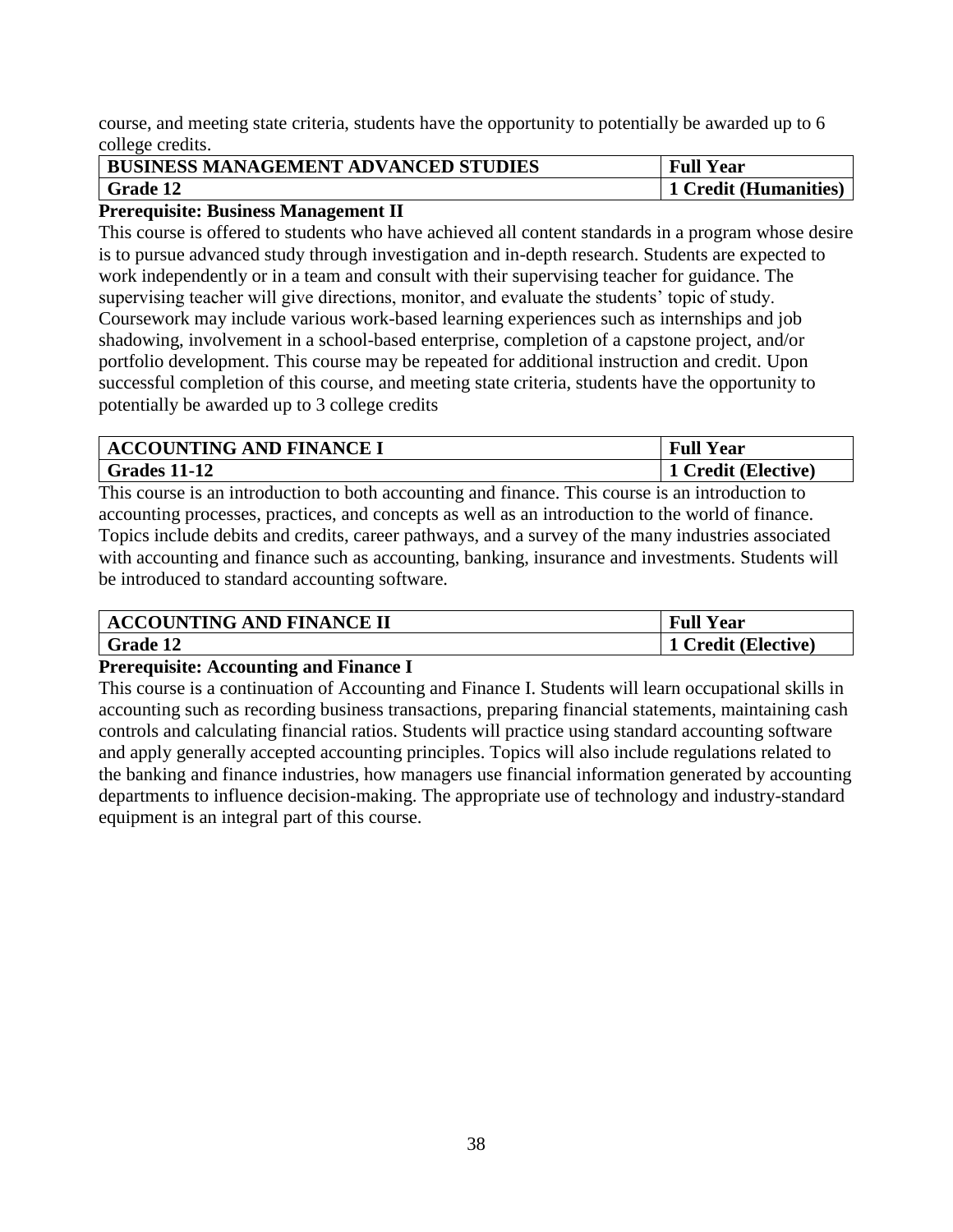#### **Education, Hospitality, & Human Services**

| <b>PROGRAM</b>             | <b>COURSE SEQUENCE</b>      |
|----------------------------|-----------------------------|
| <b>Foods and Nutrition</b> | <b>Core Course Sequence</b> |
|                            | Foods and Nutrition I       |
|                            | Foods and Nutrition II      |
|                            | Foods and Nutrition III     |

#### **COURSES**

| <b>FOODS &amp; NUTRITION I</b> | <b>Full Year</b>    |
|--------------------------------|---------------------|
| <b>GRADE 9-12</b>              | 1 Credit (Elective) |
| Course fees: \$25 lab fee      |                     |

This course is designed as a survey of all aspects of Consumer Sciences. Areas of study include building positive employment relationships, managing finances, health and wellness, clothing construction, leadership and career development. Units of study include Foods and Nutrition, Flat Pattern Design and Personal Financial Economics.

| <b>FOODS &amp; NUTRITION II</b> | <b>Full Year</b>    |
|---------------------------------|---------------------|
| Grades 10-12                    | 1 Credit (Elective) |
| Course fees: \$25 lab fee       |                     |

#### **Prerequisite: Foods & Nutrition I**

This class is for students who would like to explore the profession of teaching. for 6 College Credits: ECE 250 (3) and BUS 110 Human Relations for Employment (3). The latter course is required of all Nevada University graduates, regardless of major. This class provides students with an introduction to the principles of education. Study includes planning and implementing lessons at Sage Elementary, Spring Creek Elementary and Great Basin College Care Center. Transportation is provided.

| <b>FOODS &amp; NUTRITION III</b> | <b>Full Year</b>      |
|----------------------------------|-----------------------|
| <b>Grade 11-12</b>               | 1 Credit (Humanities) |
| Course fees: \$25 lab fee        |                       |

#### **Prerequisite: Foods & Nutrition II**

This course is a continuation of Foods and Nutrition II. Five required demonstrations will be scheduled revolving around specific units. This course provides intermediate students with more advanced activities to develop their skills in food selection and preparation. The appropriate use of technology and industry-standard equipment is an integral part of this course. Upon successful completion of this course, students will have acquired entry-level skills for employment and be prepared for post-secondary education. Upon successful completion of this course students will be required to complete the State of Nevada's Career Readiness Exam, and a Foods and Nutrition Subject Area State of Nevada Exam.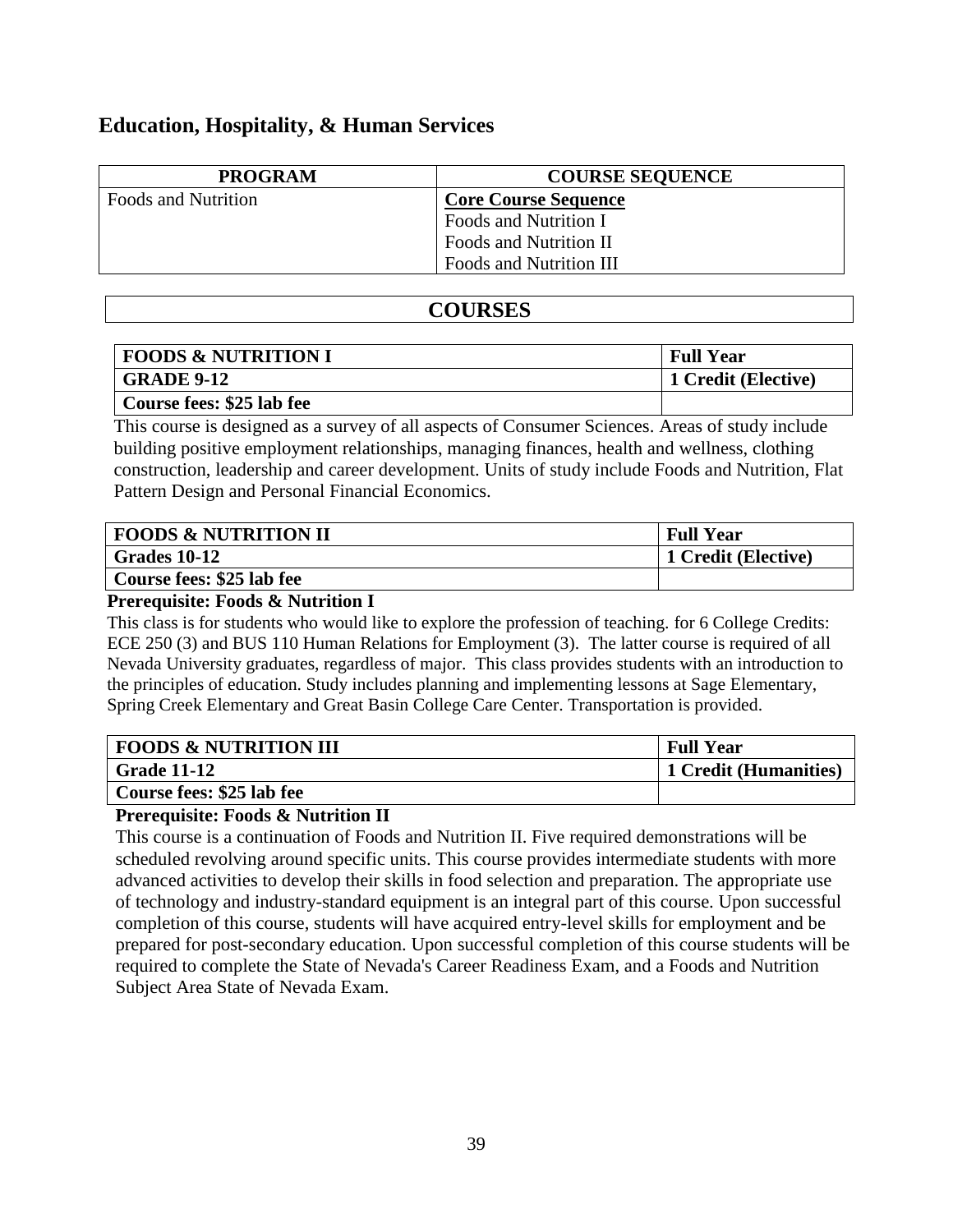| <b>EARLY CHILDHOOD EDUCATION III (Internship)</b> | <b>Full Year</b>      |
|---------------------------------------------------|-----------------------|
| <b>Grade 12</b>                                   | 1 Credit (Humanities) |

#### **Prerequisite: ECE II or Teacher Approval; EXCLUSIVE TO SENIORS**

<span id="page-39-0"></span>Course content includes identification of appointed Nevada Educational Standards for Math, English, Science and Social Studies relative to the pertinent grade for which the student interns are assigned. Class is for students who would like to either become and educator or explore the profession. End of year, State of Nevada exam is administered for certification as well as the State of Nevada's Exam for Career Readiness. This course is designed to prepare students for postsecondary education.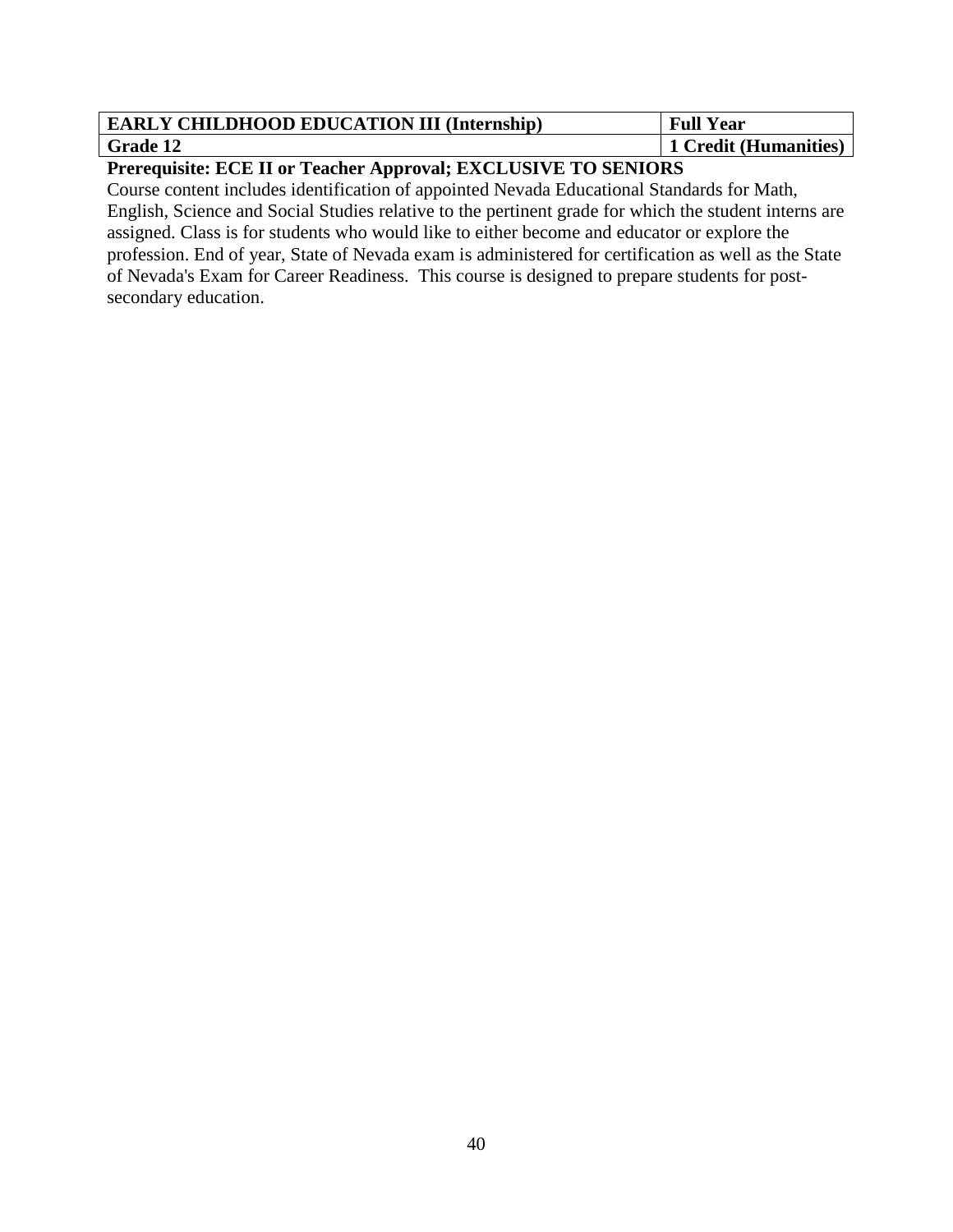#### **Information & Media Technologies**

| <b>PROGRAM</b>                                      | <b>COURSE SEQUENCE</b>      |
|-----------------------------------------------------|-----------------------------|
| Animation                                           | <b>Core Course Sequence</b> |
|                                                     | <b>Animation I</b>          |
|                                                     | Animation II                |
|                                                     | Animation III               |
| Graphic Design                                      | <b>Core Course Sequence</b> |
| (*sequence will be phasing out beginning 2020-2021) | Graphic Design I            |
|                                                     | Graphic Design II           |
|                                                     | Graphic Design III          |

#### **COURSES**

| <b>NIMATION I</b> | <b>Full Year</b>         |
|-------------------|--------------------------|
| Grades 9-12       | <b>Tredit (Elective)</b> |

This course introduces students to the basic principles of two and three-dimensional computer animation and graphics. Areas of study include storyboarding, character creation, background development, traditional animation techniques, and the use of industry-standard technology. Projects are provided to develop the student's career-based animation skills.

| <b>TION II</b><br>IMA | <b>Full Year</b>                 |
|-----------------------|----------------------------------|
| Grades 10-12          | edit<br><b>Elective)</b><br>`r^o |

#### **Prerequisite: Animation I**

This course is a continuation of Animation I. This course provides students further instruction in principles of two and three-dimensional computer animation and graphics. Areas of study include storyboarding, character creation, modeling, background development, and traditional animation techniques. Projects are provided to develop the student's career-based animation skills. The appropriate use of technology and industry-standard equipment is an integral part of this course.

| <b>ANIMATION III</b><br>Aľ | <b>Full Year</b>    |
|----------------------------|---------------------|
| <b>Grades 11-12</b>        | Credit (Humanities) |

#### **Prerequisite: Animation II**

This course is a continuation of Animation I. This course provides students further instruction in principles of two and three-dimensional computer animation and graphics. Areas of study include storyboarding, character creation, modeling, background development, and traditional animation techniques. Projects are provided to develop the student's career-based animation skills. The appropriate use of technology and industry-standard equipment is an integral part of this course.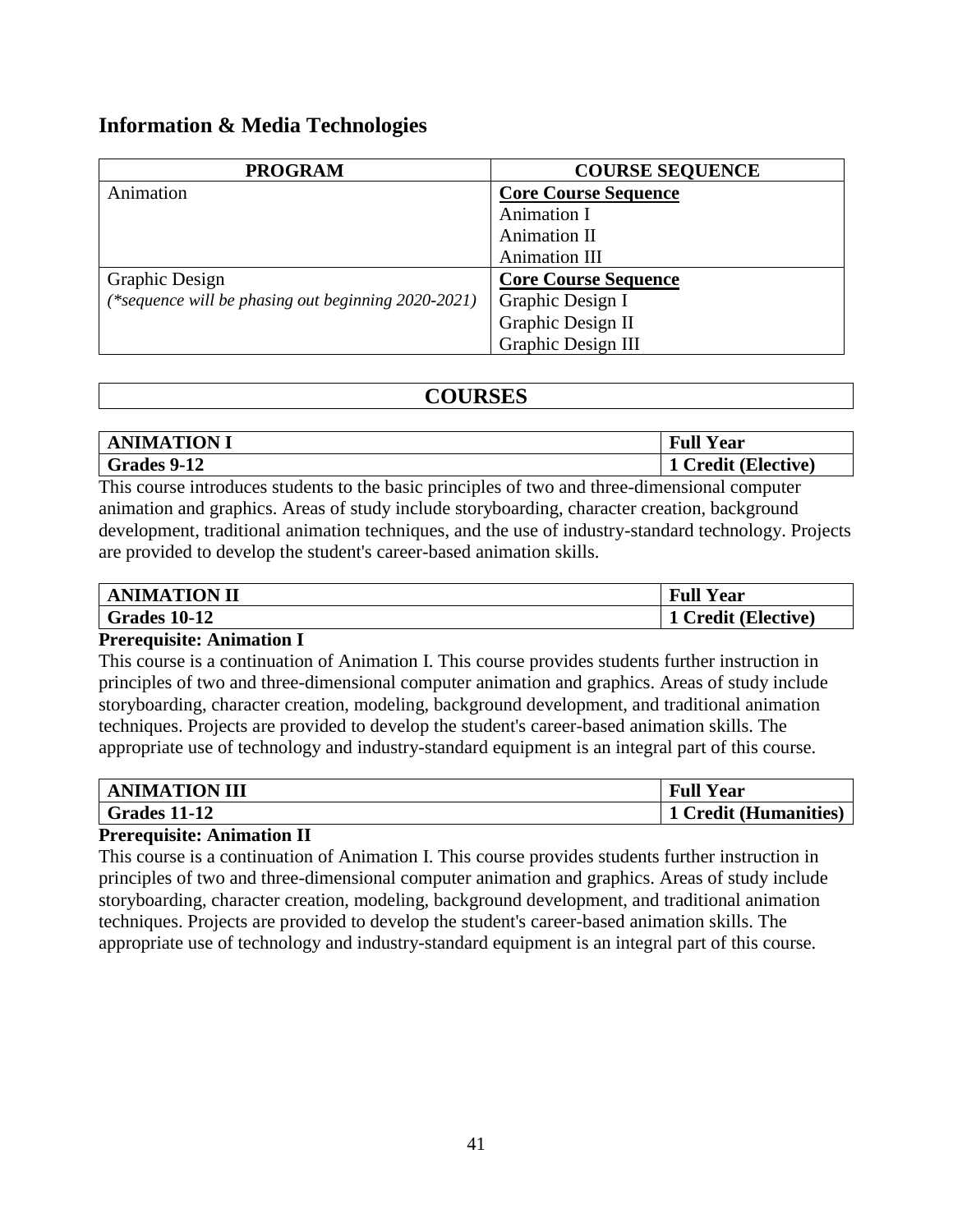| <b>GRAPHIC DESIGN J</b> | <b>Full Year</b>         |
|-------------------------|--------------------------|
| Grades 9-12             | <b>Tredit (Elective)</b> |

This course is designed to introduce students to the fundamental skills and knowledge needed to create graphic works using industry-standard hardware and software for a variety of purposes and outputs. Areas of study include the understanding of the industry history, terminology, color, design principles, typography and ethical and legal issues related to graphic designs. Emphasis is placed on layout design and the creation and manipulation of graphics.

| <b>GRAPHIC DESIGN II</b> | <b>! Year</b><br><b>Full</b>                        |
|--------------------------|-----------------------------------------------------|
| Grades 10-12             | $C_{\text{radif}}$ .<br>(Elective)<br><b>U</b> ltun |

#### **Prerequisite: Graphic Design I**

This course is a continuation of Graphic Design I. This course provides advanced graphic design students with instruction in advanced techniques and processes. Students will work on projects simulating challenges found in the design industry such as corporate identity, publishing, advertising, and web applications. Students will develop their skills utilizing industry-standard software and equipment. Portfolio development will be emphasized. The appropriate use of technology and industry-standard equipment is an integral part of this course.

| <b>GRAPHIC DESIGN III</b> | <b>Full Year</b>      |
|---------------------------|-----------------------|
| Grades 11-12              | 1 Credit (Humanities) |

#### **Prerequisite: Graphic Design II**

<span id="page-41-0"></span>This course is a continuation of Graphic Design I. This course provides advanced graphic design students with instruction in advanced techniques and processes. Students will work on projects simulating challenges found in the design industry such as corporate identity, publishing, advertising, web applications, and package design. Portfolio development will be emphasized. The appropriate use of technology and industry-standard equipment is an integral part of this course. Upon successful completion of this course, students will have acquired entry-level skills for employment and be prepared for postsecondary education.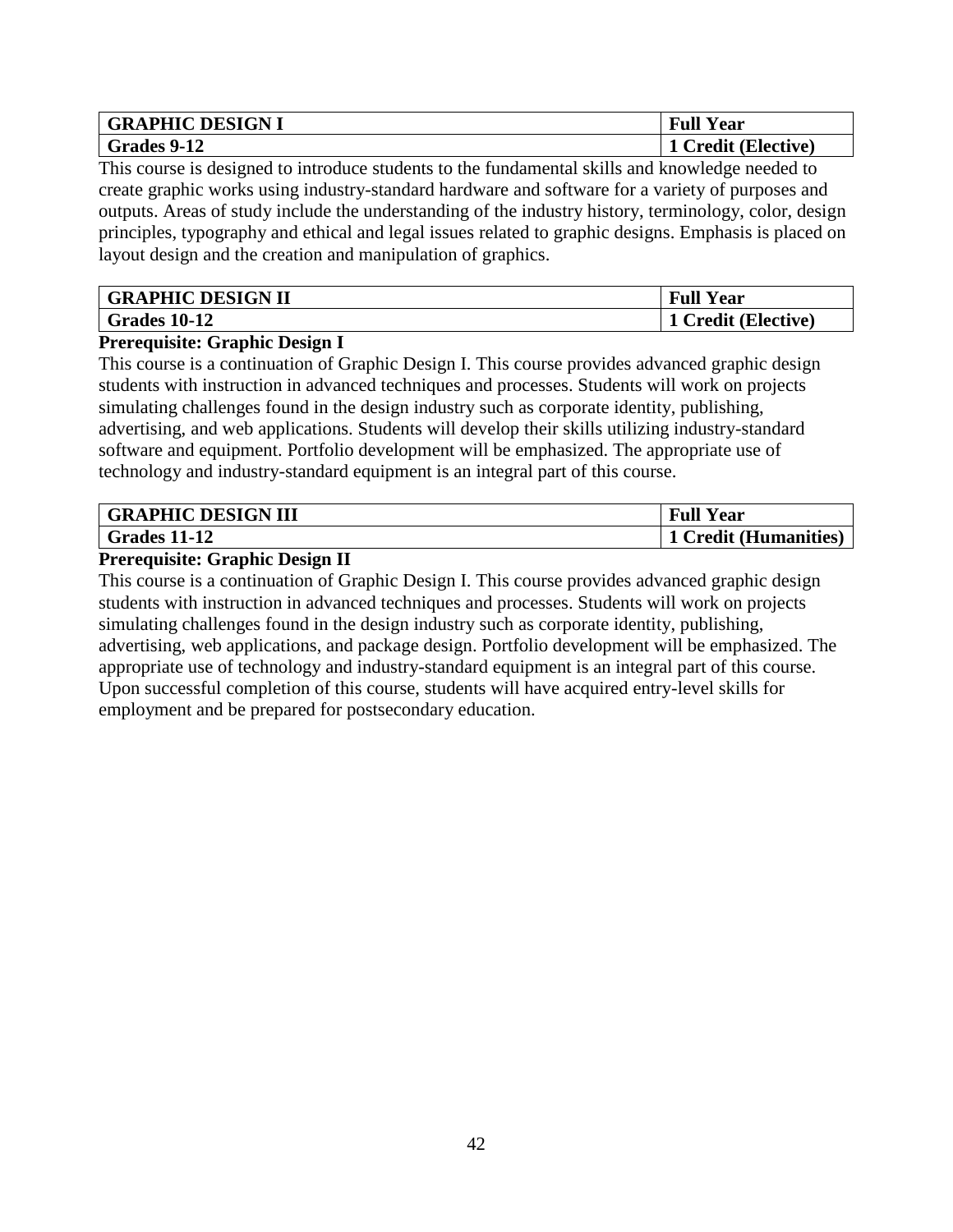#### <span id="page-42-0"></span>**Health Science & Public Safety**

| <b>PROGRAM</b>           | <b>COURSE SEQUENCE</b>     |
|--------------------------|----------------------------|
| <b>Medical Assisting</b> | <b>Course Sequence</b>     |
|                          | Health Science I           |
|                          | <b>Medical Terminology</b> |
|                          | Medical Assisting I        |
| <b>Sports Medicine</b>   | <b>Course Sequence</b>     |
|                          | Health Science I           |
|                          | Sports Medicine I          |
|                          | Sports Medicine II         |

#### **COURSES**

| <b>HEALTH SCIENCE I</b> | <b>Full Year</b>    |
|-------------------------|---------------------|
| Grades 9-12             | 1 Credit (Elective) |
| $\frac{1}{25}$ lab fee  |                     |

This course introduces students to advanced science courses related to medical fields. Areas of investigation will include human body systems, infectious diseases, medical treatment, medical mysteries, and medical interventions. Topics include research processes, bioinformatics, HIPAA and human medicine. Practices incorporate an appreciation of alternative and culturally diverse healthcare contributions by different societies. The appropriate use of technology and industrystandard equipment is an integral part of this course. Students will complete career research projects and have an opportunity to participate in CPR training and receive CPR certification.

| <b>MEDICAL TERMINOLOGY</b> | <b>Full Year</b>    |
|----------------------------|---------------------|
| Grade 10-12                | 1 Credit (Elective) |
| \$25 lab fee               |                     |

#### **Prerequisite: Health Science I**

This course allows students to develop their knowledge and skills learned in Health Science I. Areas of study will include prevention, diagnosis, treatment, genetics, public health, forensic science, and biomedical engineering. The students will be introduced to the interactions of the human body and design experiments to investigate the structure and function. Application of medical terminology and process of medical language in the health care setting. This introduces the medical language related to each body system and includes an online resource lab that coincides with the course. Topics include safe practices in a workplace, homeostatic balance, protection, support, and movement.

| MEDICAL ASSISTING I    | <b>Full Year</b>      |
|------------------------|-----------------------|
| $\sqrt{Grades}$ 11-12  | 1 Credit (Humanities) |
| $\frac{1}{25}$ lab fee |                       |

#### **Prerequisite: Medical Terminology**

This course provides advanced health science students with the skills required for entry-level positions such as administrative medical assistant or clinical medical assistant. The emphasis of this course is patient care. Demonstrations, laboratory experiments, job shadows, school and community health events, and hospital and nursing school experiences are integral aspects of this course. Upon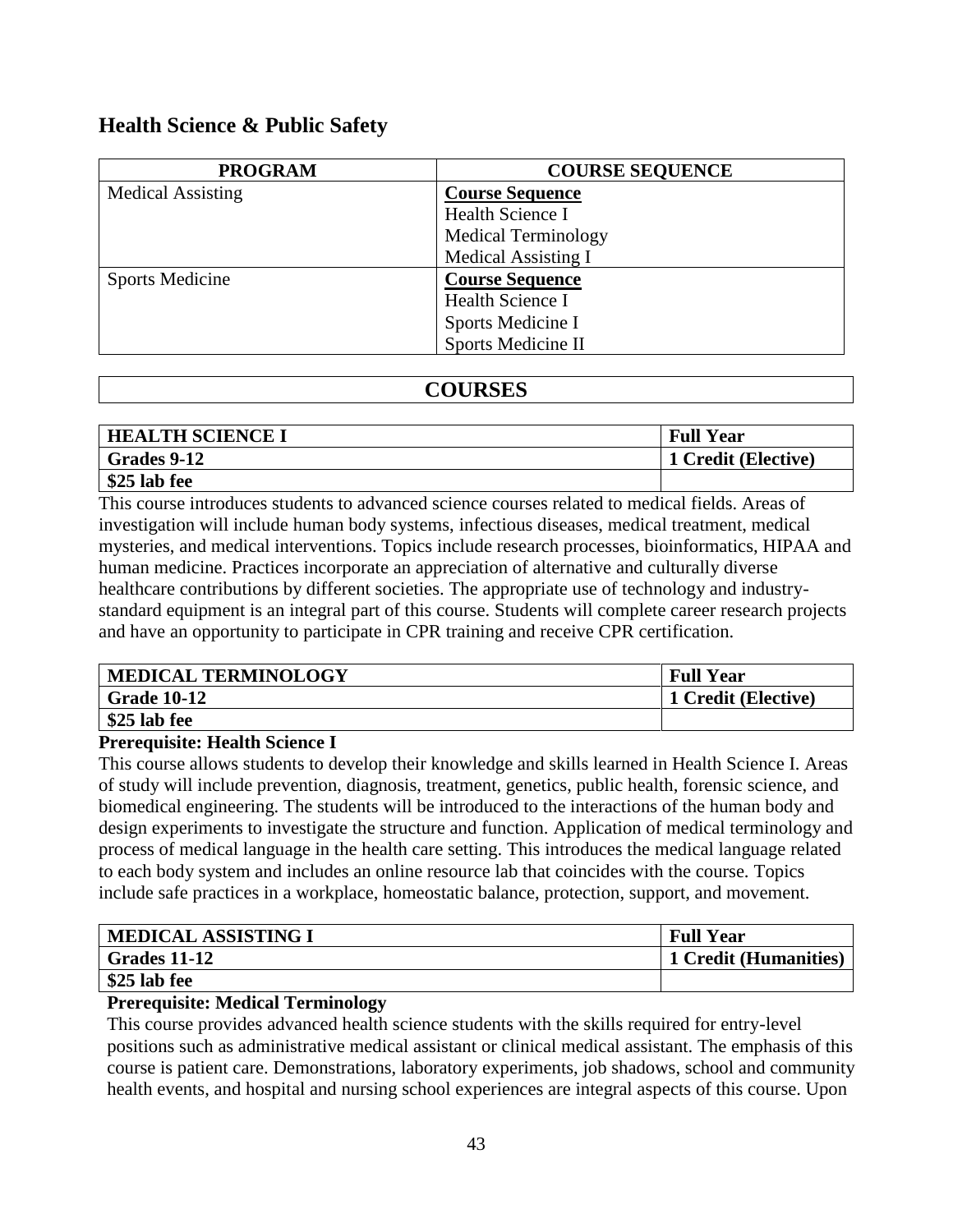successful completion of this course, students will have acquired entry-level skills for employment and be prepared for postsecondary education. At the end of this course, students will participate in an End of Program assessment, and can be eligible for 6-9 college credits.

| <b>SPORTS MEDICINE I</b> | <b>Full Year</b>    |
|--------------------------|---------------------|
| <b>Grades 10-12</b>      | 1 Credit (Elective) |
| \$25 lab fee             |                     |

#### **Prerequisite: Health Science I**

This course is designed to introduce students to the field of sports medicine. It will provide students with the opportunity to explore athletic training and sports medicine related fields. Students will receive instruction in sports medicine terminology, physical fitness, anatomy and physiology, kinesiology, injury evaluation and prevention procedures, and careers in sports medicine. Students will also demonstrate skills in cardiopulmonary resuscitation (CPR), first aid, and sports injury management and rehabilitation.

| <b>SPORTS MEDICINE II</b> | <b>Full Year</b>      |
|---------------------------|-----------------------|
| Grades 11-12              | 1 Credit (Humanities) |
| \$25 lab fee              |                       |

#### **Prerequisite: Sports Medicine I**

<span id="page-43-0"></span>This course is a continuation of Sports Medicine I. Students will receive more specialized instruction in areas such as chiropractics, physical therapy, athletic training, and sports injuries. Topics include body systems, range of motion, practical applications of taping and bracing, and facilities troubleshooting. Job shadows, practitioner and nursing school experiences, school and community health events, and assisting at school athletic events are integral aspects of this course. At the end of this course, students will participate in an End of Program assessment, and can be eligible for 6-9 college credits.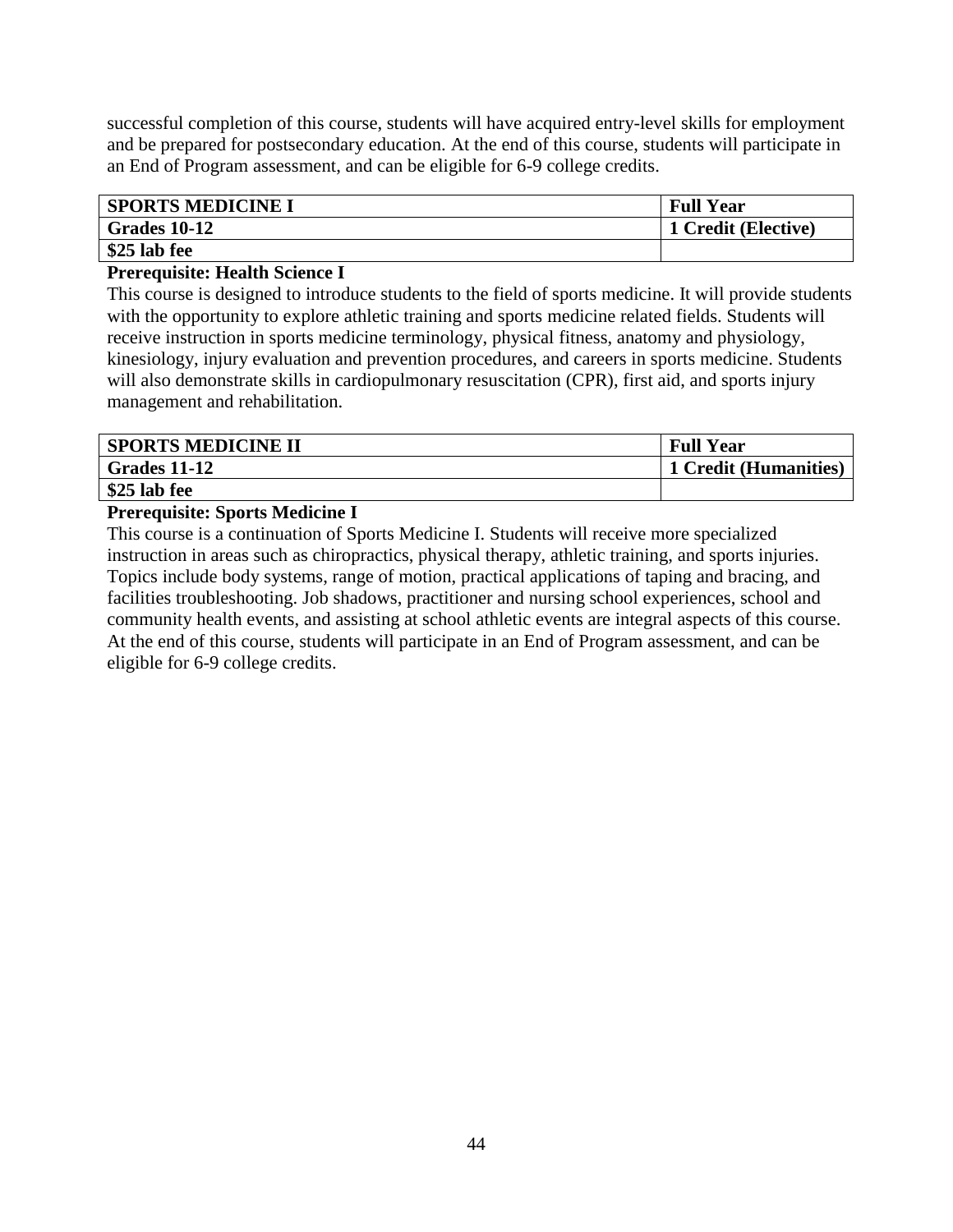#### **Skilled & Technical Sciences**

| <b>PROGRAM</b>      | <b>COURSE SEQUENCE</b>      |
|---------------------|-----------------------------|
| Drafting and Design | <b>Core Course Sequence</b> |
|                     | Drafting and Design I       |
|                     | Drafting and Design II      |
|                     | Drafting and Design III     |

#### **COURSES**

| <b>DRAFTING AND DESIGN I</b> | <b>Full Year</b>  |
|------------------------------|-------------------|
| Grades 9-12                  | Credit (Elective) |

This course introduces the student to the fundamentals of mechanical and architectural drawing. This course provides students with the knowledge and practice required to produce and analyze multiview drawings, pictorial drawings, and dimensioning. Students will gain experience using both sketching techniques and computer assisted drafting programs. Various career opportunities and areas for postsecondary study will be explored. Students will also partake in design projects and use equipment like an industrial laser, 3D printer and robots.

| <b>DRAFTING AND DESIGN II</b> | <b>Full Year</b>  |
|-------------------------------|-------------------|
| Grades 10-12                  | Credit (Elective) |

#### **Prerequisite: Drafting and Design I**

This course is a continuation of Drafting and Design I. This course provides intermediate CADD (Computer-Aided Drafting and Design) students with advanced techniques and processes related to the various drafting and design industries. Areas of study include the development of advance CADD and sketching skills, plotting, scaling, auxiliary views, intersections, problem solving, critiquing, and team building. The appropriate use of technology and industry-standard equipment is an integral part of this course. More advanced design projects will be introduced. Additional equipment will include computer-controlled milling machines, laser, vinyl cutter, robotics, and a 3D printer.

| <b>DRAFTING AND DESIGN III</b> | <b>Full Year</b>                   |
|--------------------------------|------------------------------------|
| $\mid$ Grades 11-12            | <sup>1</sup> 1 Credit (Humanities) |

#### **Prerequisite: Drafting and Design II**

This course is a continuation of Drafting and Design II. This course provides advanced CADD (Computer-Aided Drafting and Design) students with instruction in advanced techniques and processes. The students will continue to develop all skills learned in Drafting and Design I and II. Areas of study include both mechanical and architectural drafting and design concepts. The appropriate use of technology and industry-standard equipment is an integral part of this course. Upon successful completion of this course, students will have acquired entry-level skills for employment and be prepared for postsecondary education.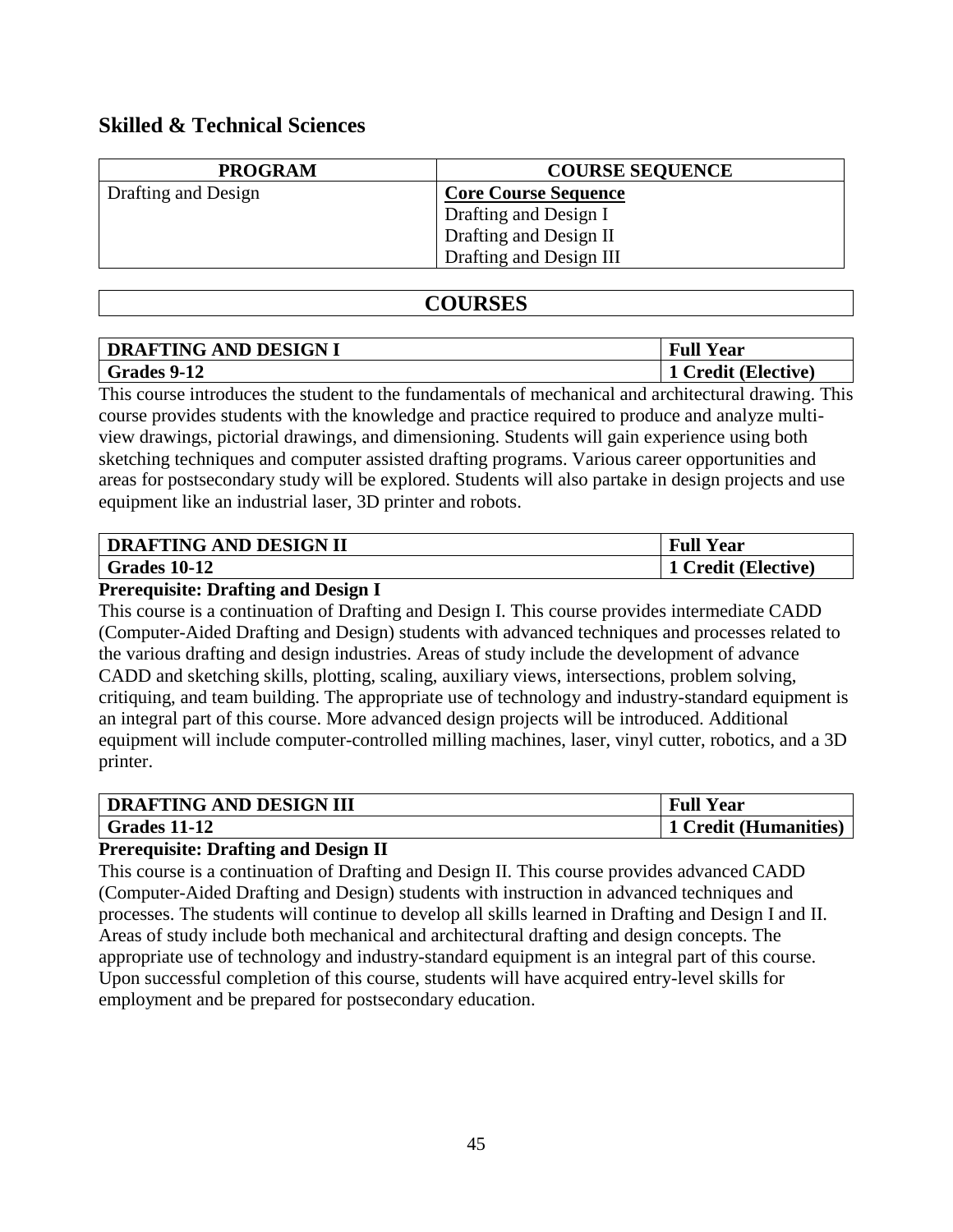| <b>PROGRAM</b>               | <b>COURSE SEQUENCE</b>                        |
|------------------------------|-----------------------------------------------|
| Furniture and Cabinet making | <b>Core Course Sequence</b>                   |
|                              | Furniture and Cabinetmaking I                 |
|                              | Furniture and Cabinetmaking II                |
|                              | Furniture and Cabinetmaking III               |
|                              | <b>Complementary Course(s)</b>                |
|                              | Furniture and Cabinet making Advanced Studies |

#### **COURSES**

**\*Note:** Students will be responsible for the cost of all lumber to be used in each of their individual projects. Hardware, hinges, knobs, drawer glides and any other added equipment to their project will be the students' responsibility to provide.

| FURNITURE & CABINETMAKING I | <b>Full Year</b>    |
|-----------------------------|---------------------|
| Grades 9-12                 | 1 Credit (Elective) |

This course will introduce the beginning furniture and cabinetmaking student to the various stages of construction and assembly of wood products and related materials. This course is intended to provide students with the basic knowledge and skills necessary to design, construct, and finish furniture and/or cabinets in the woodworking industry. Through the course activities the student will gain an understanding of safety procedures, machine operation, and industrial applications.

| <b>FURNITURE &amp; CABINETMAKING II</b> | <b>Full Year</b>         |
|-----------------------------------------|--------------------------|
| Grades 10-12                            | <b>Credit (Elective)</b> |

#### **Prerequisite: Furniture and Cabinetmaking I**

This course is a continuation of Furniture and Cabinetmaking I. This course provides intermediate furniture and cabinetmaking student with the necessary knowledge and skills to pursue employment in related industries. This course will increase knowledge gained in Furniture and Cabinetmaking I. Laboratory activities will include advanced processes using tools and equipment currently being used by the industry, including the software and hardware components of computer numericalcontrolled (CNC) equipment. The appropriate use of technology and industry-standard equipment is an integral part of this course.

| <b>  FURNITURE &amp; CABINETMAKING III</b> | <b>Full Year</b>      |
|--------------------------------------------|-----------------------|
| $\vert$ Grades 11-12                       | 1 Credit (Humanities) |

#### **Prerequisite: Furniture and Cabinetmaking II**

This course is a continuation of Furniture and Cabinetmaking II. This course provides advanced furniture and cabinetmaking students with knowledge and skills in finish carpentry and cabinetmaking for construction applications. Through hands-on projects, students develop technical skills that are used throughout the construction industry. The appropriate use of technology and industry-standard equipment is an integral part of this course. Upon successful completion of this course, students will have acquired entry-level skills for employment and be prepared for postsecondary education.